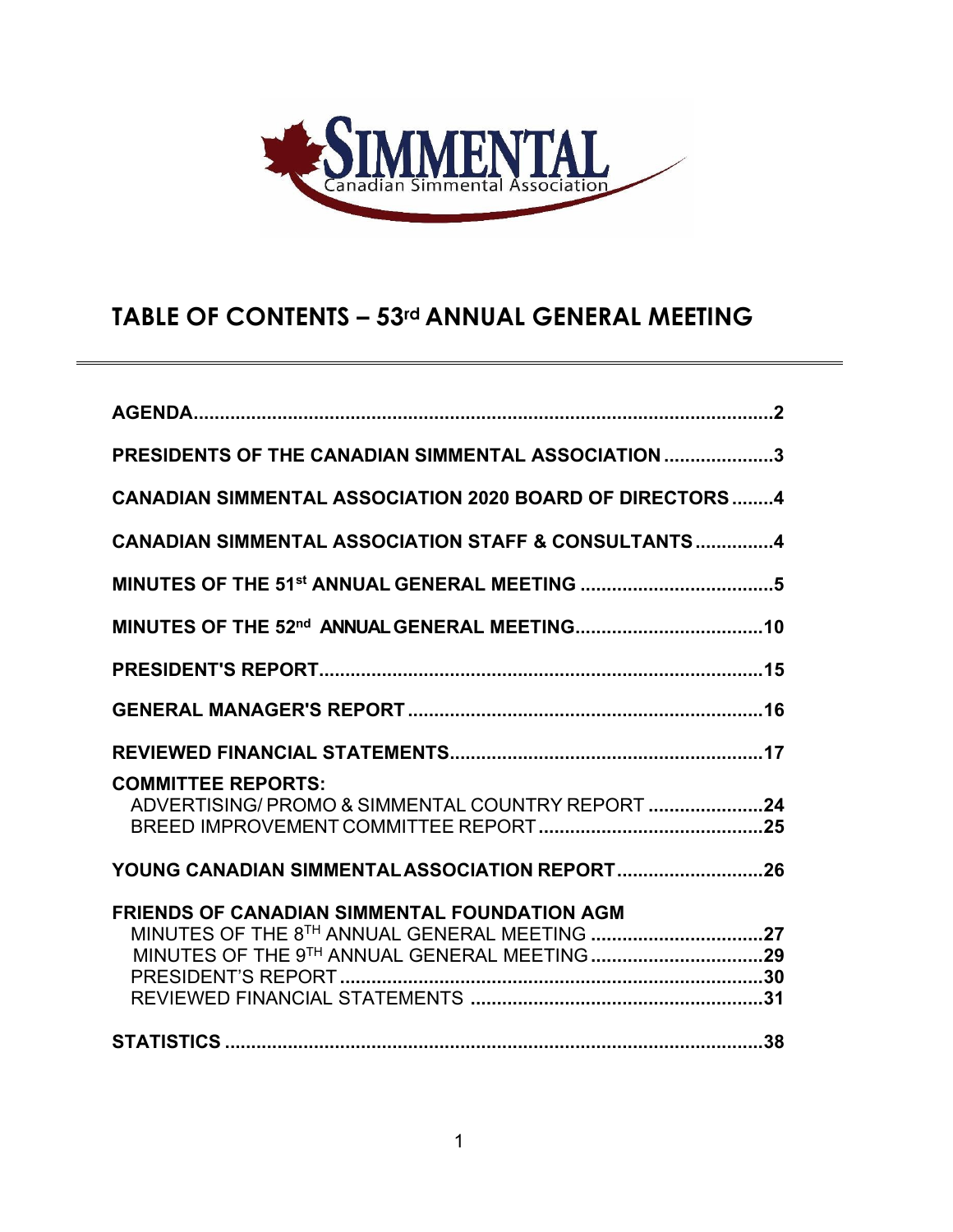# **AGENDA CANADIAN SIMMENTAL ASSOCIATION 53rd ANNUAL MEETING**

### **Saturday, July 24, 2021 1:00 pm**

- CSA President's Welcome and Call to Order *Garth Rancier, Meeting Chairman*
- Moment of Silence
- Approval of Agenda
- Approval of 2019 Annual General Meeting Minutes
- Approval of 2020 Annual General Meeting Minutes
- President's Report *Marlin LeBlanc*
- General Manager's Report *Bruce Holmquist*
- 2019 Reviewed Financial Statements
- 2020 Reviewed Financial Statements
- Appointment of Auditors
- Committee Reports:
	- o Advertising/Promotion and Simmental Country *Francis Gagnon*
	- o Breed Improvement *Roger Deeg*
- Young Canadian Simmental Association *Gracie Falconer*

*Canadian Simmental Association AGM will suspend for the Friends of Canadian Simmental Foundation AGM*

### **Friends of Canadian Simmental Foundation Annual General Meeting**

- FCSF President's Welcome and Call to Order *Ken Lewis, President*
- **Approval of Agenda**
- Approval of 2019 Annual General Meeting Minutes
- **E** Approval of 2020 Annual General Meeting Minutes
- President's Report *Ken Lewis*
- 2019 Reviewed Financial Statements
- 2020 Reviewed Financials Statements
- **Appointment of Auditors**
- **New Business**
- **Adjournment of Meeting**

### *Canadian Simmental Association AGM will resume*

- Introduction of 2021-22 Directors
	- Appointment of new directors
	- **Recognition of retiring directors**
- New Business
	- **Recommendations from the Floor**
	- **Invitation to the 2022 Canadian Simmental Association Convention** 
		- Adjournment of Meeting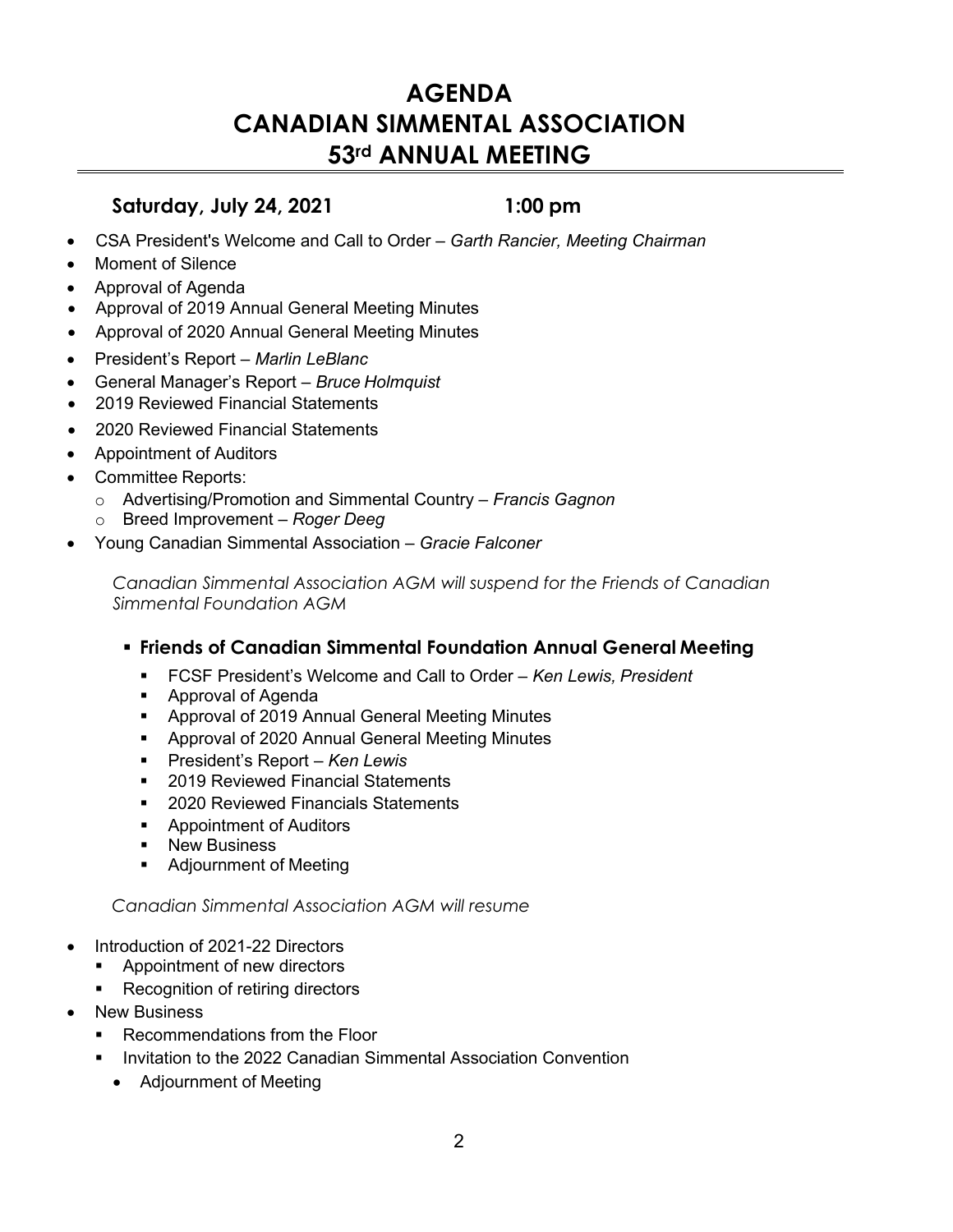# **PRESIDENTS OF THE CANADIAN SIMMENTAL ASSOCIATION**

| 1969 - 70   | Travers Smith, Cardston, Alberta          |
|-------------|-------------------------------------------|
| 1970 - 71   | Dr. Allan Dixon, Calgary, Alberta         |
| 1971 - 72   | LeRoy Barry, Carivale, Saskatchewan       |
| 1972 - 73   | Ross Mitchell, Douglas, Manitoba          |
| 1973 - 74   | Jack Ball, Brant, Alberta                 |
| 1974 - 75   | Dr. Allan Dixon, Calgary, Alberta         |
| 1975 - 75   | Gerry Kaumeyer, Calgary, Alberta          |
| 1976 - 77   | Stan Church, Calgary, Alberta             |
| 1977 - 78   | Keith Sveinson, Calgary, Alberta          |
| 1978 - 80   | Jim Shaw, Edmonton, Alberta               |
| 1980 - 82   | Mel Wolfe, Douglas, Manitoba              |
| 1982 - 84   | John Draper, Douglas, Manitoba            |
| 1984 - 86   | Stan Church, Calgary, Alberta             |
| 1986 - 87   | Dick Stoddard, Waterloo, Quebec           |
| 1987 - 88   | Bill Small, Craven, Saskatchewan          |
| 1988 - 89   | Ralph Whitfield, Souris, Manitoba         |
| 1989 - 91   | Roger Deeg, Lyalta, Alberta               |
| 1991 - 93   | Barry LaBatte, Gladmar, Saskatchewan      |
| 1993 - 94   | Allan Preston, Hamiota, Manitoba          |
| 1994 - 96   | Michael Burns, King City, Ontario         |
| 1996 - 97   | Miles Glasman, Russell, Manitoba          |
| 1997 - 98   | Ken Lewis, Spruce Grove, Alberta          |
| $1998 - 99$ | Yves Gagnon, Vinoy, Quebec                |
| $1999 - 00$ | Tracy Graf, Edmonton, Alberta             |
| $2000 - 01$ | Ron Wooddisse, Palmerston, Ontario        |
| $2001 - 02$ | Ian Mitchell, Barriere, British Columbia  |
| 2002 - 04   | Brian McCarthy, Moosomin, Saskatchewan    |
| $2004 - 06$ | Bruce Holmquist, Kinistino, Saskatchewan  |
| $2006 - 08$ | Dr. Murray Jacobson, Shaughnessy, Alberta |
| $2008 - 10$ | Dr. Everett Hall, Owen Sound, Ontario     |
| $2010 - 11$ | Rick McIntyre, Churchbridge, Saskatchewan |
| $2011 - 13$ | Ron Nolan, Markdale, Ontario              |
| $2013 - 14$ | Fraser Redpath, Mather, Manitoba          |
| $2014 - 15$ | Kelly Ashworth, Oungre, Saskatchewan      |
| $2015 - 16$ | Lacey Fisher, Amherst, Nova Scotia        |
| $2016 - 18$ | Lee McMillen, Carievale, Saskatchewan     |
| $2019 - 20$ | Garth Rancier, Killam, Alberta            |
| $2020 -$    | Marlin LeBlanc, Estevan, Saskatchewan     |
|             |                                           |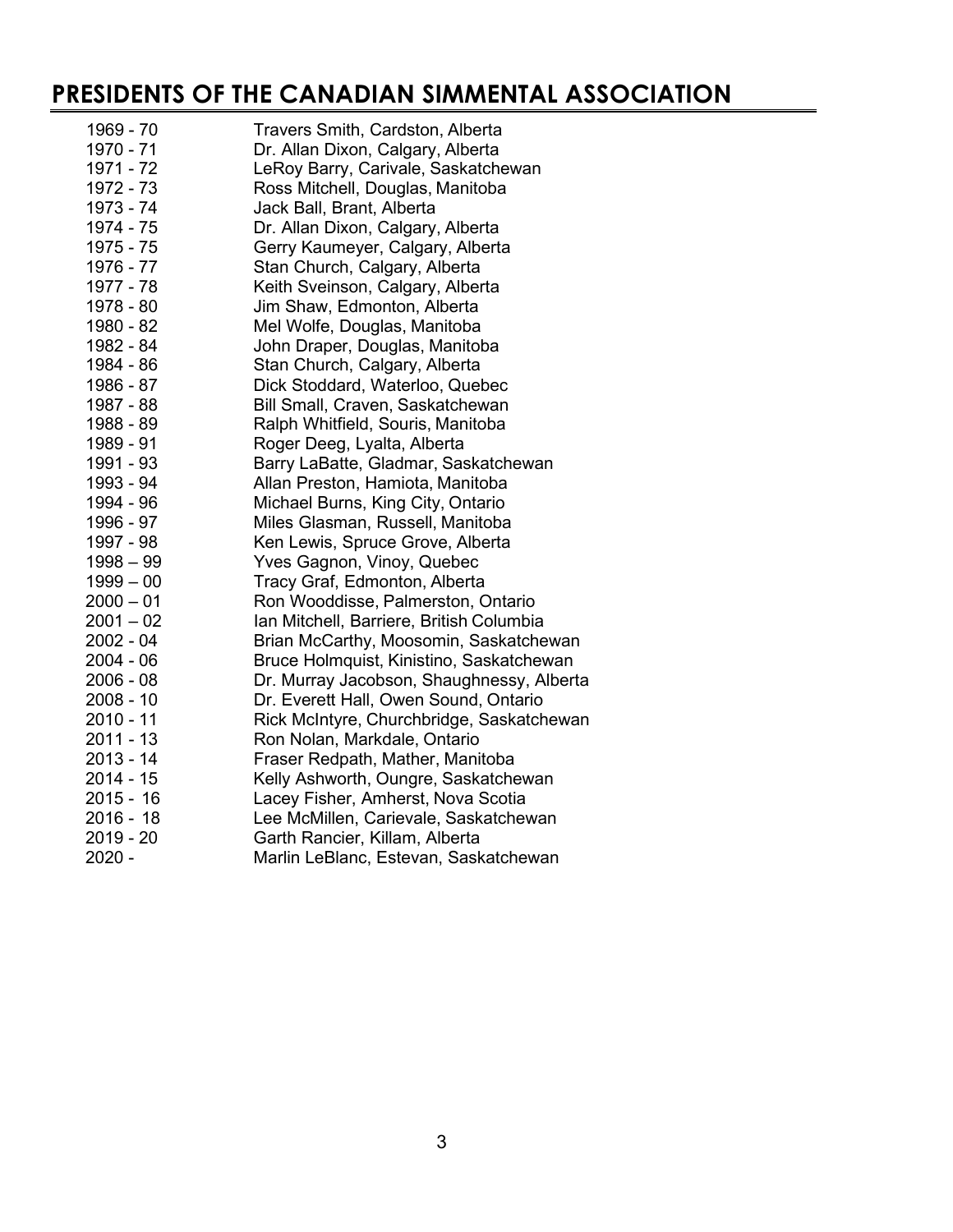# **CSA BOARD OF DIRECTORS / 2020-21**

Garth Rancier **Byron Johnson** Blair McIntosh

Marlin LeBlanc Roger Deeg Shane Williams *Estevan, SK Strathmore, AB East Garafraxa ON*

*Killiam, AB Amisk, AB Maymont, SK*

Bill Biglieni Francis Gagnon Jennie Mutch *Douglas, MB Cheneville, QC Vernon, PEI*

President 1<sup>st</sup> Vice-President 2<sup>nd</sup> Vice-President

# **CSA STAFF & CONSULTANTS**

Bruce Holmquist **Barb Judd** *General Manager Office Manager*

Sue Giles<br> *Programs Coordinator*<br> *Programs Coordinator* 

Dallas Wise **Perry Welygan** 

Laurie Macdonald **Rae-Lee Erickson** *Registry & Member Services Administrative Assistant*

Crystal Fisk *YCSA Coordinator*

iSmart Consulting / Ian Yin<br>
Nichael Brooks<br>
Network Support<br>
CSA Registry Softu

Absolute Business Solutions **Ranching Systems Ltd** Rita Ricioppo **Sean McGrath** *Bookkeeping Services Breed Improvement Consulting*

*Programs Coordinator Reception & Member Services*

*Registry & Member Services Registry & Member Services*

*Network Support CSA Registry Software Support*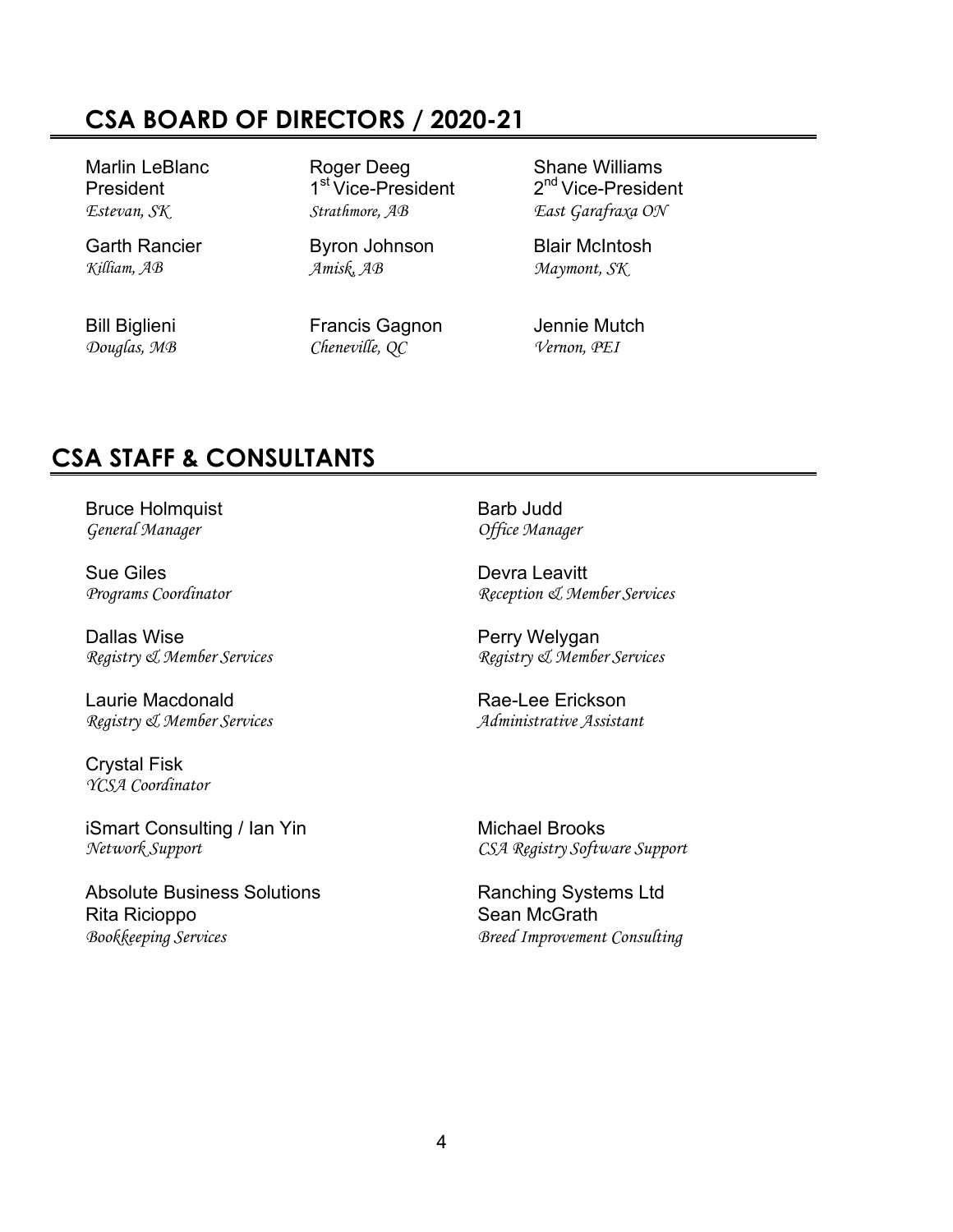### CANADIAN SIMMENTAL ASSOCIATION

DRAFT MINUTES OF THE 51<sup>st</sup> ANNUAL GENERAL MEETING

August 10, 2019, 1 pm St Hyacinthe, Quebec

### CALL TO ORDER

President Garth Rancier called the meeting to order at 1:25 pm

### PRESIDENT'S WELCOME – Garth Rancier

- Welcome to 51<sup>st</sup> Annual General meeting of the CSA. Thank you to the Quebec Simmental Association for hosting and all who have helped at this weekend's function in St. Hyacinthe.
- Great time to celebrate the Simmental breed. Thank you to everyone's time and commitment to the breed to get us where we are today.
- Remind all participants to sign the attendance sheet that is circulating so we have an official record of all in attendance.
- Members wishing to vote must hold a valid voting card, which can be obtained at the registration desk for a few more minutes.
- Members wishing to make a recommendation for the Board's consideration can write them on the green forms on your tables. They must be signed and seconded by members holding a vote card. A recommendation from the Floor is a suggestion to the board of directors. It may be discussed and voted on at the discretion of the chair to be added to the agenda at the next board of directors meeting.
- Recommendation forms can be given to Barb Judd or Sue Giles at any time. The President will read the recommendation during New Business.
- Meeting will be conducted under Roberts Rules of Order
- Parliamentarian is Ken Lewis
- Scrutineers are Sue Giles and Rae-Lee Erickson
- We have quorum with 43 voting members in attendance.

### MOMENT OF SILENCE

#### INTRODUCTION OF 2019 DIRECTORS, PAST PRESIDENTS AND GUESTS

- 2018-19 CSA Board of Directors Garth Rancier, President, Blair McRae, 1<sup>st</sup> Vice, Marlin LeBlanc, 2<sup>nd</sup> Vice and Director of Finance, Byron Johnson, Lee McMillen, Larry Barkley, Francis Gagnon, Frank Robblee. Regrets from Roger Deeg.
- CSA staff at head table are Bruce Holmquist, General Manager and Barb Judd, Office Manager
- Past Presidents of the CSA Ken Lewis, Yves Gagnon, Lacey Fisher, Lee McMillen, Bruce Holmquist and Ron Nolan
- Guests from American Simmental Association Dr. Wade Shaffer, EVP, and American Junior Simmental members Teegan Mackey and Cody Smith.
- You will hear a lot about New Holland this weekend, with us today is New Holland representative Claude Lesperance.

#### APPROVAL OF AGENDA

*MOTION: by Dan Skeels, to approve agenda. Second, Ron Nolan CARRIED*

#### APPROVAL OF THE 50TH ANNUAL GENERAL MEETING MINUTES

*MOTION: by Kerwin Delong, to approve the 50th CSA AGM 2018 minutes. Second, Blair McRae CARRIED*

### PRESIDENT'S REPORT – GARTH RANCIER

 2018 was another very strong year for the Simmental breed. The forward thinking and progressiveness of the membership has put our breed in a very enviable position within the industry. We have continued to see high sale averages in both the bull and female sales and continued growing interest in the breed across the country. As we go forward as breeders, we need to be mindful of genetic progress and make use of all available tools available to us as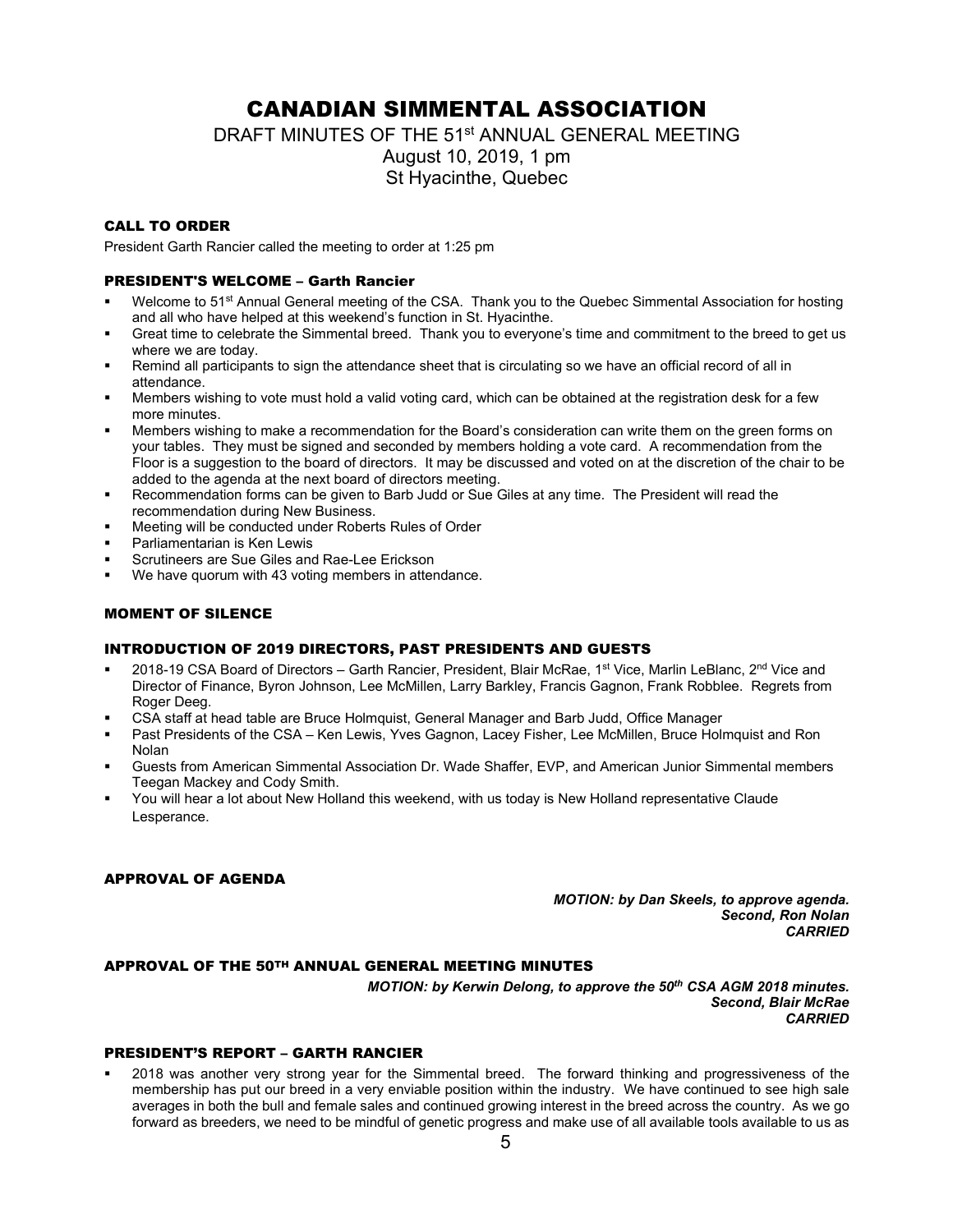we provide the beef industry a product that will keep our breed at the forefront. Like the famous Canadian Wayne Gretzky once said, "I skate to where the puck is going to be, not where it has been". We need to do the same and look to the future and what is going on around us in the industry and make the relevant and timely decisions to maintain our breed's position. We need to celebrate and appreciate what got us to this point and focus on what will elevate us higher in the future.

- Financially our association is on very solid ground showing a profit again in 2018. This is thanks to continual increases in memberships, transfers, and registrations, combined with prudent budgeting. This has allowed us to offer continued support to the provincial associations, subsidize genetic testing, a new registry system, and regular improvements without increasing fees to our membership. Thanks to Marlin Leblanc for being our Finance Chair.
- I would also like to thank New Holland for their continued support and sponsorship of the CSA. Their contribution to the CSA and the YCSA and partnership with our breed is greatly appreciated.
- The CSA board meets spring and fall for board meetings, as well as conference calls where needed. Our committees are made up of elected directors and appointed delegates. I would like to personally thank all our committee members for all the time they volunteer to the Simmental breed and the CSA. The Breed Improvement committee was chaired by Roger Deeg this past year and deals with matters pertaining to the advancement of the Simmental breed in Canada. We are very fortunate to have a wealth of knowledge from many spectrums and perspectives of the breed and the beef industry in Canada around the committee table.
- The Promotion committee, chaired by Francis Gagnon, had a busy year, and continues to promote and advertise the breed to the commercial producers across the country.
- The YCS program is as strong as it has ever been and if you've had a chance to attend any YCSA events recently you will see that the future looks very bright. Thank you to Kelsey Manske for all the work you do as the YCSA coordinator as well as Blair McRae and everyone else that is working with the YCS program and the future of the Simmental breed.
- The CSA continues to work closely with the Friends of Canadian Simmental Foundation board of directors to ensure that the foundation continues to grow and benefits the membership and its' youth and future for generations to come. Big thanks to Foundation Chairman Ken Lewis, the Foundation board, and its' members for their dedication and commitment to the foundation and its' future. Thank you to all the sponsors.
- Our staff at the CSA is second to none and we are very fortunate to have the huge amount of dedication and experience in our office. The behind the scenes work, day in and day out, is something that is taken for granted and I would like to thank our staff for keeping our association running so efficiently and so cost effectively for our membership. Bruce Holmquist, General Manager; Barb Judd, Office Manager; Beth Rankin, Perry Welygan, Devra Leavitt, Laurie Macdonald, Rae-Lee Erickson, Kelsey Manske, Sue Giles, and Randy Bollum.
- Under the new voting structure, I would like to welcome Roger Deeg from Alberta and Marlin LeBlanc from Saskatchewan as directors returning for their second term. I would also like to welcome Shane Williams as the new director from Ontario. A huge thank you to Larry Barkley as outgoing director. We have appreciated your time and input around the board table and your commitment to the Simmental breed in Canada.
- It has been an honor to serve as CSA President this past year. I would like to thank the CSA board of directors for their contributions in helping to keep our breed moving forward. It has taken the contributions of many to make our breed the success that it has been, and it will take the contributions of many more to keep growing our breed in the future.

#### *MOTION: by Yves Gagnon, to accept the President's report as presented. Second, Daryl Snider CARRIED*

### GENERAL MANAGER'S REPORT - BRUCE HOLMQUIST

General Manager Bruce Holmquist invited all to read his report at their leisure; and presented a visual presentation of CSA activities and statistics.

> *MOTION: by Ken Lewis, to accept the General Manager's as presented. Second, Dan O'Brien CARRIED*

### AUDITOR REVIEWED FINANCIAL STATEMENTS – MARLIN LEBLANC

2018 year-end financial information on page 11 of AGM book

- Consolidated statement of operations we work hard to take care of the member's finances; and have done well.
- Simmental Country typically is at a loss, as a group, the board realizes the magazine is a necessary cost of doing business for CSA.
- YCSA is doing a great job and they take the budgeting process seriously.

*MOTION: by Marlin LeBlanc, to approve the CSA 2018 financial statements as presented. Second, Scott Mathews CARRIED*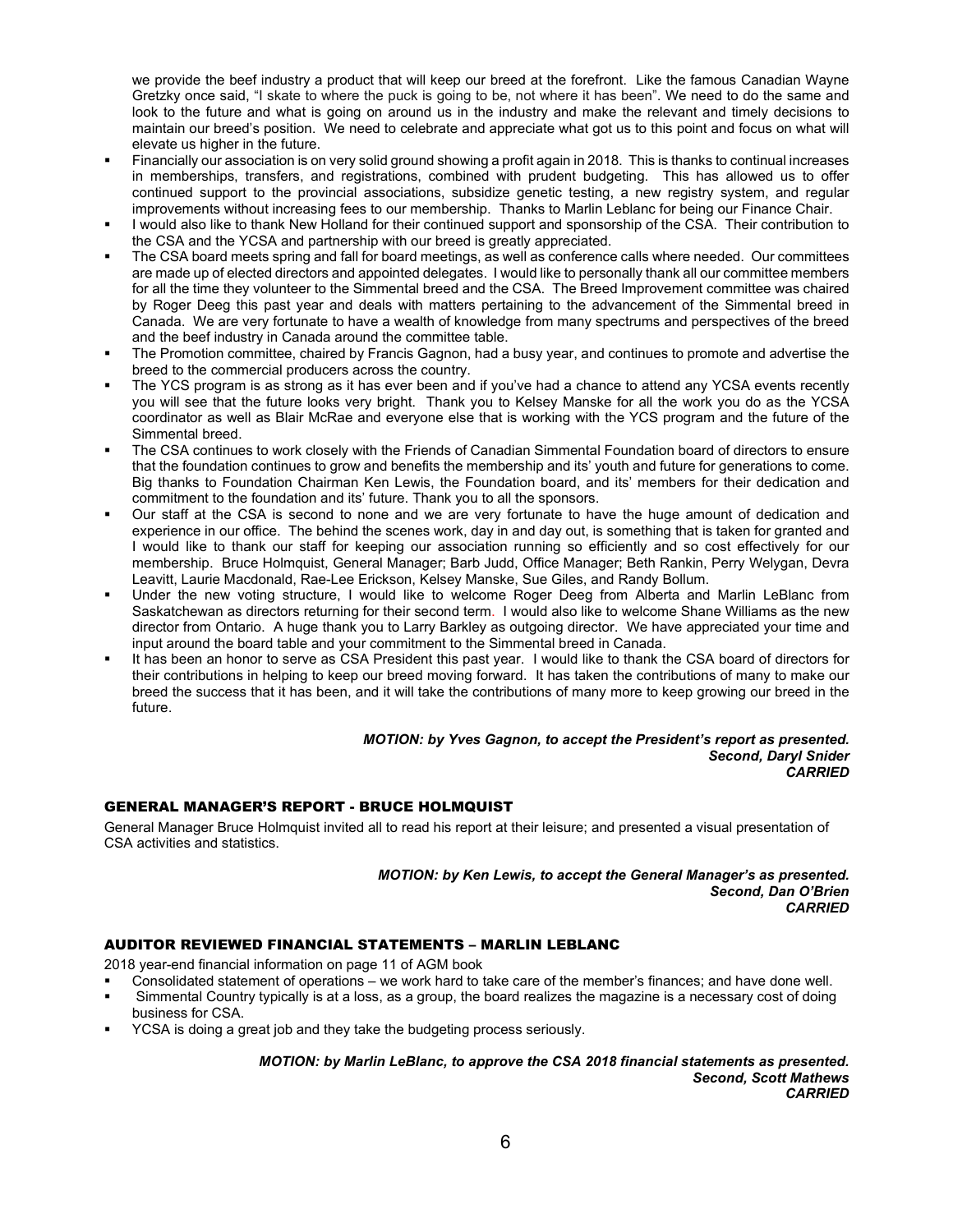#### APPOINTMENT OF AUDITORS

*MOTION: by Dan Skeels, to appoint BDO as auditors for the upcoming year end. Second, Ron Nolan CARRIED*

#### ADVERTISING/PROMOTION AND SIMMENTAL COUNTRY – FRANCIS GAGNON

Thank you for attending the CSA Convention in Quebec.

- The promotion and advertising committee have had another strong and positive year and we are very fortunate to work with such a professional team. The committee meets in the spring and fall every year at the CSA office in Calgary. Any recommendations passed by the committee are to be voted on by all the board of directors for further approval.
- The response for the new Simmental blue CCIA tag buttons have gone above and beyond our expectations and we are very happy that the commercial and purebred breeders are incorporating them into their programs. It is a great promotion for the Simmental breed and people are proud to bring Simmental branded cattle to the auction marts. We now offer the 2 tags as an option for the personalized Simmental RFID tags with Z Tag (Datamar tags) being the new option and the 2<sup>nd</sup> option being Allflex which can be offered through the CCIA office.
- We have approached the ATQ program in Quebec to try and implement the blue button, but we have discovered that the cost and procedures to get them passed by ATQ is not worth the time and effort for the CSA. For now we have tabled this idea however may look into it again in the future.
- A big thank you to our staff Rae-Lee and Sue for bringing in new products to help promote the association with the new toques, caps and back packs which are very popular and of good quality.
- We are always working on ways to improve the Award of Excellence program to recognize the top show female and bull of the year. Each provincial association is to send the show results within two weeks after the qualification show hosted by their province. There are still some issues in getting the results back from some of the provinces, but we are seeing progress every year and are sure that it won't be long until things are running smoothly!
- The Promotion committee is looking into developing a strategy to have a bigger share in the dairy industry, mainly in the AI market where dairy producers are increasingly breeding their cows to beef cattle to increase the value of their calves. We always encourage new ideas or feedback from our membership.
- A little thing that you may not be aware of is our commercial buyer package program. These packages are sent out to all new Simmental female buyers who are not CSA members. In these packages there are informational flyers, small promotional items and a member application form. The CSA has had very good response with many commercial breeders becoming new CSA and YCSA members.
- The Simmental Country and the Commercial Country are still our strongest promotion and advertising items. The postage cost will always be one of our biggest expenses and we are always trying to find new solutions to help reduce this cost. It was decided to once again run our spring sales "thank you ad" special for our advertisers as we have always had a good response to this special. It also fills our spring issue with a plethora of information for our readers.
- We would like to thank New Holland for their continued support and generosity.
- The promotion and advertising of the Simmental breed is a great success mainly because of you, the members, who dedicate your time and efforts into marketing quality Simmental or Simmental influence cattle through your bull, female or feeder sales.
- At the end of the day, it's the members that make the breed look good, thank big thank you.

*MOTION: by Patrick Sullivan, to accept the Advertising/Promotion and Simmental Country report as presented Second, Erich Kern CARRIED*

#### BREED IMPROVEMENT – GARTH RANCIER FOR ROGER DEEG

The CSA Breed Improvement committee consists of Roger Deeg (Chairman), Garth Rancier, Marlin LeBlanc, Byron Johnson, Lee McMillen, Ken Lewis, Troy Drake, Mike McDonald, Scott Matthews and Brian Bouchard. We appreciate everyone's time and contribution.

- The BI Committee has had an active and positive year. The committee meets twice a year to discuss and evaluate matters pertaining to improvement and advancement within the Canadian cattle industry. Any decisions that come from the committee are forwarded to the CSA board for final approval.
- The committee is comprised of an outstanding group of individuals with a wealth of knowledge on all aspects of the breed and the beef industry. It has been a privilege to share the table with these breeders and I thank you for your time, commitment and input to BIC.
- We are fortunate to have Sean McGrath as our technical consultant who works closely with American Simmental Association on genetic advancement through EPDs. Thank you, Sean, for clarifying the technical language that at times can be confusing.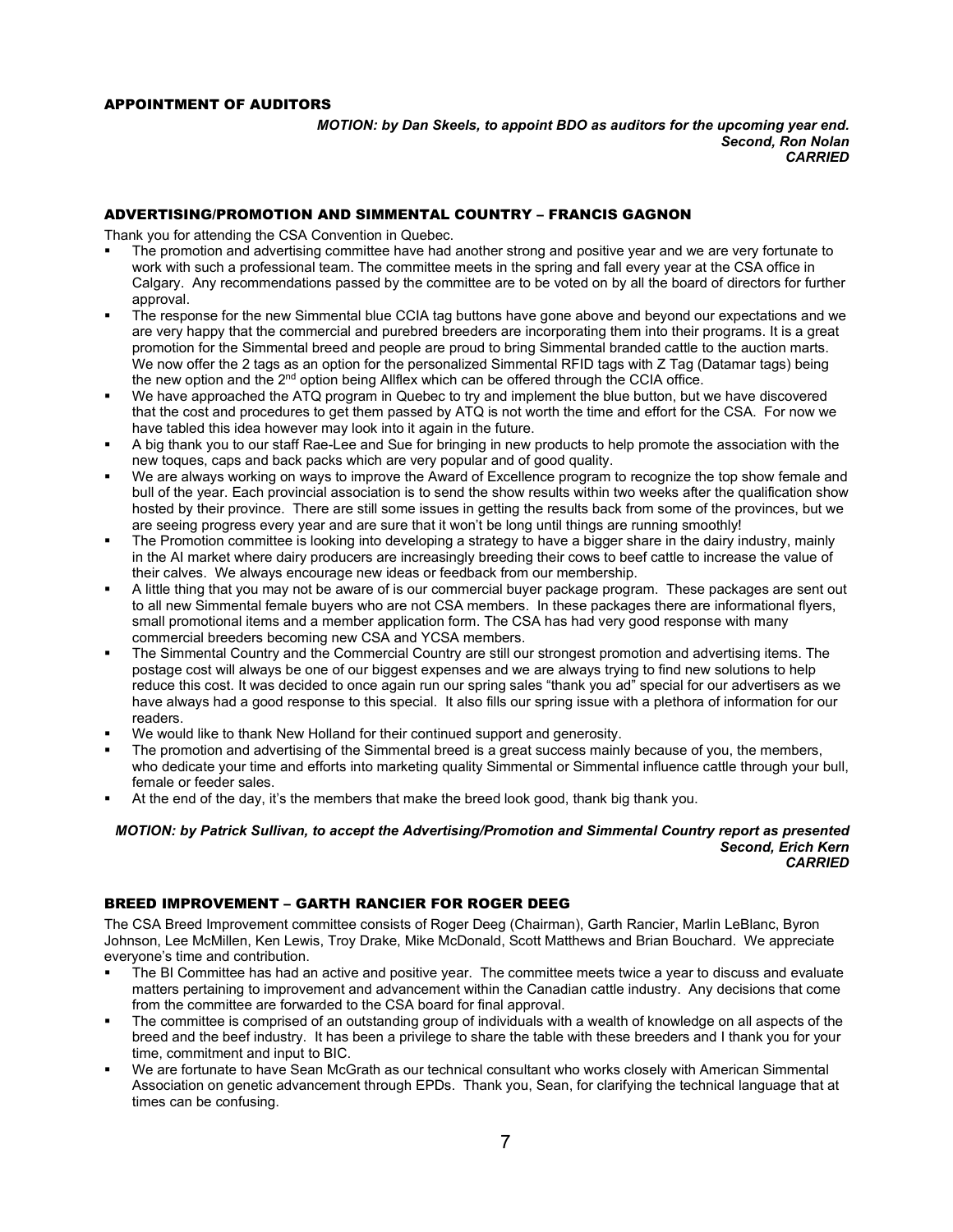- Simmental is a key component to the crossbreeding systems that are essential in most of the commercial industry. Simmental influenced calves continue to top the fall runs and then go on to perform exceptionally well in feedlots and ultimately on the rail. Simmental influence females are a mainstay of most top commercial herds. We have enjoyed another very strong year with bull and female sales with some of the strongest averages of any breed. Well done breeders.
- As an association and as breeders we must push forward looking to the future and learning from the past but not dwelling there, as not all decisions of the past pertain to today or the future. We must not be content with our success because improvement must be constant.
- Some BIC highlights:
	- Bruce was again elected to the Board of Directors of Canadian Beef Breeds Council in April. I believe this is important as we need a strong voice at that table as CBBC is responsible for distribution of a substantial amount of government funding to the purebred sector.
	- o The BOLT evaluation system started processing data in the summer and went live at the end of August and is running smoothly after a few start up glitches.
	- $\circ$  Our new registry system got the kinks out of it this last summer and fall and is now performing as expected.
- There has been a lot of discussion on a wide variety of topics but not set into action until there is further discussion. These are just a few highlights. Be sure to stay informed by following current initiatives and regular features in the Simmental Country.
- We as a breed are well situated to further our influence in the Canadian Beef Industry. Through genetic improvement, technology, leadership, engagement and a dedication to improvement as a breed will strengthen our industry position.

#### *MOTION: by Daryl Snider, to accept the Breed Improvement report as presented. Second, Kirsten Fornwald CARRIED*

### YOUNG CANADIAN SIMMENTAL ASSOCIATION – KRISTA WHALEN

2018 National Classic was held in Olds, Alberta. The year was full of events and changes within the program that were made possible through the dedication of our YCSA Coordinator Kelsey Manske, CSA Staff and most importantly the YCSA Board of Directors.

- The 2018 National Board of Directors consisted of the following:
	- o Krista Whalen President<br>○ Lisa Reich 1<sup>st</sup> Vice-Presi
	- Lisa Reich 1st Vice-President
	- $\circ$  Allison Booth 2<sup>nd</sup> Vice-President & Director at Large
	- o Connor Morse Maritimes
	- o Montana Stillman-Loyst Ontario
	- o Gracie Falconer Maritimes
	- o Dayne Whelan Saskatchewan
	- Mackenzie Skeels Director at Large Alberta
- Retiring directors in 2018 were Wyatt Millar, Saskatchewan and Paige Holmquist, Saskatchewan.
- There were 5 provincial classics held across Canada in 2018:
	- o Tiger Lily Classic in Prince Albert, Saskatchewan
	- o Quebec Junior Beef Show in Brome, Quebec
	- o Ontario Trillium Classic in Navan, Ontario
	- o Manitoba Youth Beef Roundup in Neepawa, Manitoba
	- Maritime Classic in Windsor, Nova Scotia
- The 2018 National Classic was held in Olds, Alberta in conjunction with the Canadian Simmental Association's Annual General Meeting. The success of this show is due to the commitment and passion of this group of directors. With 90 head and roughly 70 members entered at this show, it is very clear the future for the Simmental breed is quite bright.
- First off, I'd like to congratulate Mackenzie Skeels and Cassidy Pinkham for being our high point aggregates in 2017. Both these girls represented Canada very strongly in Minnesota at the American Junior Simmental National Classic. I would also like to congratulate Morgan Macintyre and Ryan Edwards for being our 2018 high point aggregates at the National.
- In 2019 we decided to take a break on hosting the T.E.A.M Conference as it will resume next spring in Ontario.
- The YCSA program is a prominent youth beef breed association in Canada. The board of directors would like to thank our YCSA Coordinator Kelsey Manske for her continued guidance and efforts. The CSA and the Simmental Country for their endless contributions. The CSA board for their guidance when needed. To Blair McRae for his contributions and efforts put forward year after year. The YCSA program would not be possible without some key individuals and organizations.
- To New Holland and all our generous sponsors, thank you for all your support allowing the YCSA program to put on the events we do to grow the great Simmental Breed and shape it for the future.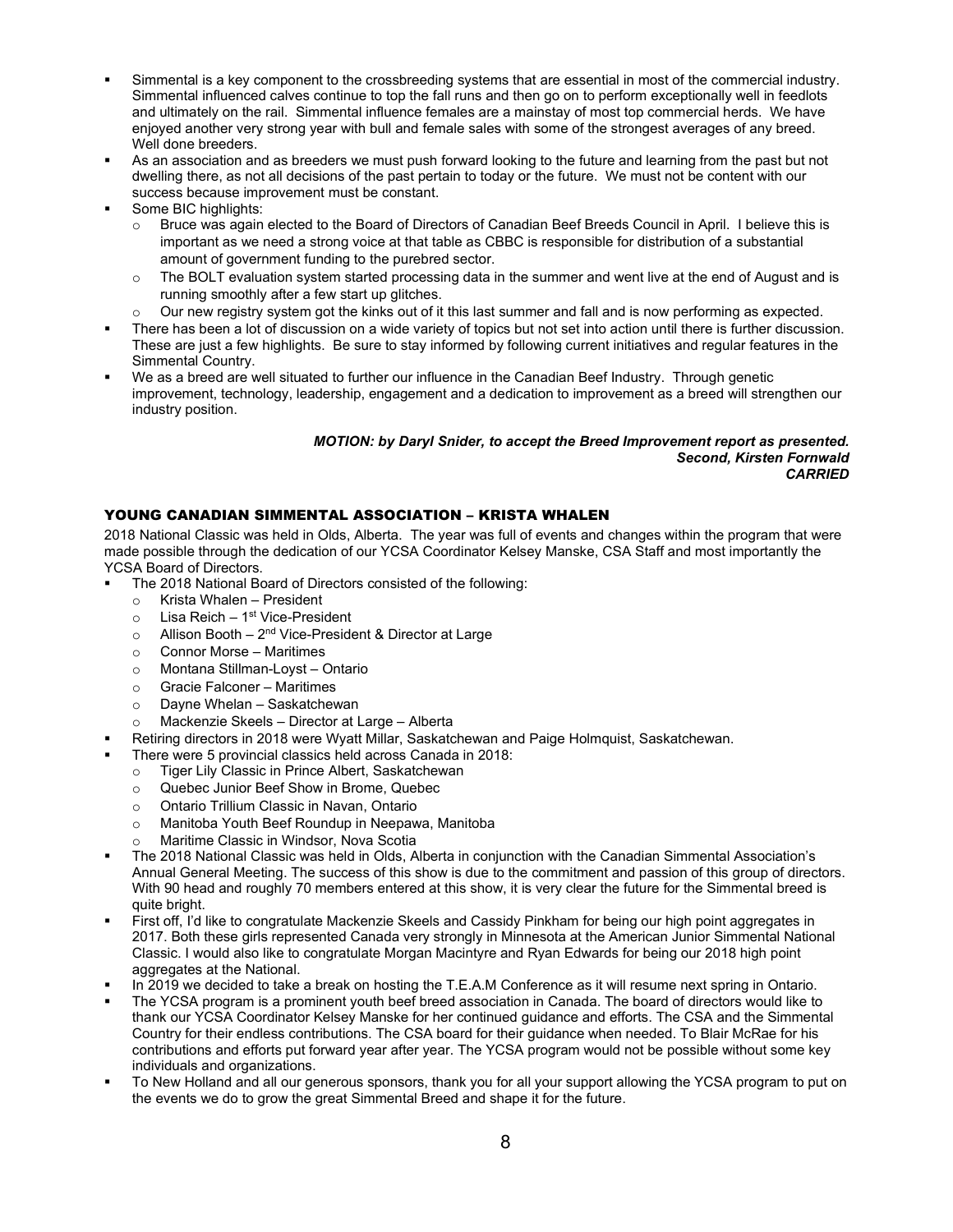Most importantly, a big Thank You to the Friends of The Canadian Simmental Foundation for providing continuous support over the past several years. This year and going forward the YCS board have made efforts to work closer in our fundraising efforts with the Foundation. Our program has been made one of the most outstanding youth beef programs due to their generosity.

*MOTION: by Dayne Whalen, to accept the Young Canadian Simmental Association report as presented. Second, Ken Lewis CARRIED*

### SUSPENSION OF THE CSA ANNUAL GENERAL MEETING

 President Garth Rancier asked for motion to suspend Canadian Simmental Association AGM for the Friends of Canadian Simmental Foundation AGM

*MOTION: by Krista Whalen, to suspend the Canadian Simmental Association AGM for the Friends of Canadian Simmental Foundation AGM. Second, Yves Gagnon CARRIED*

#### RESUMPTION OF THE CSA Annual General Meeting

President Garth Rancier asked for motion to resume the Canadian Simmental Association AGM

*MOTION: by Shane Williams, to resume the Canadian Simmental Association AGM. Second, Krista Whalen CARRIED*

#### NEW BUSINESS

- Invitation to 2020 Canadian Simmental Convention
	- o Blair McRae, on behalf of Manitoba Simmental Association, would like to welcome everyone to the 2020 Canadian Simmental Convention, Portage la Prairie, Manitoba, held July 23 – 26, 2020

Recommendations from the floor

o No recommendations were brought forward

#### RECOGNITION OF OUTGOING DIRECTOR

 President Garth Rancier presented Larry Barkley with a past director gift, thanking Larry for his contribution to the board for the past three years. We have appreciated your input around the board table and your commitment to the Simmental breed.

### INTRODUCTION OF 2019-20 CSA BOARD OF DIRECTORS

- Welcome Shane Williams to the CSA board
- Francis Gagnon, Frank Robblee, Blair McRae, Marlin LeBlanc, Lee McMillen, Garth Rancier, Byron Johnson, Shane Williams, Roger Deeg

#### *MOTION: by Ken Lewis, to ratify the action and proceedings of the CSA Board of Directors for the year 2018. Second, Yves Gagnon CARRIED*

Garth Rancier expressed a big thank you to the Quebec Association for your hospitality and we look forward to tonight's banquet and Foundation auction.

*MOTION: by Kerwin Delong to adjourn the meeting at 2:45 pm*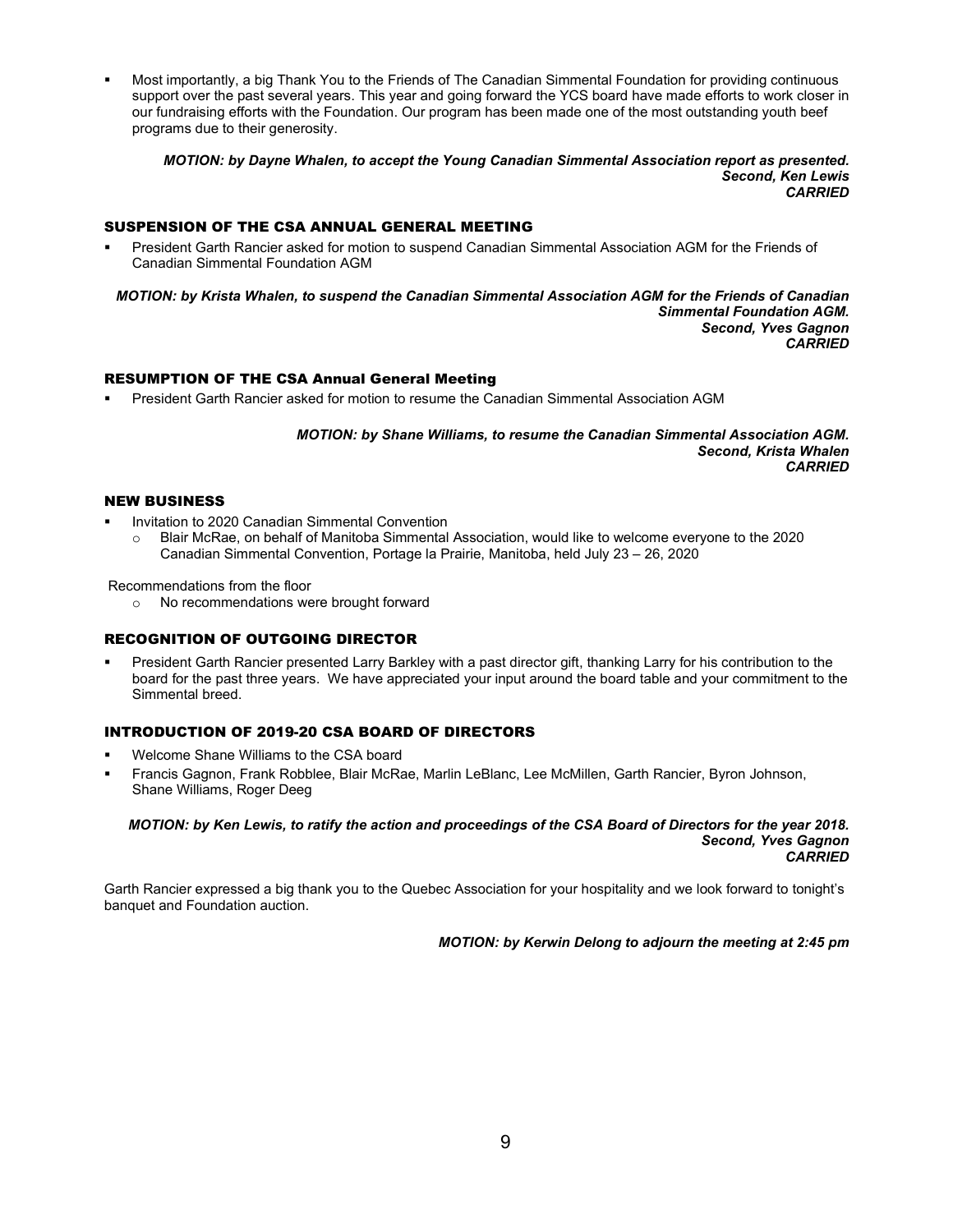### CANADIAN SIMMENTAL ASSOCIATION

DRAFT MINUTES OF THE 52<sup>nd</sup> ANNUAL GENERAL MEETING By ZOOM Webinar - July 25, 2020, 1 pm MST.

### CALL TO ORDER

President Garth Rancier called the meeting to order at 1:00 pm

#### PRESIDENT'S WELCOME – Garth Rancier

- This is primarily an information meeting and to do the basic business of the CSA for the fiscal year 2019.
- Send any questions or comments using the Q & A tab at the bottom of the page.
- Use raise of hand button to make or second a motion.
- Vote on motions through the poll vote that will appear on your screens.

### MOMENT OF SILENCE

### PRESIDENT'S REPORT – GARTH RANCIER

- On behalf of the CSA and its' Board of Directors, welcome to the 2020 Canadian Simmental Association Virtual AGM. While it was not what we had planned for in 2020, we are all looking forward to the 2021 AGM being better than ever in Manitoba.
- 2019 was another very strong year for the Simmental breed in Canada and the progressiveness and forward thinking of the membership has put our breed in a very enviable position within the industry. The continued growing interest in the Simmental breed across the country led to another very successful year of both bull and female sales. We need to celebrate and appreciate what got us to this point and focus on what will elevate us higher in the future.
- Financially our association is on very solid ground showing a profit again in 2019. This is thanks to continual increases in memberships, transfers, registrations, and combined with prudent budgeting by our association and its staff. This has allowed us to offer continued support to the provincial associations, subsidize genetic testing and regular improvements without increasing fees to our membership. Thanks to Marlin Leblanc for being our Finance Chair.
- I would also like to thank New Holland for their continued support and sponsorship of the CSA. Their contribution to the CSA and the YCSA and partnership with our breed is greatly appreciated.
- The CSA board meets spring and fall for board meetings, as well as conference calls where needed. Our committees are made up of some CSA directors and additional appointed members. I would like to personally thank all of our committee members for all of the time they volunteer to the Simmental breed and the CSA. The breed improvement committee was chaired by Roger Deeg this past year and deals with matters pertaining to the advancement of the Simmental breed in Canada. We are very fortunate to have a wealth of knowledge from many spectrums, and perspectives of the breed and the beef industry in Canada around the committee table.
- The promotion committee, chaired by Francis Gagnon, had a busy year, and continues to promote and advertise the breed to the commercial producers across the country.
- The YCS program is as strong as it has ever been and if you had a chance to attend any YCSA events in 2019 you will see that the future looks very bright. Thank you to Kelsey Manske for all the work you do as the YCSA coordinator as well as Blair McRae and everyone else that is working with the YCS program and the future of the Simmental breed.
- The CSA continues to work closely with the Friends of Canadian Simmental Foundation board of directors to ensure that the Foundation continues to grow and benefit the membership and its youth and future for generations to come. Big thanks to Foundation Chairman Ken Lewis, the Foundation board, and its members for their dedication and commitment to the foundation and its future.
- Our staff at the CSA is second to none and we are very fortunate to have the huge amount of dedication and experience in our office. The behind-the-scenes workday in, and day out, is something that is taken for granted and I would like to thank our staff for keeping our association running so efficiently and so cost effectively for our membership. Bruce Holmquist our General Manager, Barb Judd our Office Manager, Perry Welygan, Laurie Macdonald, Devra Leavitt, Rae-Lee Erickson, Kelsey Manske, Sue Giles and Dallas Wise. Thank you all.
- We would like to welcome Blair McIntosh from Saskatchewan, Bill Biglieni from Manitoba, and Jennie Mutch from Prince Edward Island as our new directors on the board. Huge thank you to our outgoing directors Lee McMillen, Blair McRae, and Frank Robblee. Frank Robblee with his veterinary experience has brought a different aspect to the board, thank you for being a representative from the Maritimes. Lee McMillen is a past President and a great asset to the board and a very strong voice on the Beed Improvement committee. Blair McRae has been a huge asset to the board, and he has been very dedicated to the YCSA program and the CSA. Both boards are going to miss you. We appreciate you all for your commitment to the Simmental breed and your input around the board table. You have been huge assets and will be missed on the board.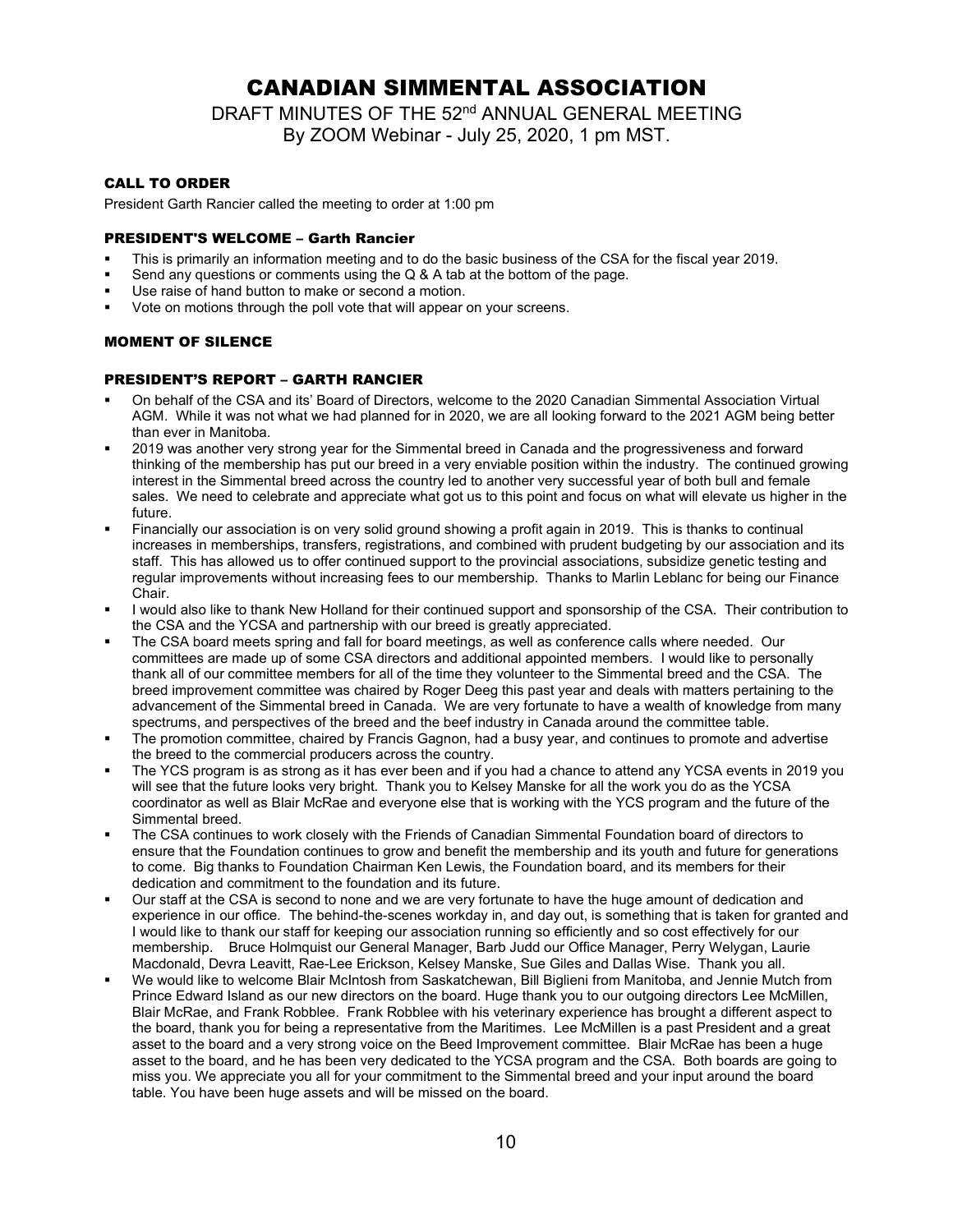It has been an honor to serve as CSA President this past year. I would like to thank the CSA board of directors for their contributions in helping to keep our breed moving forward. It has taken the contributions of many to make our breed the success that it has, and it will take the contributions of many more to keep growing our breed in the future.

### GENERAL MANAGER'S REPORT - BRUCE HOLMQUIST

General Manager Bruce Holmquist presented a PowerPoint visual presentation of CSA activities and statistics.

- David Trus, Animal Registration Officer for Agriculture and Agri-Food Canada notified us that due to exceptional circumstances resulting from Covid-19, we were not required to hold an annual general meeting this year. This was discussed by the CSA board and we felt that we still needed to report the financials and various committee reports to the membership. The 2019 minutes and financials will not be reviewed this year, we felt it would be better to approve them next years' AGM.
- This years' board of directors for the past year are Garth Rancier, President, Marlin LeBlanc, 1<sup>st</sup> Vice-President, Blair McRae, 2<sup>nd</sup> Vice-President, Roger Deeg, Byron Johnson, Lee McMillen, Shane Williams, Francis Gagnon and Frank Robblee. They were a great group to work with, with much talent and diverse viewpoints and opinions which is good.
- Thank you to the CSA staff for all your day in and day out. They include Barb Judd, Office Manager; Perry Welygan, Laurie Macdonald, Devra Leavitt and Dallas Wise, Registry and Member Services; Rita Ricioppo, Accounting; Sue Giles, Programs Coordinator; Rae-Lee Erickson, Administrative Assistant and Kelsey Manske, YCSA Coordinator. Last year we also had on staff Beth Rankin, who retired last year after 27 years in the CSA office, and to Randy Bollum, who worked with us for two years on the road as Simmental Country Sales Representative.

### AUDITOR REVIEWED FINANCIAL STATEMENTS – BRUCE HOLMQUIST, ON BEHALF OF CHAIRMAIN MARLIN LEBLANC

2019 Consolidated Statement of Financial Position

- Another strong year for CSA, we work very hard to keep our costs in line and hands out of our member's pockets while maintaining our financial assistance to the provinces and YCSA. It is also important to note our financial assistance to the SC magazine to the tune of \$30,000 per year because of the free pages we provide for the provincial associations, the YCSA and FCSF. With this, the board maintains there is good value in owning the magazine and we continue to keep advertising costs down to the membership.
- Break out of portion of revenue and expenses when we look at lab services, in 2018 we received \$54,000 that we accessed from government for funding to assist our members with DNA rebates.
- Last year we had income of over \$1.7 million, expenses were \$1.6 million which resulted in a healthy income profit of \$166,642.

2019 Consolidated Statement of Changes in Net Assets

- Net assets at year-end are \$2,169,454.
- Important to note this does not include the value of our condo office at the recommendation of our auditors. It was appraised 10 years ago at a market value of \$1 million, but with the Calgary market fluctuations it is not worth that now however it is a net positive asset.

2019 Consolidated Statement of Financial Position

- Net assets of \$2,294,599
- Marketable securities of \$1,733,495 are invested cautiously and conservatively for good reason as our position is that we do not want to lose it.
- motion placed on books during BSE which still stands, is that CSA shall maintain reserves of one year's operations.

### APPOINTMENT OF AUDITORS

*MOTION: by Marlin LeBlanc, to appoint BDO as auditor for the upcoming year end. Second, Kristen Fornwald CARRIED*

### ADVERTISING/PROMOTION AND SIMMENTAL COUNTRY

#### – BRUCE HOLMQUIST, ON BEHALF OF CHAIRMAN FRANCIS GAGNON

Committee members – Francis Gagnon, Frank Robblee, Blair McRae and Garth Rancier. CSA staff support Sue Giles, Rae-Lee Erickson, Bruce Holmquist

2019 Simmental Promotion and Advertising committee had another positive year!

- Met twice in 2019 at the CSA office in Calgary, thank you everyone for their dedication and time.
- Any recommendations passed by this committee are voted on by the board of directors for further approval.
- Thank you to New Holland for their support in 2019.

Old Business

• Sales of CCIA blue RFID personalized back buttons has exceeded expectations selling over 55,000 tags since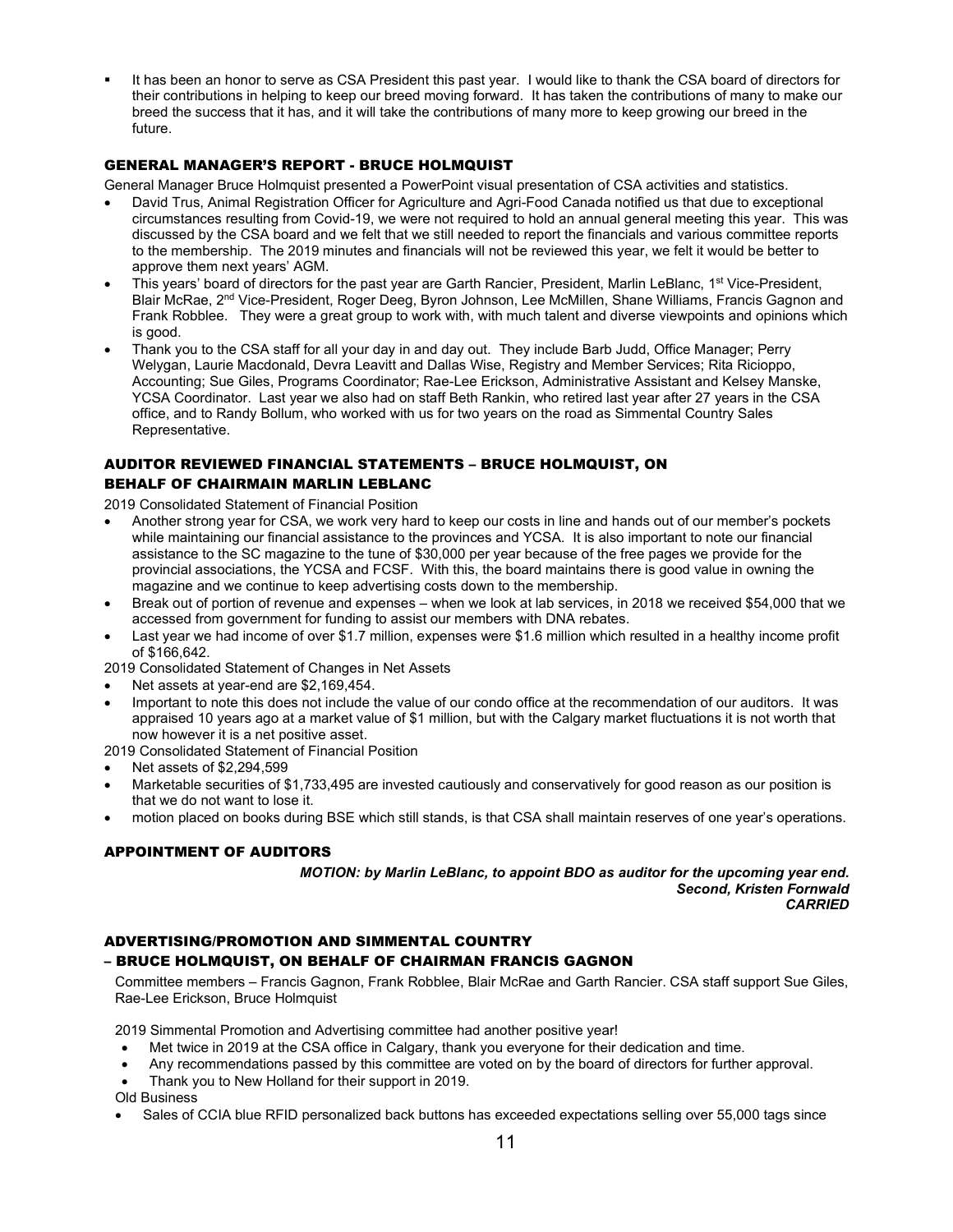2018.

- We are continuing to work hard on promoting the Award of Excellence show program.
- Our promotions items are well accepted, and stock is current.

### New Business

- Datamar "Comfort Ear" Simmental RFID tags are now available through CCIA.
- Personalized blue Simmental dangle tags are available NorheimRanching.com.
- Currently reviewing updates for calving books
- Currently working in a website revamp, will be up and running by fall of 2020.

Simmental Country and Commercial Country

- Magazine is still the strongest promotion and marketing items.
- Postage is the biggest expense.
- Again, offered Spring Sale Thank You Ad Special

### BREED IMPROVEMENT

### - BRUCE HOLMQUIST, ON BEHALF OF CHAIRMAN ROGER DEEG

Committee Members – Roger Deeg, Garth Rancier, Marlin LeBlanc, Byron Johnson, Lee McMillen, Ken Lewis, Brian Bouchard, Troy Drake, Mike McDonald and Scott Matthews.

Thank you to all members of BIC, for your insight and input and to Sean McGrath for his deciphering of the numbers and continued education for our members through Simmental and Commercial County articles and e-news.

- AI Sire permits were implemented over the last year and DNA parentage verification was made mandatory on embryo transplant calves.
- DNA rebate program was introduced in 2019 to encourage members to provide high density DNA on more animals.
- Simmental was the first breed to make a financial commitment to the Canadian Beef Industry Information Network (CBIN).
- We continue to work with American Simmental Association through International Genetic Solutions (IGS) to grow our genetic evaluation of our seedstock.
- The CSA also participated in various industry events including the Beef Improvement Federation which is the North American Standards organization for beef cattle performance testing and evaluation and in workshops with our evaluation service providers and other support entities such as our DNA testing labs.

### YOUNG CANADIAN SIMMENTAL ASSOCIATION – KRISTA WHALEN

- 2019 was a whirlwind but it was full of ambition from all of our members across the country. It marked a year full of events and changes within the program that were made possible through the dedication of our YCSA Coordinator Kelsey Manske, CSA Staff and most importantly the YCSA Board of Directors. A board that is eager and willing to take on challenges and make this great program that much better. This group of Simmental youth enthusiasts continues to represent this program the highest standards.
- The 2019 National Board of Directors consisted of the following:
	- Krista Whalen President & Quebec Director
	- Mackenzie Skeels 1<sup>st</sup> Vice- President & Director at Large
	- Katie Elmhirst 2<sup>nd</sup> Vice- President & Ontario Director
	- Jessie Swinamer Maritimes
	- Gracie Falconer Manitoba
	- Dayne Whelan Saskatchewan
	- Jade Noiseux Director at Large Quebec
	- Travis Edwards Alberta
- Retiring directors in 2019 were Lisa Reich, Alberta, Montana Stillman-Loyst, Ontario and Allison Booth, Maritimes. Thank you to them for their dedication and efforts put forward with this program.
	- There were 5 provincial classics held across Canada in 2019.
		- Tiger Lily Classic in Prince Albert, Saskatchewan
		- Quebec Junior Beef Show in Cookshire, Quebec
		- Ontario Trillium Classic in Lindsay, Ontario
		- Manitoba Youth Beef Roundup in Neepawa, Manitoba
		- Maritime Classic in Windsor, Nova Scotia
		- Wild Rose Classic in Settler, Alberta
- The 2019 National Classic was held in St-Hyacinthe, Quebec in conjunction with the Canadian Simmental Association's Annual General Meeting. The success of this show is due to the commitment and passion of this group of directors. With 90 head and roughly 70 members entered at this show, it is very clear the future for the Simmental breed is quite bright.
- First off, I would like to congratulate Ryan Edwards and Morgan MacIntyre for being our high point aggregates in 2018. Both of them represented Canada very strongly in Kentucky at the American Junior Simmental National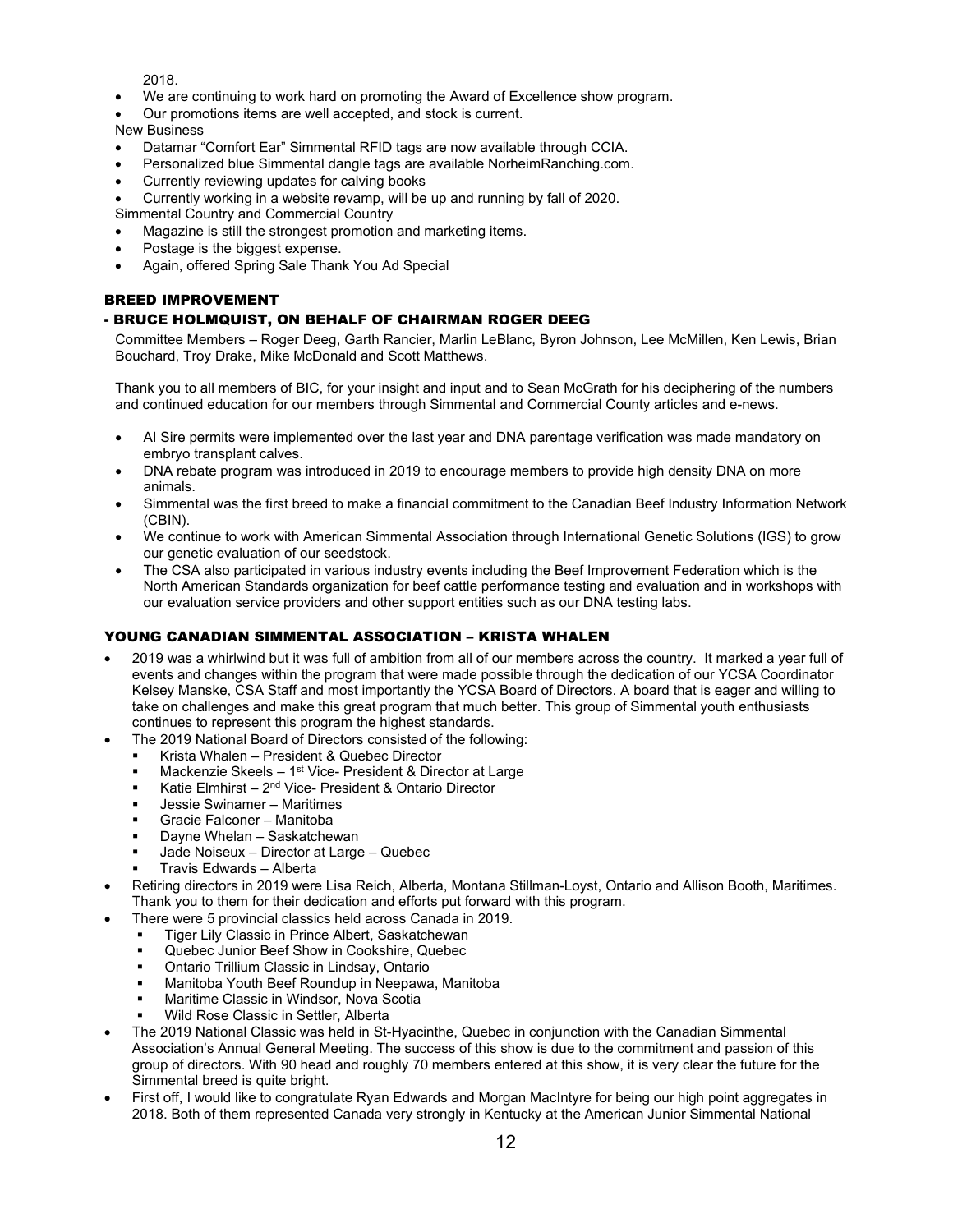Classic. Also, I would like to congratulate Terry Ennis and Lucas Williams for being our 2019 high point aggregates at the National.

- In 2020 we had decided to take a break on hosting the T.E.A.M Conference as it will resume next spring in Ontario.
- The YCSA program is a prominent youth beef breed association in Canada. The board of directors would like to thank our YCSA Coordinator Kelsey Manske for her continued guidance and efforts. The CSA and the Simmental Country for their endless contributions. The CSA board for their guidance when needed. To Blair McRae for his contributions and efforts put forward year after year. The YCSA program would not be possible without some key individuals and organizations.
- To New Holland and all our generous sponsors, thank you for all your support allowing the YCSA program to put on the events we do to grow the great Simmental Breed and shape it for the future. Most Importantly, a big Thank You to the Friends of the Canadian Simmental Foundation for providing continuous support over the past several years. This year and going forward the YCS board have made efforts to work closer in our fundraising efforts with the Foundation. Our program has been made one of the most outstanding youth beef programs due to their generosity.

### SUSPENSION OF THE CSA ANNUAL GENERAL MEETING

President Garth Rancier reported the CSA AGM will be suspended for the FCSF AGM.

### FCSF PRESIDENT'S WELCOME AND CALL TO ORDER

President Ken Lewis called the meeting to order at 2:20 pm

- Good afternoon everyone. This s a history making AM which it is great to be a part of.
- FCSF Board of Director introduction Brian Bouchard, Vice-President, Marlin LeBlanc, Treasurer, Roger Deeg, Deanne Young, Mark Shologan, Glenn Wotten, Scott Mathews, Garth Rancier
- On behalf of board, thank you to outgoing director Ron Nolan for his many years on the board. Ron and family have been a huge pillar to the Simmental breed and the foundation board We really appreciate you, Ron, and thanks again.

### FCSF PRESIDENT'S REPORT – KEN LEWIS

- A Year in Review from our AGM from our Foundation Auctions held in Saint- Hyacinthe, Quebec on August 10<sup>th</sup>, 2019, and raising a total \$100,916, of which \$15,000 was presented to the YCSA for on-going activities.
- September 2019 FCSF received a total of 18 scholarship applications. Congratulations to 2019-2020 winners-Katie Maxwell, Tia Schram, Carissa Geddes, Bryce Maxwell, and Cassidy Pinkham.
- October 2019 Due to an unseasonable wet fall the FCSF board meeting was postponed in October so that the board members were able to get harvest done.
- November 2019 Scholarships presented Simmental shows at Farm Fair, the Royal and Agribition.
- December 2019 fall board meeting via conference call on December 9; FCSF created a transportation subsidy program to support YCSA travel to TEAM Leadership Conference and National Classic.
- February 2020 Crowe Bros of Gilbert Plains, Manitoba offered to donate a bred heifer to the 2020 FCSF Auction.
- March 2020- 2020 Spring Board meeting held by conference call due to Covid-19.
- April 2020- Still hopeful for a 2020 Auction the FCSF, promotion fliers sent to CSA membership.
- May 2020 Scholarships listed on CSA and FSCF websites. Decision to cancel CSA AGM and FCSF Auction. Crowe Bros will now be donating a heifer in the 2021 auction, which we are looking forward to in Manitoba.

We would like to thank everyone who have contributed over the years, by donating and purchasing across Canada over the years, it has been a fantastic success. Thank you again to Ron Nolan for your many years of work for us.

### AUDITOR REVIEWED FINANCIAL STATEMENTS – KEN LEWIS, ON BEHALF OF CHAIRMAIN MARLIN LEBLANC

- 2019 financial statements have been similar to prior years.
- FCSF has yearly sponsorship commitments of \$15,000 to YCSA, and \$12,000 to scholarships.
- We have generated another \$100,000 from last year.

### APPOINTMENT OF AUDITORS

*MOTION: by Marlin LeBlanc, to appoint BDO as auditor for the upcoming year end. Second, Byron Johnson CARRIED*

### ADJOURNMENT OF FCSF ANNUAL GENERAL MEETING

FCSF President Ken Lewis declared the adjournment of the FCSF AGM for the resumption of the CSA AGM.

### RESUMPTION OF THE CSA ANNUAL GENERAL MEETING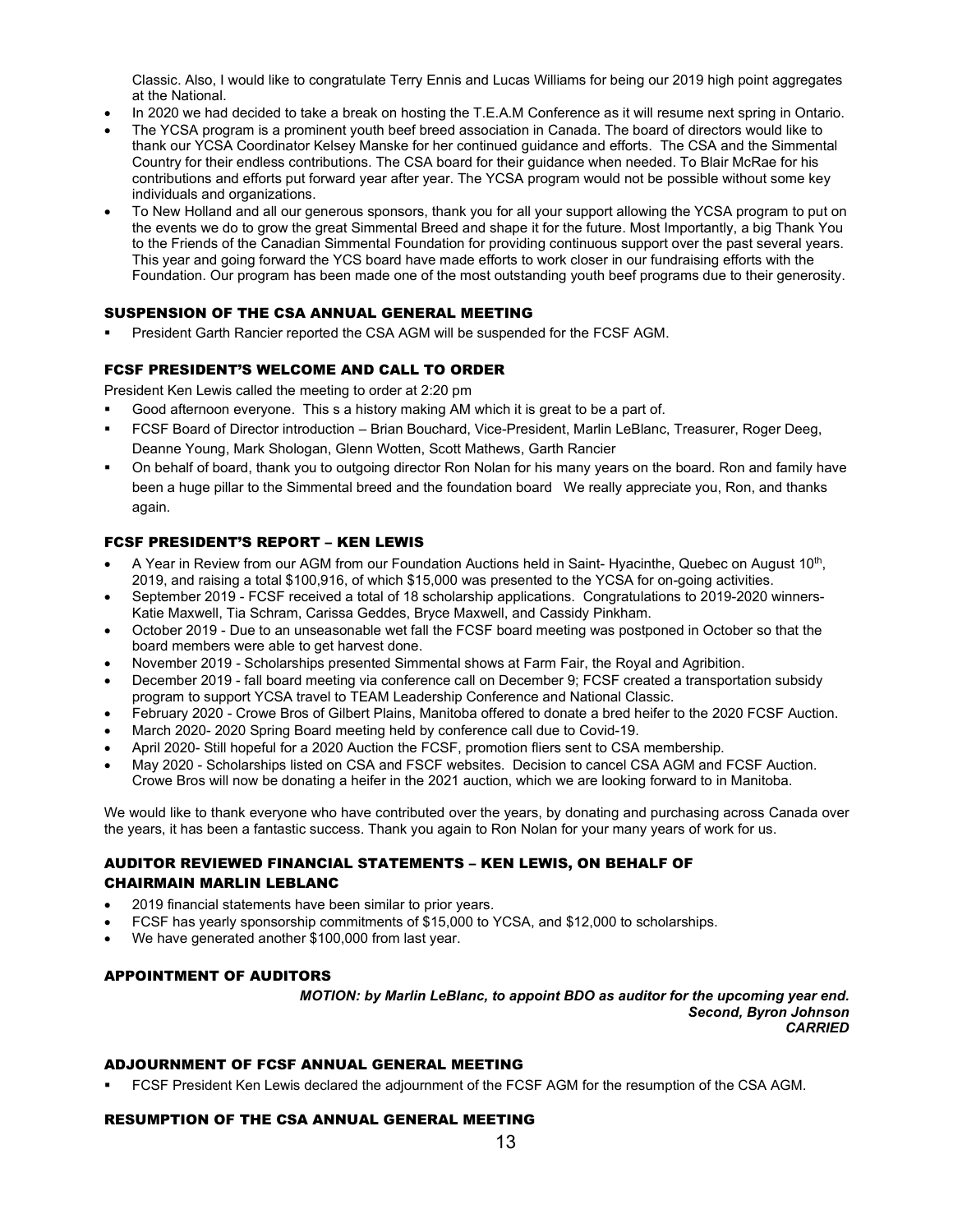- President Garth reported we have a meeting quorum with 30 members in attendance online.
- Bruce reported that unfortunately we were unable to get the YCSA report's sound to work, we apologize to YCSA President Krista Whalen for this. The YCSA was very active over the past year including a very success National Show during our National Convention. This year I want to acknowledge all the work that YCSA Coordinator Kelsey Manske did to organize a virtual YCSA show with 80 participants, 100 head of cattle and a team judging panel. Congratulations for a job well done and forward to seeing them next year at Portage La Prairie, Manitoba. This is the 40<sup>th</sup> Anniversary of the YCS in Canada and we have been featuring those involved from the inception in the Simmental Country and will continue to do so throughout the year. It is nice to see a program that is as strong or stronger than it was at the beginning.

### INTRODUCTION OF 2020-21 CSA BOARD OF DIRECTORS – BRUCE HOLMQUIST

- We welcome newly elected board members Jennie Mutch of Earnscliffe, PEI, Bill Biglieni of Douglas, MB, and Blair McIntosh of Maymont, SK, to the CSA board
- There was an election for one director position that is combined with BC and Atlantic Canada, and we would like to thank Luke Muelen from Vanderhoof, BC for letting his name stand and running.
- The new board of directors going into 2020-21 are Garth Rancier, Marlin LeBlanc, Roger Deeg, Francis Gagnon, Byron Johnson, Shane Williams, Jennie Mutch, Bill Biglieni and Blair McIntosh.
- Thank you retiring directors who added tremendous value to the board. Lee McMillen who served two years as President and four on the Executive Committee, and always stayed calm in nature and influence on the board; Blair McRae was always solidly committed, put his heart into the YCSA and spent several years as part of the executive. Frank Robblee contributed through the technical end with his knowledge on the veterinary side and genetic input. Thank you to the three of you.

#### *MOTION: by Roger Deeg, to ratify the action and proceedings of the CSA Board of Directors for the year 2019. Second, Linus Clark CARRIED*

### 2021 Annual General Meeting

- The Manitoba Simmental Association looks forward to hosting next years' convention and AGM in Portage La Prairie, July 21 -25, 2021.
- The CSA thanks MSA for being flexible and working with us to push everything back to next year.

#### PRESIDENT'S resident's Closing Message

• On behalf of the CSA and the board of directors, we would like to thank all members for joining us online today. We look forward to seeing you all in person for a much different meeting and look forward to the CSA AGM, FCSF Auction and YCSA National Show and a celebration.

*MOTION: by Bill Biglieni to adjourn the meeting at 2:15 pm*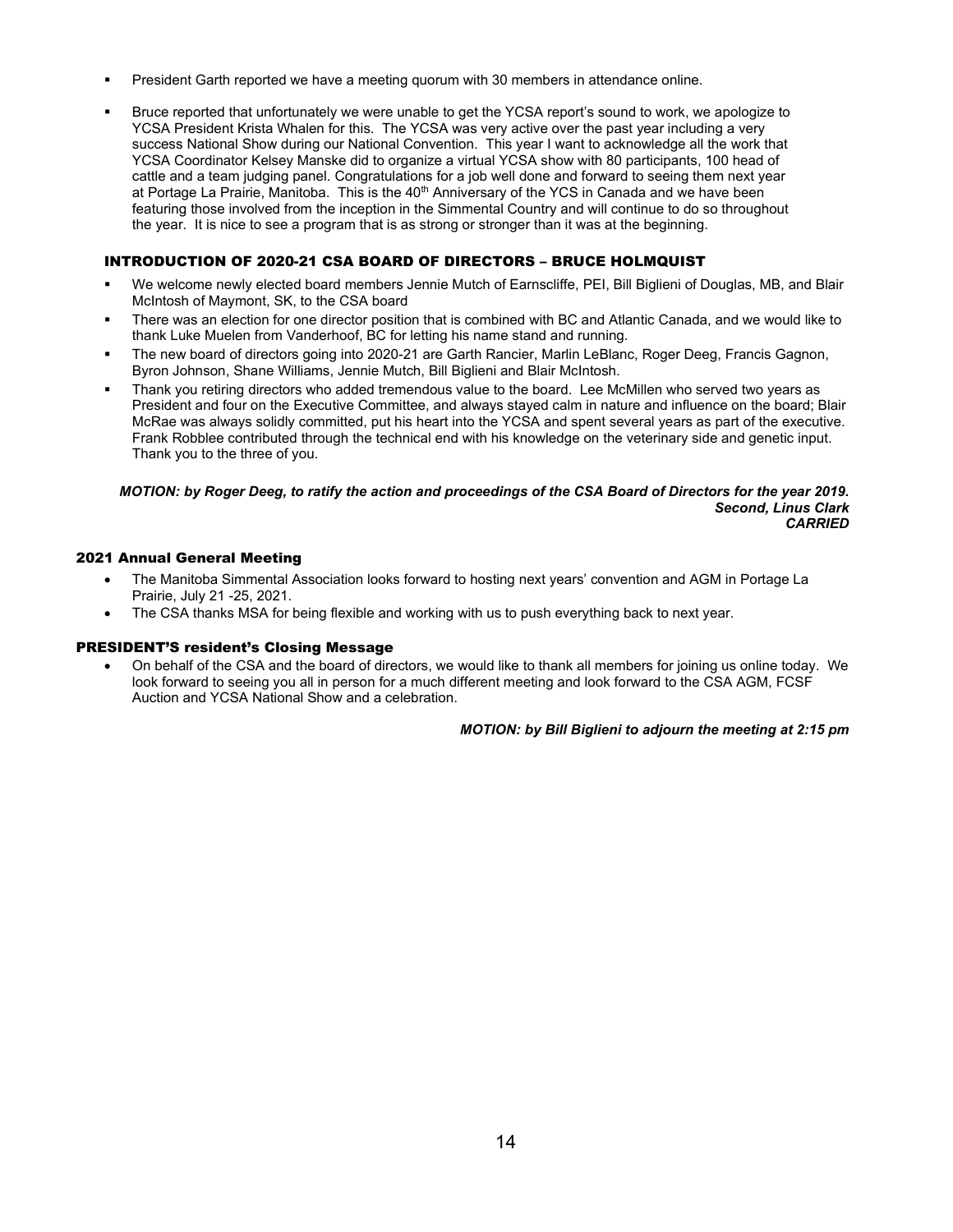## **CANADIAN SIMMENTAL ASSOCIATION PRESIDENT'S REPORT**

### *Marlin LeBlanc*

It is a pleasure to welcome all of you to the 2021 Canadian Simmental Association Virtual AGM on behalf of the CSA and its Board of Directors. Again, for this year, this is not how we hoped to host this however we would like to thank everyone in Manitoba for volunteering to host this year and also to committing to postpone and hosting us in 2022.

It has been an honour to serve the Association and its members as President over the past year. It has been my goal to have open dialogue with you throughout this term and I value your input and contributions as we all strive to better our breed and strengthen the association. A job such as this is enjoyable to do when we have a strong team working behind the scenes at the office every day.

The CSA remains fiscally strong, and profit will be posted this year as the Covid 19 pandemic curtailed many travel and meeting expenses. That was complemented with the popularity and strength of this great breed as our registrations continue to grow.

In an attempt to increase the number of pages in the Simmental Country, we revised our rate cards. This has had a positive uptake and we have seen an increased number of breeders and advertisers participating.

We have continued to subsidize the Parent Verification project. Through this we have been able to assist breeders in strong parent verification which leads to more accurate EPDS, Homo-polled and coat colored tests. DNA lab results can now be traced with updates in real time to your personal online account and breeders now have the ability to order and search results in your own dashboard.

Our support has remained strong towards the development of the Canadian Beef Improvement Network (CBIN). They have structured their Executive Committee and we are looking forward to being one of the leaders of this initiative as they continue to build and develop their network. We feel that this organization is a cohesive link to the entire industry and the information provided will provide tremendous value to the Canadian beef industry while ensuring that beef breed associations like the CSA remain relevant and viable.

I would like to thank my Committee Chairs and Executive Committee for their dedication, and accomplishments over the past year. Also, thank you to Bruce our Manager, Barb our office manager and the rest of the team for all of their hard work and contribution to the association over the past year.

In departure this year is Garth Rancier. He has been past president, breed improvement chair, treasurer and took the lead on many new initiatives. Thanks, Garth.

Also, Francis Gagnon is departing the board this year. I would like to thank him for his time and dedication to the board and for being a Chairperson for the Promotion Committee. Thanks, Francis.

I am excited to welcome Byron Johnson to his second term, as well as Ben Farrant from Alberta and Scott Matthews representing Quebec.

I'd like to thank Kelsey Manske for her years of leadership with the YCS and wish her all the best in her new venture. I look forward to working with Crystal Fisk in this position and hope that things will normalize with the pandemic and allow for the YCS to flourish.

Ken Lewis for his leadership with the Friends of The Canadian Simmental Association. I am looking forward to working with them on a sale as last years was postponed due to the pandemic.

I am proud of the year that we have had at the CSA. There have been many successes and challenges as we all work together to strengthen and grow our breed. I look forward to working with the CSA and the Board again. It is my hope that the pandemic will subside and allow us to complete our postponed goals and events. It has been an extreme honour to serve you all and I thank you for your confidence in me and all of the support I have received from the Management, the Board of Directors and Simmental Breeders from across Canada.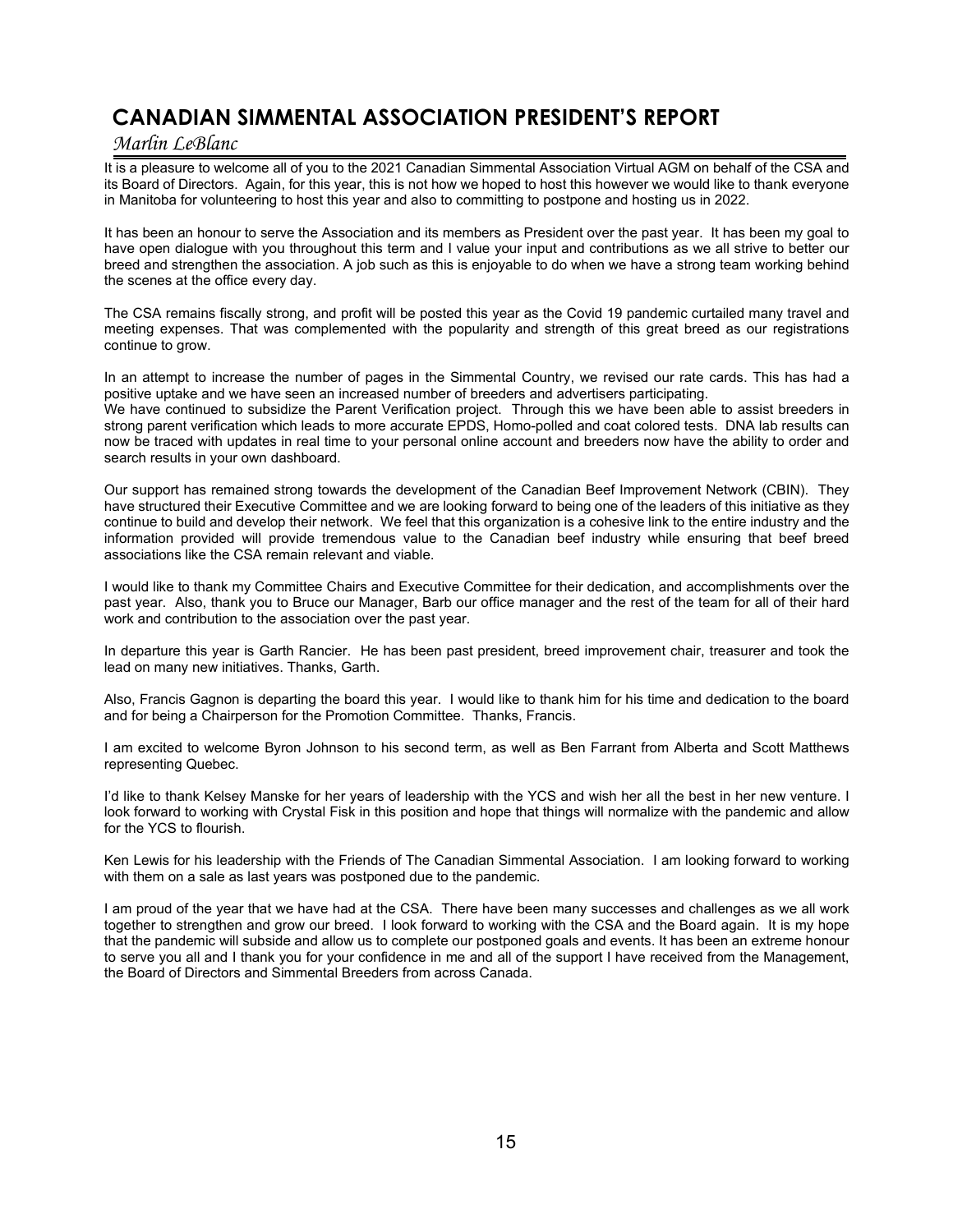### **GENERAL MANAGER'S REPORT**

### *Bruce Holmquist*

In 2020 when we were forced to hold the first online Annual General Meeting (AGM) of the Canadian Simmental Association (CSA) we thought that we would be back to normal process this year. Cancelling the CSA AGM due to the Covid-19 Virus and the resulting health restrictions put in place by Government Health Agencies was something no one had envisioned and we certainly didn't think we would be doing another virtual AGM in 2021. As we participate in this year's CSA AGM it is important to recognize the efforts and organization that was done by the Manitoba Simmental Association. This work will not be in vain as we are committed to being in Portage la Prairie next year for the 2022 Canadian Simmental Convention.

As we report on CSA operations for the 2020 fiscal year we are once again fortunate to be able to report another very successful year for the CSA and Simmental in Canada. Simmental bull sales continued to be strong when compared to the other beef cattle breeds in Canada. This is the result of the hard work of our members and the acceptance that Simmental has in commercial cow-herds across the country. Strong prices were again received for Simmental females throughout the fall sales as we saw new Simmental breeders begin their herds, as well as established breeders making purchases to strengthen their programs. A major concern for the industry is that the overall Canadian cowherd numbers continues to trend downwards however the demand for Simmental genetics continues to grow.

CSA staff members provided representation at many early 2020 bull sales and events prior to mid-March before travel restrictions limited in person attendance and overall gathering size. Sue Giles, Rae-Lee Erickson and Randy Bollum continued to play the lead roles in our marketing efforts. Due to the Covid-19 travel restrictions the CSA board of directors made the decision to temporarily end the field service for Simmental Country. We thank Randy Bollum for his service to the CSA membership and wish him all the best in the future. The CSA office staff remains amongst the most competent and committed of all Canadian Beef Breed associations and we thank them for their dedication. Under the guidance of CSA Office Manager Barb Judd, they continue to deliver exceptional service to our members. The registry and "On Farm" software programs continue to be improved to enhance ease of use as well as convenience. We appreciate both the CSA membership and our staff for their patience as we strive to provide the best service possible. We may not always have the answer right at hand in every situation, however I know that our problem solving is thorough and it is not often that we are not able to find solutions to our member's issues in a timely fashion. The decades of knowledge and experience that your CSA staff possesses is invaluable and as strong as any breed Association in Canada.

This past year the CSA executive Committee was comprised of President Marlin LeBlanc, 1<sup>st</sup> Vice President Roger Deeg, and 2<sup>nd</sup> Vice President Shane Williams. Past President Garth Rancier remained on the board as he completed his final year term as Director. Jennie Mutch joined the CSA board as the director from Atlantic Canada replacing Frank Robblee, and Bill Biglieni replaced Blair McRae in the Manitoba position. We thank both Blair and Frank for their service to the CSA membership. Thank you to the entire CSA board for their leadership, contributions and commitment to the CSA and its members. Your interest in all areas of CSA activities has guided and allowed us to build upon the strong foundation that past CSA boards of directors have developed. CSA directors all have their own operations to run however they take time out of their hectic schedules to volunteer and provide direction to the CSA. It is not an easy task serving as a director of a national organization and it is sometimes challenging to ensure regional interests don't overshadow the big picture.

The CSA's financial position remains very strong as we realized an operational surplus in 2020 as a result of increased registry activity combined with a careful eye towards additional spending. This has allowed us to maintain our services without increasing fees or costs to you the member. 2020 saw the completion of our marketing partnership with New Holland Agriculture. We thank them for their support over the past several years.

CSA programming focuses primarily into three categories; breed improvement, promotion, and youth. Through these committees, non-board members join CSA directors to provide direction and input to CSA staff. The dedication from all who are involved is very much appreciated. Full reports from these committees will be given by the respective committee chairs. On your behalf, the CSA also supports numerous relationships within the entire beef industry. As a result of this mandate, we have been part of several industry committees and working groups which deal with topics such as animal health, livestock traceability, trade, as well as many other industry issues. It is important that the seedstock sector has a voice at these tables and CSA has taken a leadership role in covering many bases on your behalf. The CSA is also an active part of the Canadian Beef Industry Conference, Canadian Beef Breeds Council meetings, Beef Improvement Federation and Livestock Markets Association of Canada convention.

Over the past several years we have also worked hard on growing the Friends of Canadian Simmental Foundation. As a result of those efforts from both the CSA and FCSF boards, we have realized the original vision that the CSA had in establishing a charitable Foundation that benefits the Beef industry and society through the Simmental breed.

The CSA continues to work on new initiatives and as a result is among the leaders of beef breed associations in Canada. Simmental has become the second most widely used breed in Canada and is slowly gaining ground towards being number one. Change does not come without its critics; however it is hard to deny the inroads that the Canadian Simmental Association and its members have made over the past decade, and the successes that have been achieved on many fronts because of that change. This progress will continue as long as the CSA and its members focus on programming that is relative to improving the economics and sustainability of the Canadian Beef industry.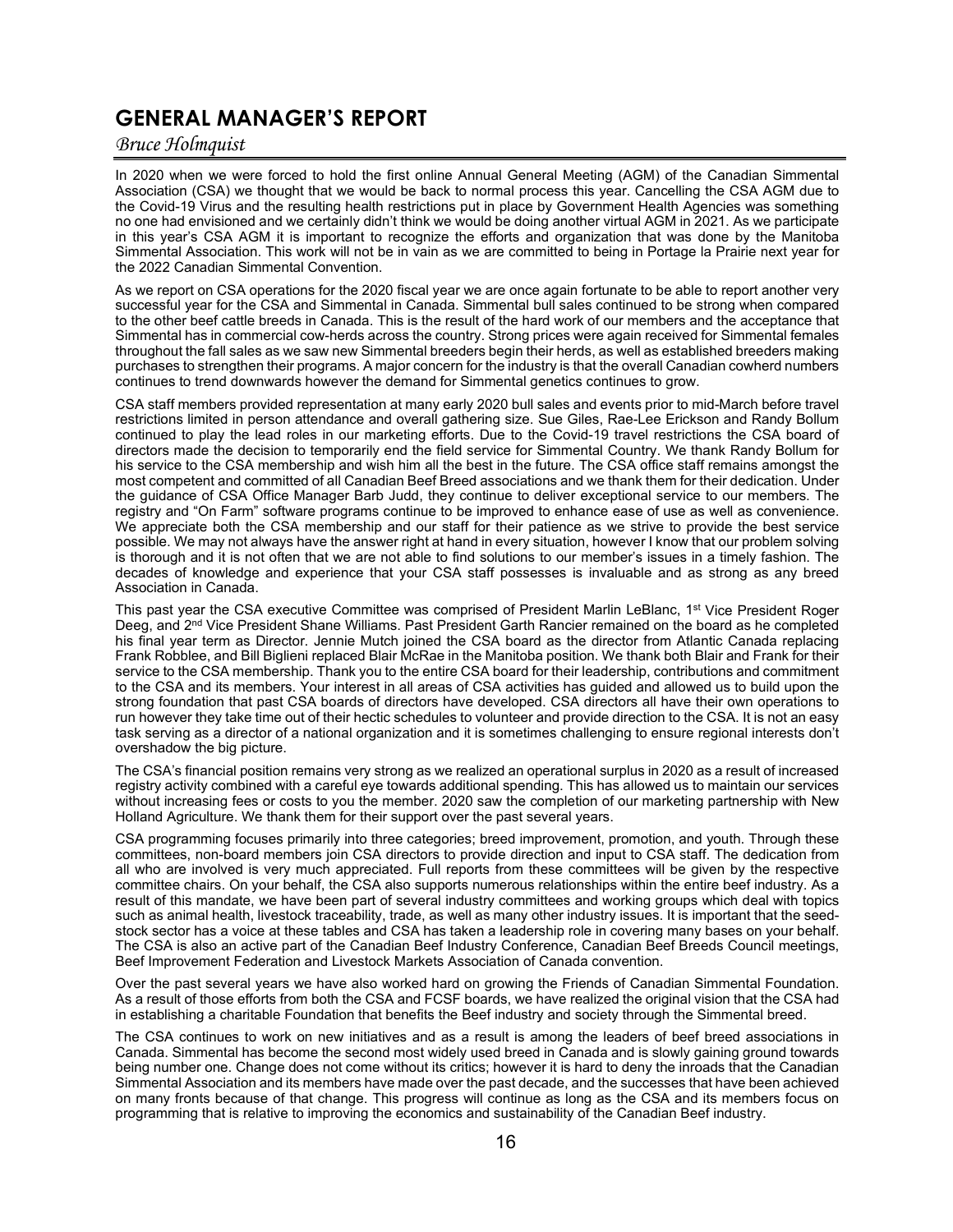

Tel: 403-266-5608 Fax: 403-233-7833 **[www.bdo.ca](http://www.bdo.ca/)**

### **INDEPENDENT PRACTITIONER'S REVIEW ENGAGEMENT REPORT**

To the Members of The Canadian Simmental Association

We have reviewed the accompanying financial statements of The Canadian Simmental Association, that comprise the statement of financial position as at December 31, 2018 and the statements of operations, changes in net assets and cash flows for the year then ended, and a summary of significant accounting policies and other explanatory information.

Management's Responsibility for the Financial Statements

Management is responsible for the preparation and fair presentation of these financial statements in accordance with Canadian accounting standards for not-for-profit organizations, and for such internal control as management determines is necessary to enable the preparation of financial statements that are free from material misstatement, whether due to fraud or error.

#### Practitioner's Responsibility

Our responsibility is to express a conclusion on the accompanying financial statements based on our review. We conducted our review in accordance with Canadian generally accepted standards for review engagements, which require us to comply with relevant ethical requirements.

A review of financial statements in accordance with Canadian generally accepted standards for review engagements is a limited assurance engagement. The practitioner performs procedures, primarily consisting of making inquiries of management and others within the entity, as appropriate, and applying analytical procedures, and evaluates the evidence obtained.

The procedures performed in a review are substantially less in extent than, and vary in nature from, those performed in an audit conducted in accordance with Canadian generally accepted auditing standards. Accordingly, we do not express an audit opinion on these financial statements.

#### Other Matter

The financial statements of the Organization for the year ended December 31, 2018 were reviewed by the firm of Calvista LLP, whose practice now operates under BDO Canada LLP, and who issued review report dated June 11, 2018.

#### Conclusion

Based on our review, nothing has come to our attention that causes us to believe that these financial statements do not present fairly, in all material respects, the financial position of The Canadian Simmental Association as at December 31, 2018 and the results of its operations and its cash flows for the year then ended in accordance with Canadian accounting standards for not-for-profit organizations.

#### Chartered Professional Accountants

Calgary, Alberta June 14, 2019

BDO Canada LLP, a Canadian limited liability partnership, is a member of BDO International Limited, a UK company limited by guarantee, and forms part of the international BDO network of independent member firms.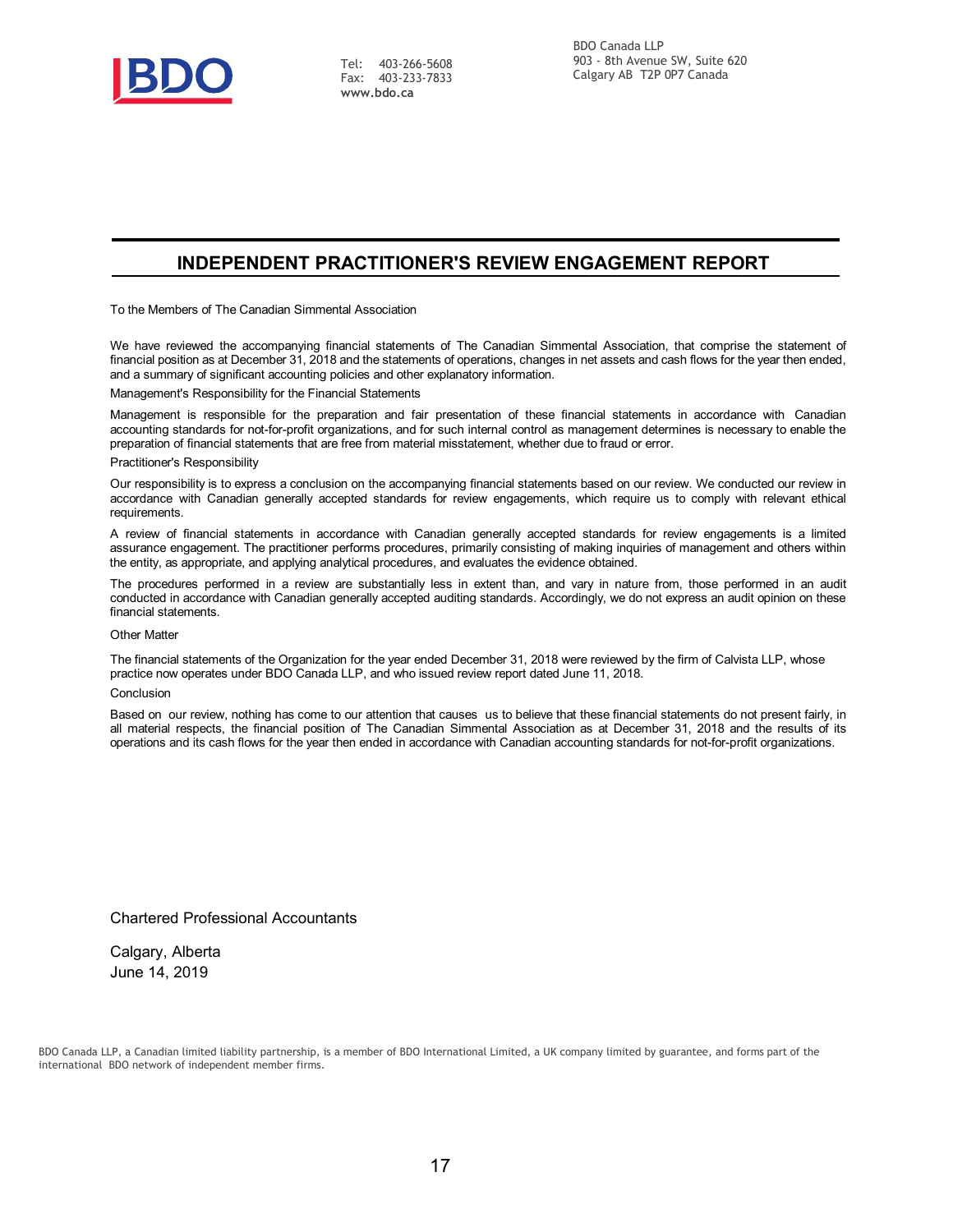## **CSA 2019 Financials**

### **Canadian Simmental Association Consolidated Statement of Financial Position As at December 31, 2019** *(Unaudited)*

|                                                                                       | 2019                   | 2018                   |
|---------------------------------------------------------------------------------------|------------------------|------------------------|
| <b>Assets</b><br>Current                                                              |                        |                        |
| Cash and cash equivalents                                                             | \$<br>465,341          | 349,824<br>\$          |
| Marketable securities<br>Accounts receivable                                          | 1,733,495<br>32,398    | 1,769,713<br>37,459    |
| Prepaid expenses                                                                      | 4,905                  | 6,349                  |
|                                                                                       | 2,236,139              | 2,163,345              |
| Property and equipment                                                                | 58,460                 | 71,909                 |
|                                                                                       | 2.294.599              | 2.235.254<br>\$        |
| <b>Liabilities</b>                                                                    |                        |                        |
| Current<br>Accounts payable and accrued liabilities<br>Goods and services tax payable | \$<br>30,581<br>16,516 | 39,811<br>\$<br>26,012 |
| Deferred revenue                                                                      | 19,588                 | 108,159                |
|                                                                                       | 66,685                 | 173,982                |
| <b>Net assets</b>                                                                     |                        |                        |
| Unrestricted net assets                                                               | 2,169,454              | 1,989,363              |
| Invested in property and equipment                                                    | 58,460                 | 71,909                 |
|                                                                                       | 2,227,914              | 2,061,272              |
|                                                                                       | 2.294.599<br>S.        | 2.235.254<br>\$        |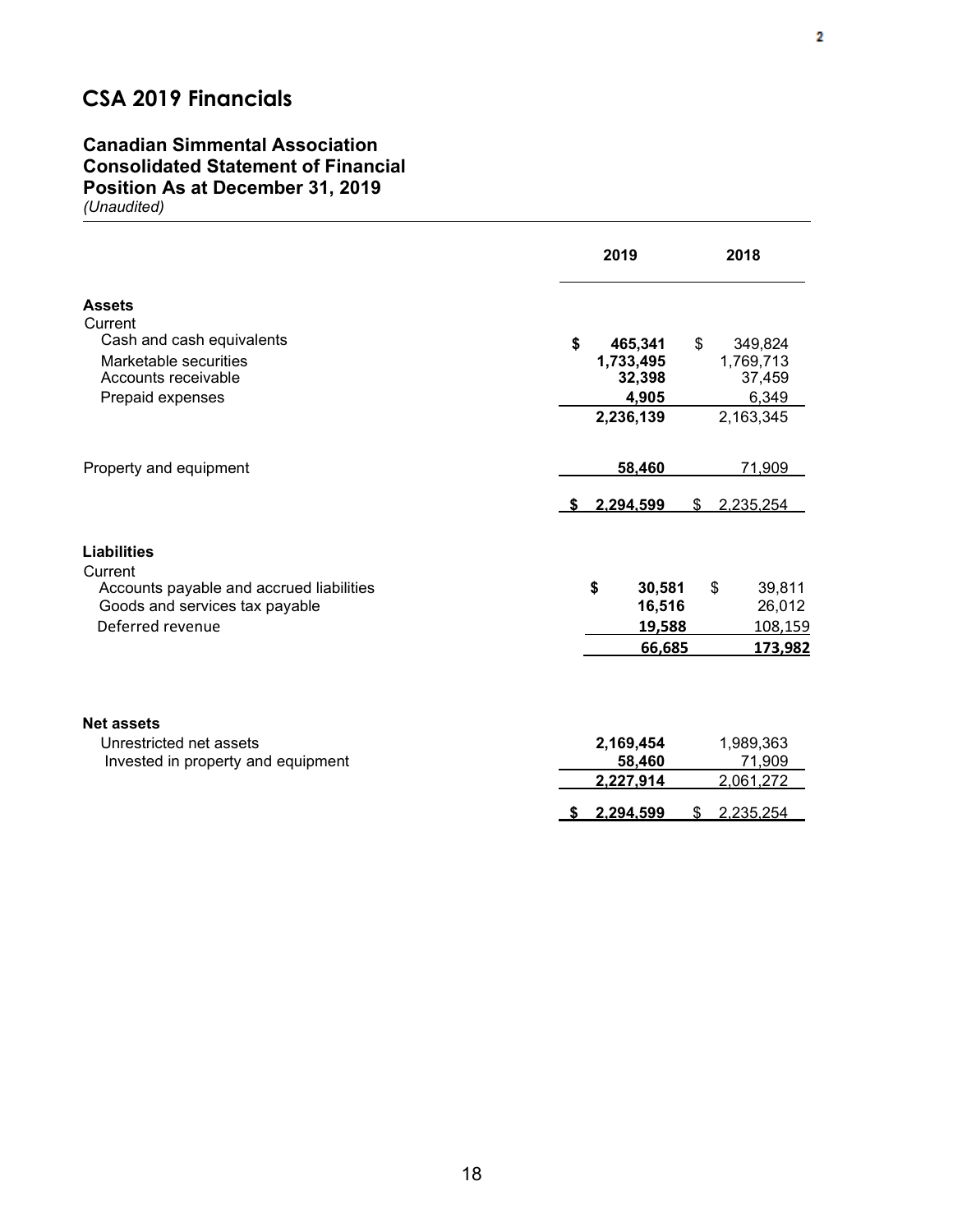### **CANADIAN SIMMENTAL ASSOCIATION Consolidated Statement of Operations For the Year Ended December 31, 2019**

|                                                           | 2019           | 2018          |
|-----------------------------------------------------------|----------------|---------------|
| <b>Revenue</b>                                            |                |               |
| Total herd enrolment                                      | \$<br>755,315  | \$<br>753,404 |
| <b>Simmental Country Magazine</b>                         | 340,736        | 372,188       |
| Registrations                                             | 223,260        | 224,730       |
| Lab services                                              | 182,197        | 197,864       |
| CBBC project income                                       |                | 54,707        |
| Memberships                                               | 84,260         | 81,225        |
| Other services                                            | 40,245         | 39,578        |
| Young Canadian Simmental Association ("YCSA")(Schedule 3) | 37,443         | 67,406        |
| <b>Transfers</b>                                          | 39,130         | 42,915        |
| AMP reimbursements                                        | 17,923         | 12,056        |
| New Holland sponsorship                                   | 20,000         | 20,000        |
|                                                           | 1,740,509      | 1,866,073     |
|                                                           |                |               |
| <b>Expenses</b>                                           |                |               |
| Simmental Country Magazine (Schedule 2)                   | 375,627        | 386,505       |
| Salaries and employee benefits                            | 494,057        | 452,839       |
| Lab service                                               | 168,234        | 157,347       |
| Advertising and promotion                                 | 55,069         | 46,520        |
| Provincial promotion funding                              | 112,092        | 119,973       |
| Travel                                                    | 86,752         | 86,893        |
| YCSA (Schedule 3)                                         | 50,150         | 67,711        |
| <b>Breed improvement</b>                                  | 53,569         | 57,341        |
| Computer                                                  | 41,072         | 41,387        |
| <b>Bank charges</b>                                       | 41,522         | 45,899        |
| Utilities, property taxes and insurance                   | 37,494         | 38,616        |
| Postage and freight                                       | 28,556         | 23,754        |
| Office                                                    | 34,001         | 30,648        |
| Professional fees                                         | 9,500          | 14,900        |
| Amortization                                              | 18,017         | 17,287        |
| Sponsorship to YCSA                                       | 16,225         | 13,500        |
| Annual general meeting                                    | 9,498          | 9,357         |
| Repairs and maintenance                                   | 12,214         | 13,404        |
| Telephone                                                 | 9,188          | 9,688         |
|                                                           | 1,652,837      | 1,633,569     |
| <b>Other Income</b>                                       |                |               |
| Interest                                                  | 25,136         | 18,912        |
| Realized loss on marketable securities                    | (13, 033)      | (6, 464)      |
| Unrealized gain (loss) on marketable securities           | 66,867         | (6,059)       |
|                                                           | 78,970         | 6,389         |
| <b>Excess of revenue over expenses</b>                    | 166,642<br>- 5 | 238,893<br>S  |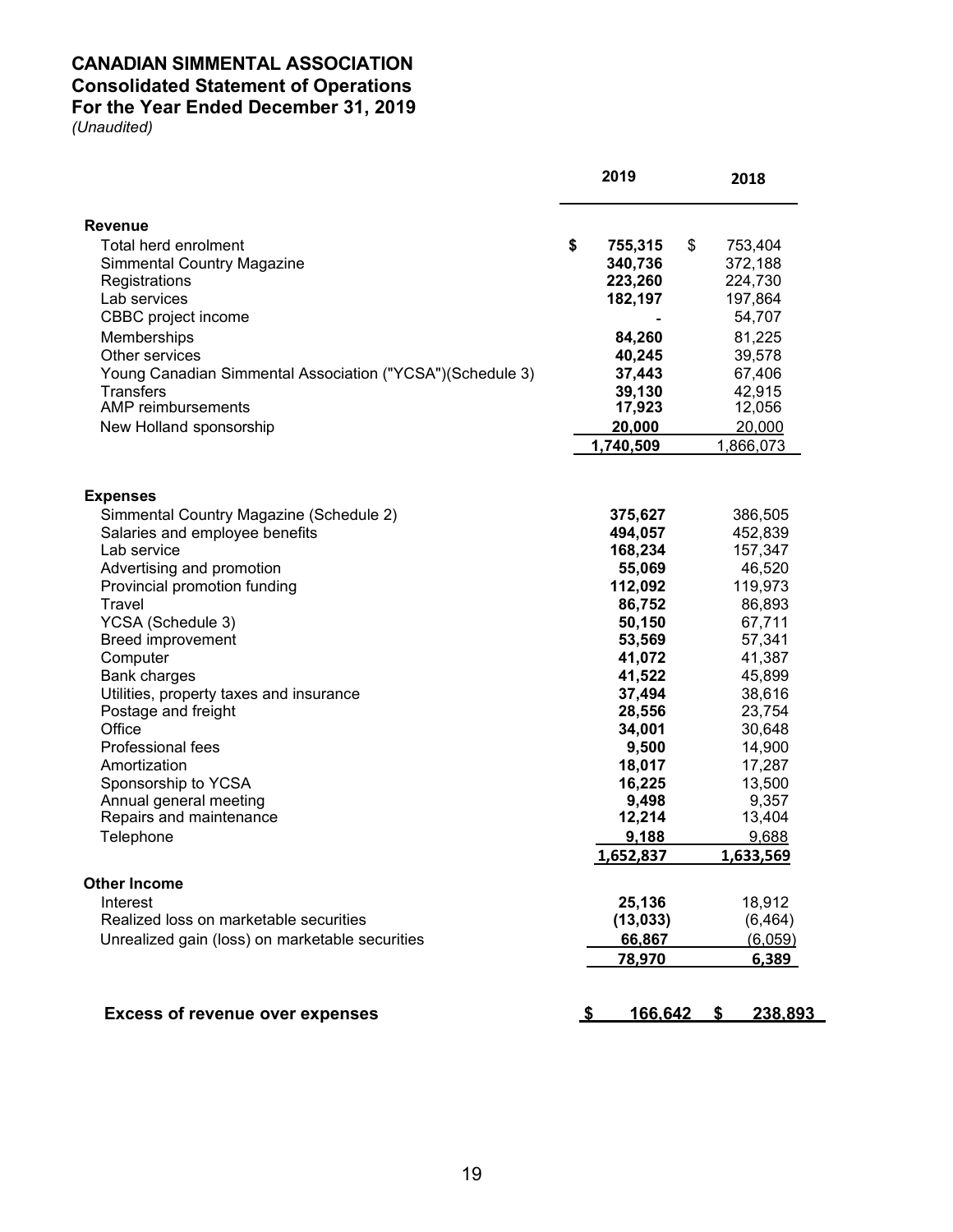### **CANADIAN SIMMENTAL ASSOCIATION Consolidated Statement of Changes in Net Assets For the Year Ended December 31, 2019**

|                                                 | Invested in<br><b>Property and</b><br>2019<br><b>Unrestricted</b> |                   |                  |                    |  | 2018         |
|-------------------------------------------------|-------------------------------------------------------------------|-------------------|------------------|--------------------|--|--------------|
|                                                 |                                                                   | <b>Net assets</b> | <b>Equipment</b> | Total              |  | <b>Total</b> |
| Net assets - beginning of year                  |                                                                   | 1,989,363         |                  | 71,909 \$2,061,272 |  | 1,822,379    |
| Investment in property and equipment            |                                                                   | (4, 567)          | 4.567            | $\blacksquare$     |  | -            |
| Excess (deficiency) of revenue over<br>expenses |                                                                   | 184,658           | (18,016)         | 166.642            |  | 238,893      |
| Net assets - end of year                        |                                                                   | 2,169,454         | 58.460           | 2,227,914          |  | 2,061,272    |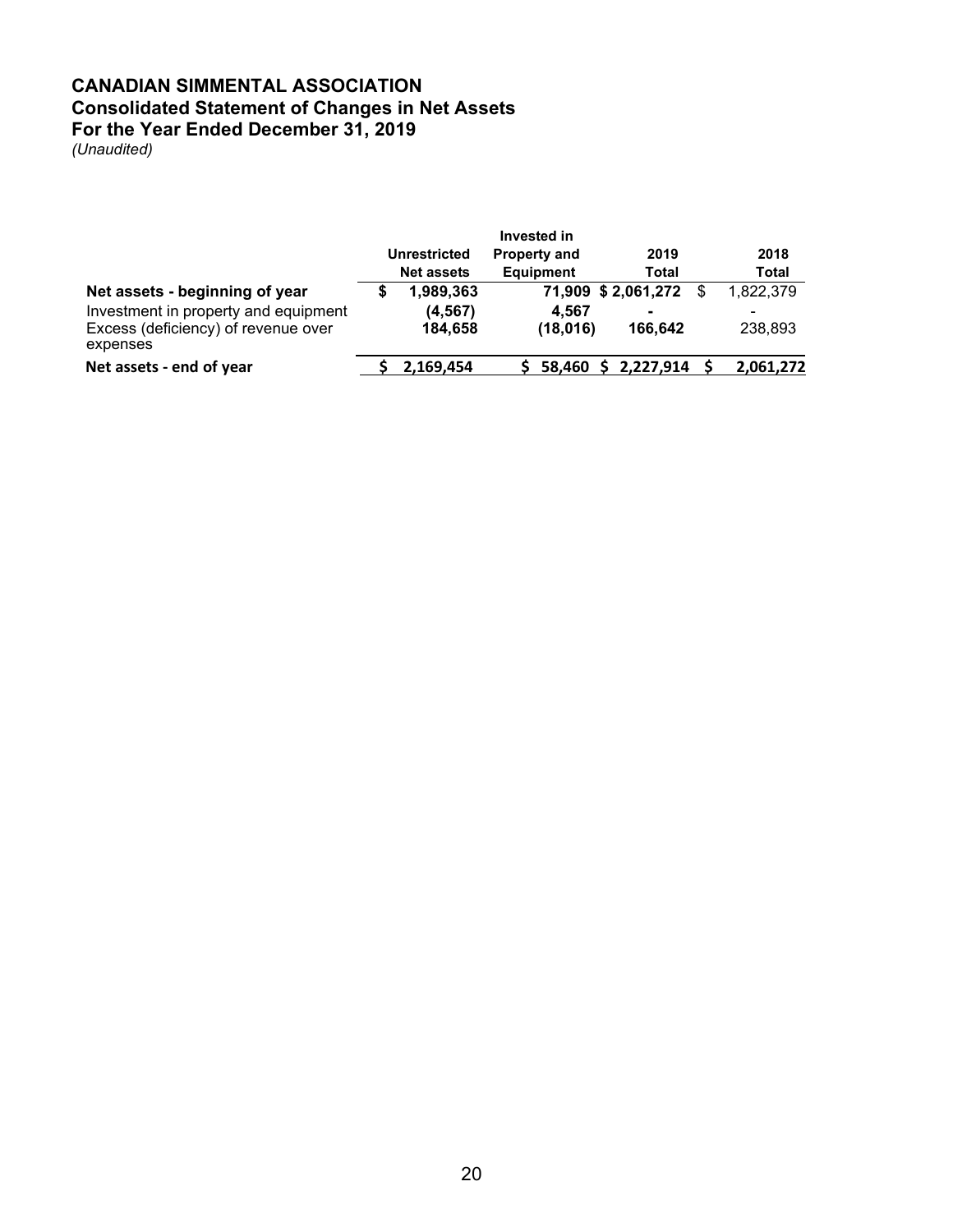### **CSA 2020 Financials**

### **CANADIAN SIMMENTAL ASSOCIATION Consolidated Statement of Financial Position As at December 31, 2020**

|                                                                                                                       | 2019                                          | 2018                                                                 |
|-----------------------------------------------------------------------------------------------------------------------|-----------------------------------------------|----------------------------------------------------------------------|
| <b>Assets</b>                                                                                                         |                                               |                                                                      |
| Current<br>Cash and cash equivalents<br>Marketable securities<br>Accounts receivable<br><b>Prepaid Expenses</b>       | \$<br>863,549<br>1,726,107<br>31,398<br>4,226 | 465,341<br>$\boldsymbol{\mathsf{s}}$<br>1,733,495<br>32,398<br>4,905 |
|                                                                                                                       | 2,625,280                                     | 2,236,139                                                            |
| Property and Equipment                                                                                                | 44,197                                        | 58,460                                                               |
|                                                                                                                       | 2,669,477                                     | 2,294,599<br>\$                                                      |
| <b>Liabilities</b>                                                                                                    |                                               |                                                                      |
| Current<br>Accounts payable and accrued liabilities<br>Goods and service tax payable<br>Goods and service tax payable | \$<br>80,988<br>23,599<br>21,993              | $\mathfrak{L}$<br>30,581<br>16,516<br>19,588                         |
|                                                                                                                       | 126,580                                       | 66,685                                                               |
| <b>Net Assets</b>                                                                                                     |                                               |                                                                      |
| Unrestricted net assets                                                                                               | 2,498,700                                     | 2,169,454                                                            |
| Invested in property and equipment                                                                                    | 44,197                                        | 58,460                                                               |
|                                                                                                                       | 2,542,897                                     | 2,227,914                                                            |
|                                                                                                                       | \$2,669,477                                   | \$2,294,599                                                          |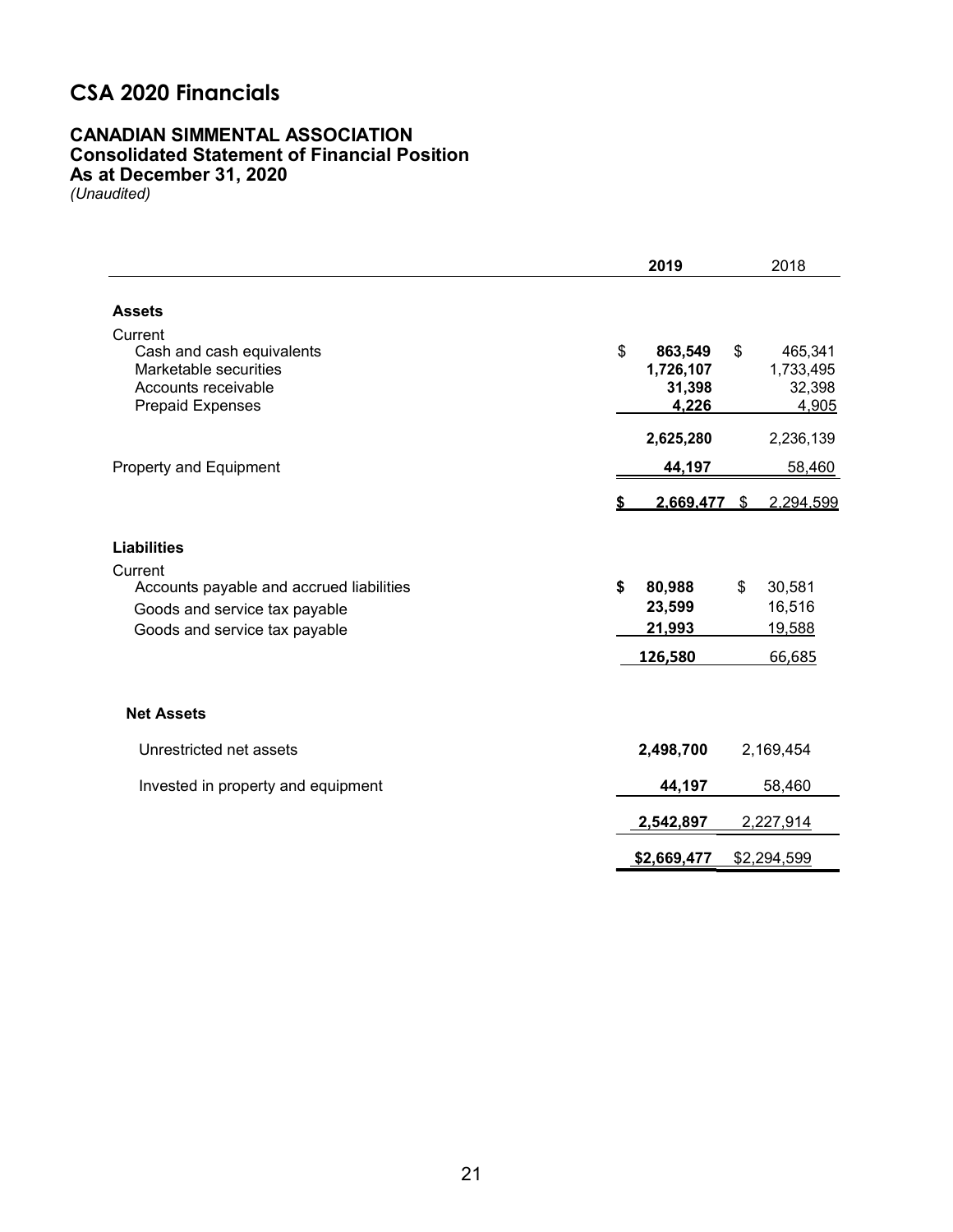### **CANADIAN SIMMENTAL ASSOCIATION Consolidated Statement of Operations For the Year Ended December 31, 2020**

|                                                 | 2020          | 2019          |
|-------------------------------------------------|---------------|---------------|
| Revenue                                         |               |               |
| <b>Total Herd Enrollment</b>                    | \$<br>759,520 | \$<br>755,315 |
| Simmental Country Magazine                      | 335,597       | 340,736       |
| Registrations                                   | 251,890       | 223,260       |
| <b>Lab Services</b>                             | 253,450       | 182,197       |
| Memberships                                     | 84,215        | 84,260        |
| <b>Transfers</b>                                | 46,510        | 39,130        |
| <b>Other Services</b>                           | 41,588        | 40,245        |
| <b>Temporary Wage Subsidy</b>                   | 22,470        |               |
| Young Canadian Simmental Association            | 15,585        | 37,443        |
| <b>AMP Reimbursements</b>                       | 1,857         | 17,923        |
| New Holland Sponsorship                         |               | 20,000        |
|                                                 | 1,812,682     | 1,740,509     |
| <b>Expenses</b>                                 |               |               |
| Salaries and employee benefits                  | 495,300       | 494,057       |
| <b>Simmental Country Magazine</b>               | 338,892       | 375,627       |
| Lab Service                                     | 207,821       | 168,234       |
| <b>Provincial Promotion Funding</b>             | 122,104       | 112,092       |
| <b>Breed Improvement</b>                        | 58,764        | 53,569        |
| <b>Bank charges</b>                             | 48,560        | 41,522        |
| Computer                                        | 43,560        | 41,072        |
| Utilities, property taxes and insurance         | 42,831        | 37,494        |
| Advertising and promotion                       | 42,361        | 55,069        |
| Travel                                          | 32,913        | 86,752        |
| Office                                          | 26,846        | 34,002        |
| Postage and freight                             | 26,021        | 28,556        |
| Sponsorship to YCSA                             | 15,000        | 16,225        |
| Amortization                                    | 14,142        | 18,016        |
| Telephone                                       | 10,841        | 9,188         |
| Repairs and maintenance                         | 10,684        | 12,214        |
| Professional fees                               | 10,070        | 9,500         |
| <b>YCSA</b>                                     | 3,618         | 50,150        |
| Annual general meeting                          | 2,000         | 9,498         |
| Donations to Foundation                         | 100           |               |
|                                                 | 1,552,248     | 1,652,837     |
|                                                 |               |               |
| <b>Other Income</b>                             |               |               |
| Interest                                        | 19,783        | 25,136        |
| Realized loss on marketable securities          | (11, 903)     | (13,033)      |
| Unrealized gain (loss) on marketable securities | 46,670        | 66,867        |
|                                                 | 54,550        | 78,970        |
| <b>Excess of revenue over expenses</b>          | 314,984       | \$<br>166,642 |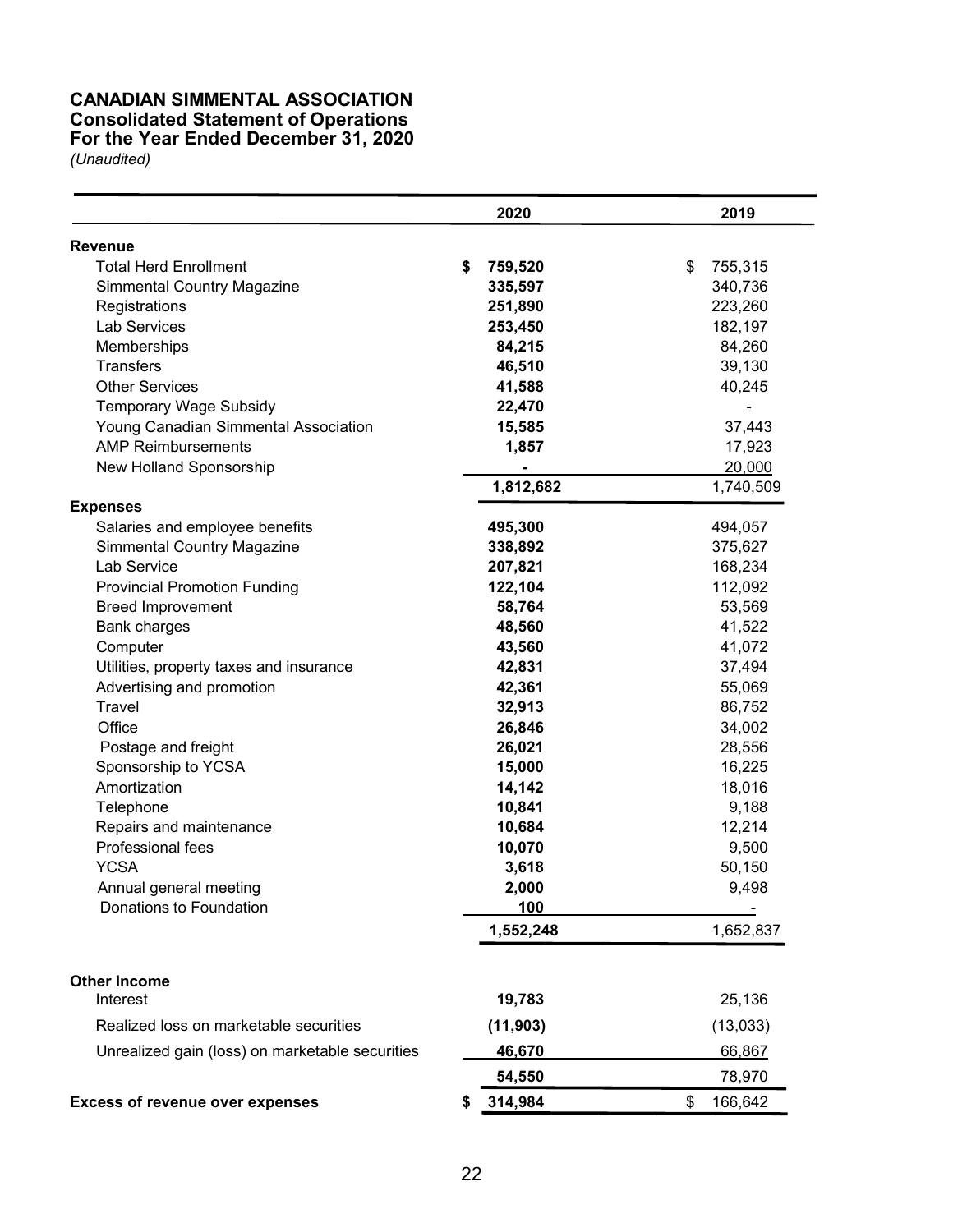### **CANADIAN SIMMENTAL ASSOCIATION Consolidated Statement of Changes in Net Assets For the Year Ended December 31, 2020** *(Unaudited)*

|                                                                                                             |   | Unrestricted<br>net assets | Invested in<br>property and<br>equipment. |    | 2020<br>Total |   | 2019<br><b>Total</b> |
|-------------------------------------------------------------------------------------------------------------|---|----------------------------|-------------------------------------------|----|---------------|---|----------------------|
| Net assets - beginning of year<br>Investment in property and<br>equipment<br>Excess of revenue (deficiency) | S | 2,169,454                  | \$<br>58,460                              | \$ | 2,227,914     | S | 2,061,272            |
| over expenses                                                                                               |   | 329,246                    | (14,262)<br>166.642                       |    | 314,984       |   |                      |
| Net assets - end of year                                                                                    |   | 2,498,700                  | \$<br>44,197                              | S  | 2,542,897     |   | 2,227,914            |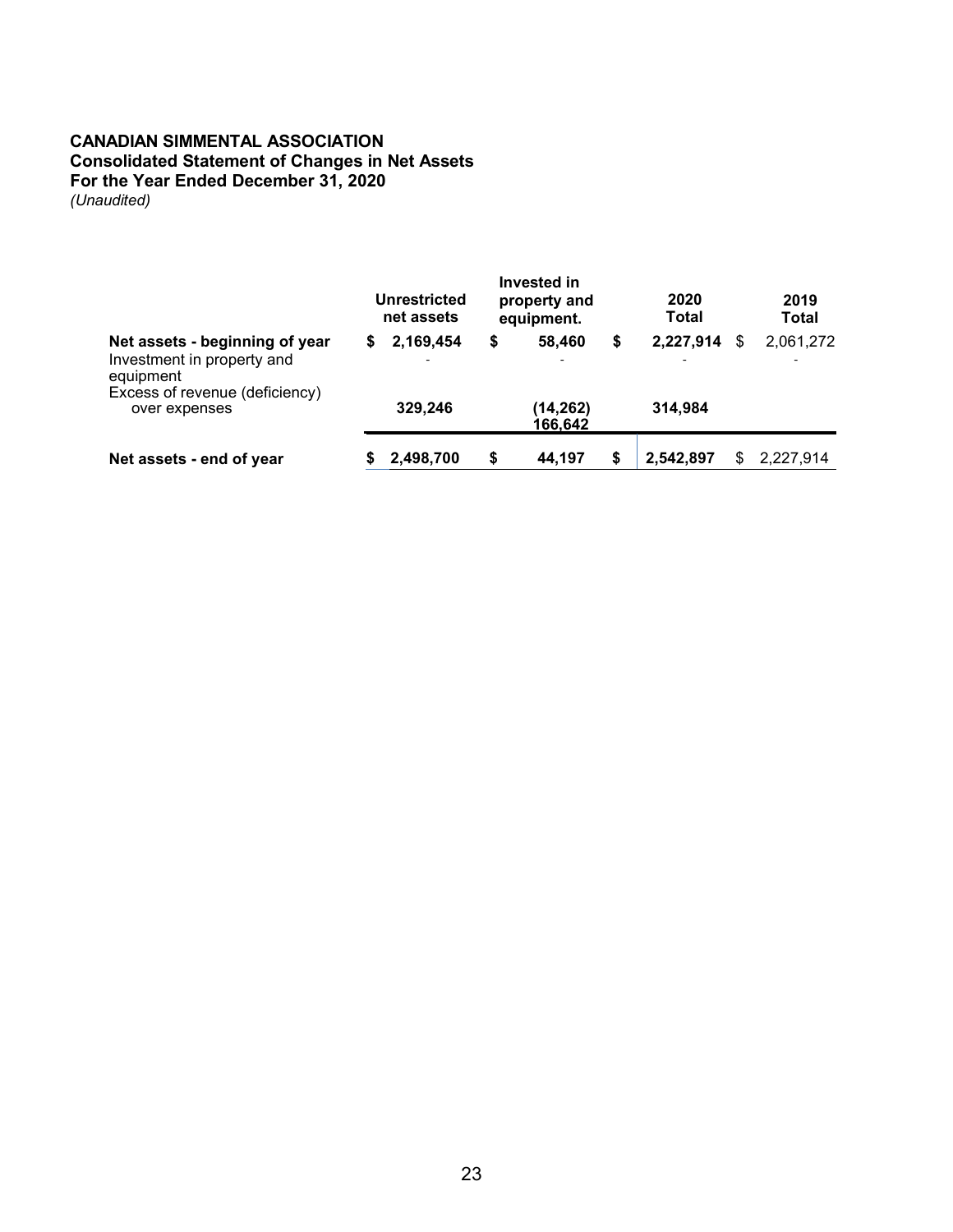### **ADVERTISING/PROMOTION AND SIMMENTAL COUNTRY REPORT**

*Francis Gagnon - Committee Chair*

Committee members; Francis Gagnon (chairman), Jennie Mutch, Blair McIntosh, Bill Biglieni and Marlin Leblanc

In 2020 the CSA promotion and advertising committee had another strong year with its own challenges, we are very fortunate to work with a great professional office staff who make it easy for us every day. Even with the Covid-19 situation we were able to meet twice in Calgary at the CSA office in 2020 and I would like to thank everyone for their dedication and time to attend those meetings. Any recommendations passed by this committee are voted on by all the board of directors for further approval.

Our marketing partnership with New Holland ended in 2020 but we would like to thank them for their tremendous support that they gave us over the past several years.

We launched the new CSA website redesign in November, which has been well received by members and is said to be very user friendly.

The CCIA Simmental RFID blue back button sales continue to be very successful and is a great program for the CSA in promoting Simmental cattle across the country.

We provided members with new promotional items and merchandise in 2020 that were also well accepted and up to date with what members and youth want.

We are now offering a bigger format of the calving books, call the CSA to order yours! With times being so unpredictable, The CSA board of directors decided to not continue the SC Field Representative position. We will review again in the future.

We are working on a member recognition program for CSA members who have been consistently active in the breed for 50 years.

Since the CSA did not have a field person, we used that money saved to provide a 25% reduction towards the advertising price for the Simmental Country and Commercial Country advertisements. It was well received, and we sold more ads because of it. Both magazines still are our strongest promotion and advertising items, however the postage cost is still one of our biggest expenses. We continued with our spring sale Thank you Ad Special to report the bull sale results and thank the buyers.

The promotion and advertising of the Simmental breed is a great success mainly because the members who dedicate their time and market top quality Simmental or influence Simmental cattle through your bull sales, female sales, or feeder sales.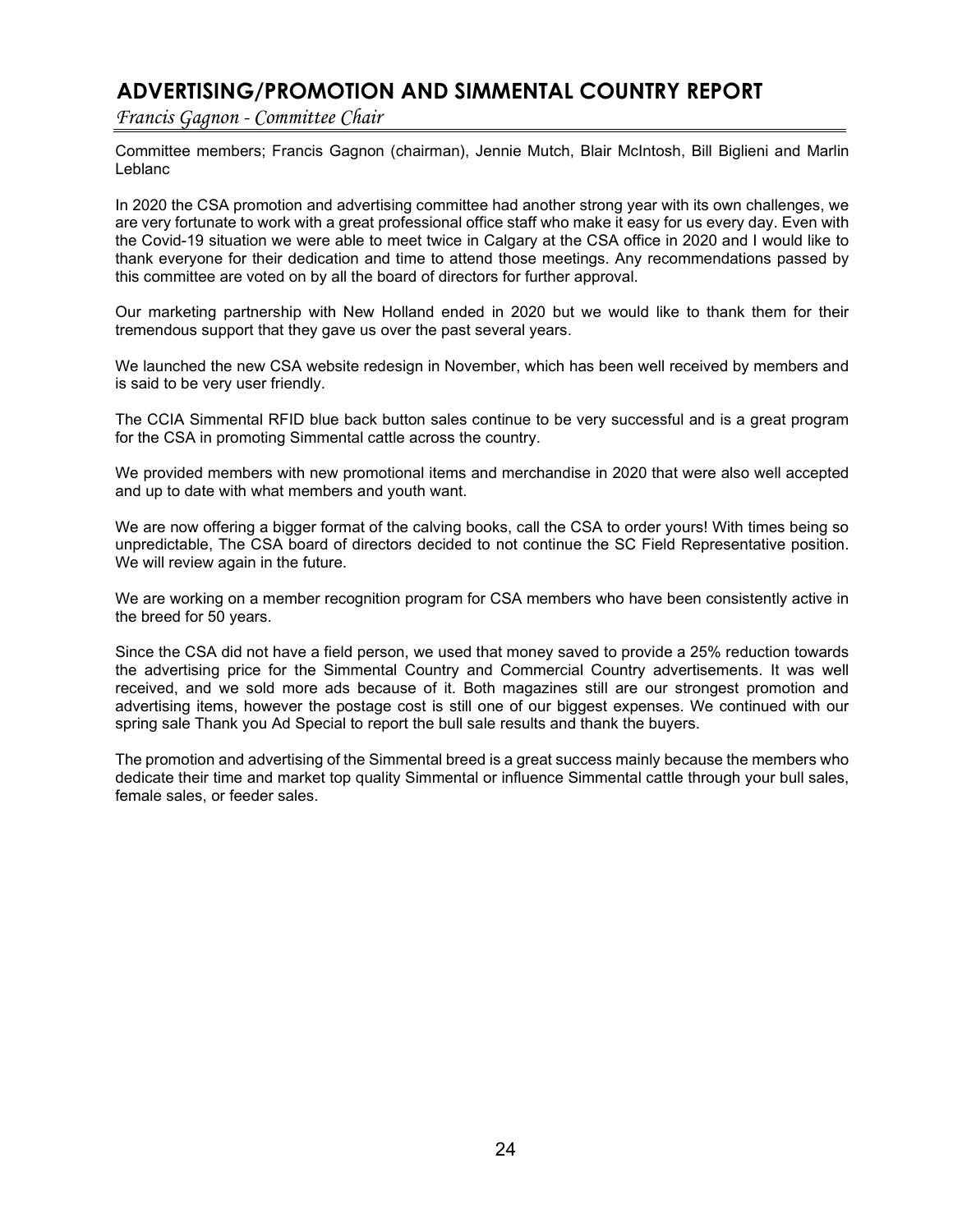### **BREED IMPROVEMENT COMMITTEE REPORT**

*Roger Deeg - Committee Chair*

Committee members, Troy Drake, Byron Johnson, Marlin LeBlanc, Ken Lewis, Scott Matthews, Jennie Mutch, Kevin Porter, Garth Rancier, Rob Voice and Shane Williams.

My thanks to the BIC committee members, your input and ideas are very much appreciated. Also, thanks to Sean McGrath for clearing the waters on a lot of issues of the technical nature.

Development of the Canadian Beef Improvement Network (CBIN) continues to move forward through the efforts and support from the Canadian Beef Breeds Council (CBBC) and Canadian Cattlemen's Association. Ontario based AgSights is also involved in collaborative efforts with CBIN. A CBIN Executive committee has been formed and is working on the details of structure with all final decision-making being vetted by the CBBC Board of Directors. The CSA has played a lead role in this initiative that will provide value-based information tools to Canadian beef producers. Seed-stock producers need to take a leadership role in providing genetics that allows beef to be produced more efficiently and consistently in order to compete in an increasingly competitive protein market.

The BIC Committee made several additions and improvements to the online registry system and International Genetic Solutions (IGS) has been working on adding a heifer pregnancy calculation as we have formatted our data to be included in the weekly IGS evaluation and working on an EPD from exposure of heifer to a sire. A scrotal EPD is still ongoing at IGS and a foot and leg score is also in the draft stages. No set standards have been selected yet, but we need to be aware of what other breeds are doing. All potential EPDs that are being tested by IGS are discussed at length by our committee even if the EPD has not been released. New EPDs released by IGS are provided on the CSA online system through member accounts. No EPD will be made available to the public CSA search site unless approved by the BIC Board. Our committee is always looking at ways to improve the CSA's Total Herd Enrollment (THE) program. Prior to THE being implemented in 2000, calving and weaning information was required to receive a registration paper. While the program requires Total Herd Enrollment it does not require mandatory reporting of all weights on all animals within the herd. The breed improvement committee is discussing if this should be mandatory. Our committee will be adding gestation dates and lengths to online member's accounts. There was much discussion as to what the commercial industry is looking for from us – more traits with EPDs, ultrasound data- real carcass data- RFI data- heifer pregnancy.

This committee spends countless hours discussing the needs and wants of our breed and how those relate to the commercial industry which is the driver of the success of the Simmental breed in Canada. No decision here is made frivolously or for personal gain but for the betterment of our breed. This being said I would like to say the result of the vote on the bylaw change pains me in that 38% of the members that voted against are in fact holding back the 62% that voted in favor. How can a bylaw written over 50 years ago keep pace with the breed and an ever changing beef industry and not be revised? Going forward we need to be more responsive to what the majority of breeders and producers are asking for.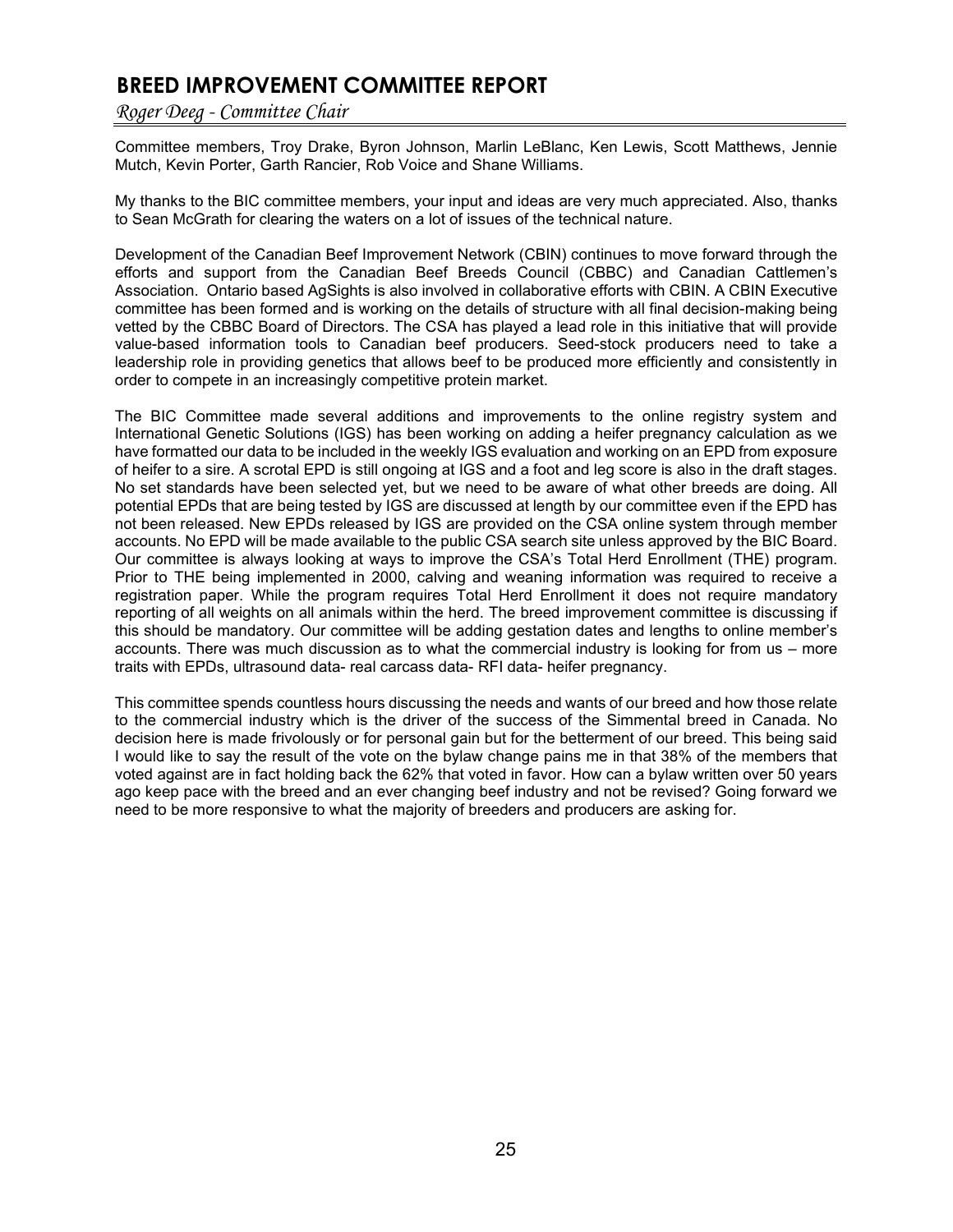### **YOUNG CANADIAN SIMMENTAL ASSOCIATION REPORT**

*Gracie Falconer - National YCSA President*

I hope this report finds everyone in good spirits, some rain and growing grass.

For our 2020 Young Canadian Simmental Association's year it was another year of Covid-19 throwing curveballs in every which direction!

Our year proceeded as follows…

- Due to Covid-19 we were faced with the issue of how to proceed with our bi-annual T.E.A.M conference that was to be held in February; we came to the conclusion to cancel it for the 2020 year.
- Fast forward to about April/May and Covid-19 was heavier than ever. We had to cancel the in person National Jr. Show that was to be held in Portage La Prairie, MB but with the help of the great people at DLMS, Mark Shologan and Kelsey Manske, we were able to pull off a virtual Jr National Show with great success. This took place the last week of June!
- AGM The AGM was held on July 18, 2020 via zoom. We covered the new and the old business happening in the YCSA, we elected our new board and a director at large.

Our election proceeded as follows: President – Gracie Falconer- Vice President- Mackenzie Skeels- Second Vice President - Katie Elmhirst- and New Director at Large – Brodyn Labatte

- Face Book Fundraiser this annual event was our best one yet, it ran December 1<sup>st</sup> to December  $4<sup>th</sup>$ , 2020. With the generosity of our donators and our buyers we raised \$6,795.00.
- Our 2020 year was quiet compared to a regular year but still brought some great success with it. Here is hoping we can all get together soon and hold these exciting, wonderful events in person once the world returns to normal!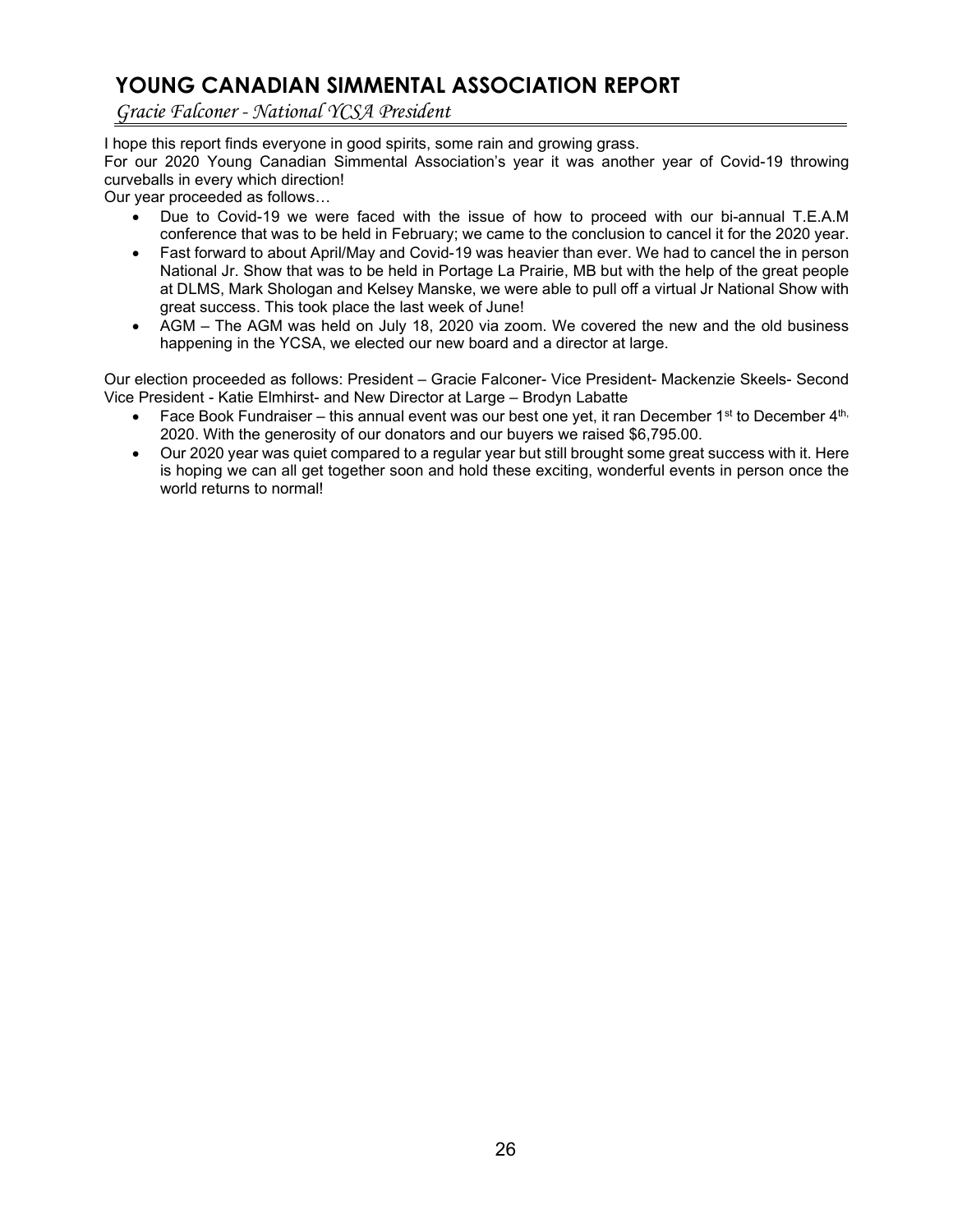# **The Friends of Canadian Simmental Foundation**

DRAFT MINUTES - Annual General Meeting

St Hyacinthe, Quebec - August 10, 2019, 2:20 pm

### PRESIDENT'S WELCOME AND CALL TO ORDER

President Ken Lewis called the meeting to order at 2:20 pm

- Welcome to everyone, and thanks for your attendance this weekend
- Youth is who we should be proud of; our juniors are firing on all cylinders ensuring for a bright future

### INTRODUCTION OF 2019-20 DIRECTORS AND EXECUTIVE COMMITTEE

- Nominated board members and executive committee were appointed at yesterday's FCSF board of directors meeting.
- Re-elected for another 3-year term are Ken Lewis, Brian Bouchard and Marlin LeBlanc
- Our current board includes Ken Lewis, President, Brian Bouchard, Vice-President, Marlin LeBlanc, Treasurer, Deanne Young, Mark Shologan, Ron Nolan, Roger Deeg, Glenn Wotten, Scott Matthews, Garth Rancier and Roger Deeg who is not in attendance today.

### APPROVAL OF AGENDA

Agenda is included in CSA agenda on page 2 of AGM book

*MOTION: by Yves Gagnon, to approve agenda. Second, Ron Nolan CARRIED*

#### APPROVAL OF THE 2018 ANNUAL GENERAL MEETING MINUTES

Minutes located on page 26 of AGM book

*MOTION: by Yves Gagnon, to approve the 2018 FCSF AGM minutes. Second, Ron Nolan CARRIED*

### PRESIDENT'S REPORT – KEN LEWIS

- 2018 was another very successful year for the Friends of Canadian Simmental Foundation (FCSF). Our major fundraising activity was again the FCSF Auction that was held in Olds, Alberta following the Canadian Simmental Association banquet. The sale was a great success, raising well over \$100,000 for foundation activities. The FCSF is a not for profit foundation dedicated to youth development and breed research, advancing agriculture in Canada. All FCSF directors donate their time and travel.
- 15% of the auction funds go directly to YCS for their activities and \$12,000 are awarded yearly to education scholarships. Last year 36 applications were received from across Canada with 14 from first year applications.
- FCSF Scholarships were presented to Emilee Oro and Kaitlyn Maxwell. Austin Jacobson and Courtney Wolfe received Dr. Dixon Memorial Scholarships and Tia Schram was presented with the Trevor Vance Scholarship. We are confident that the support we provide will play a significant role in assisting with our recipient's education.
- Another mandate of the FCSF is breed research, where we provide support to the CSA on various projects. A new initiative is an Advancing Education Bursary where we have set aside a budget of \$5000 dollars. This is for applicants taking courses such as artificial insemination, nutrition or other activities that would enhance the CSA members.
- The FCSF board of directors is made up of Deanne Young, Mark Shologan, Roger Deeg, Garth Rancier, Scott Matthews, Ron Nolan, Glenn Wotten, Marlin LeBlanc (Treasurer), Brian Bouchard (Vice President) and Ken Lewis (President). Thank you for your dedication and support.
- Lastly, I would like to thank the CSA staff; Barb Judd, Rae-Lee Erickson and Bruce Holmquist who work with the Foundation on a day to day basis. We appreciate all that you do.

*MOTION: by Yves Gagnon, to accept the Friends of Canadian Simmental Foundation President's report as presented. Second, Ron Nolan CARRIED*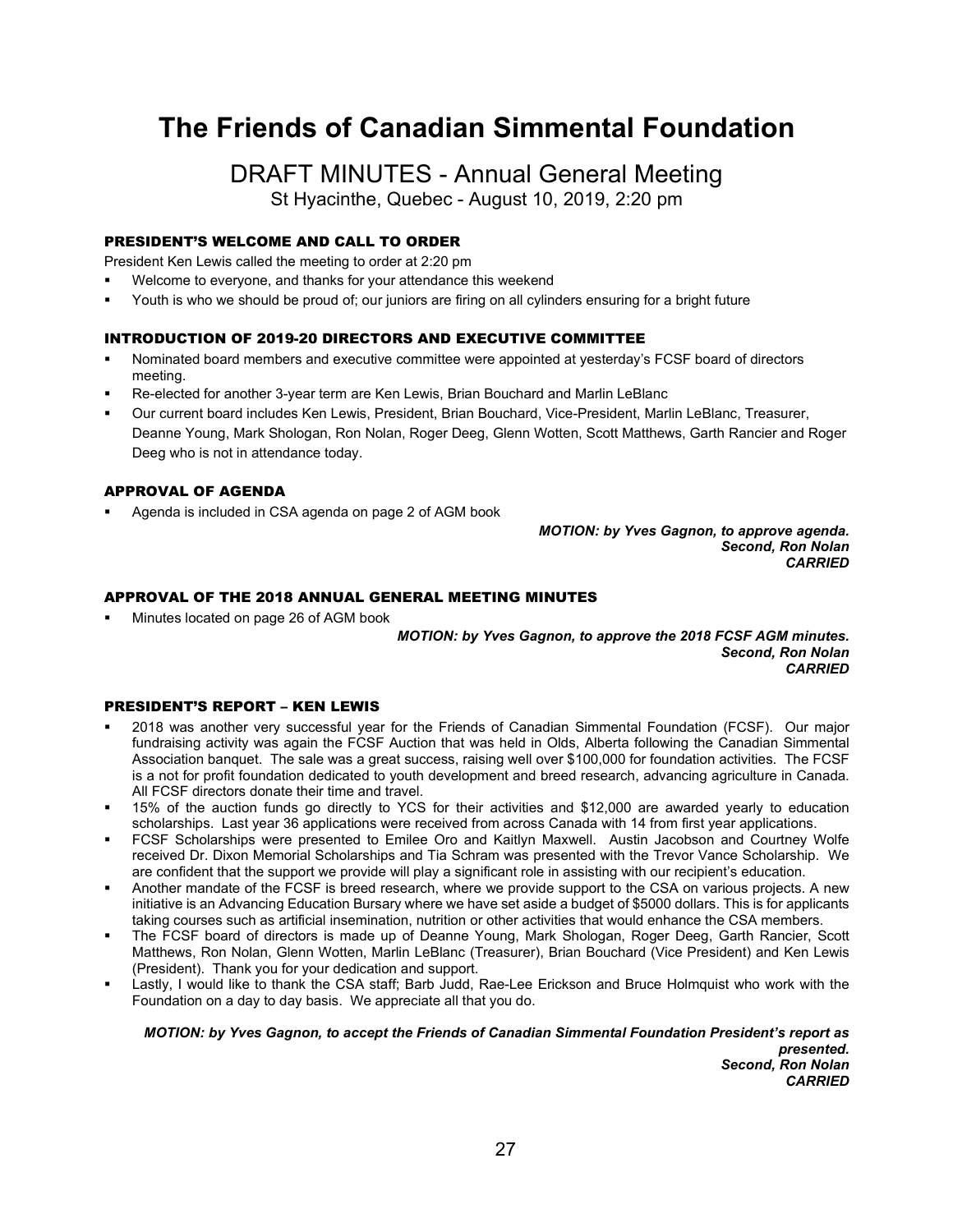### AUDITOR REVIEWED FINANCIAL STATEMENTS – MARLIN LEBLANC

Review engagement Report

- Remember that not many years ago the Foundation was in a negative, we have achieved our goals to make it a successful charity
- A couple of years ago we invested \$250,000 into the Calgary Foundation, and last year added another \$100,000
- **The FCSF will assist our youth in the future**
- We are very frugal board members pay their way, and along with sponsorship, they also give their time and pay their own expenses

*MOTION: by Marlin LeBlanc, to approve the FCSF 2018 reviewed financial statements as presented. Second, Dan O'Brien CARRIED*

### APPOINTMENT OF AUDITORS

*MOTION: by Glenn Wotten, to appoint BDO as auditors for the upcoming year end. Second, Ron Nolan CARRIED*

### NEW BUSINESS

 President Ken Lewis invited everyone to the FCSF auction this evening, directly following the CSA banquet. We have a fantastic sale order and look forward to an enjoyable evening.

*MOTION: by Scott Matthews to adjourn the FCSF AGM meeting at 2:40 pm*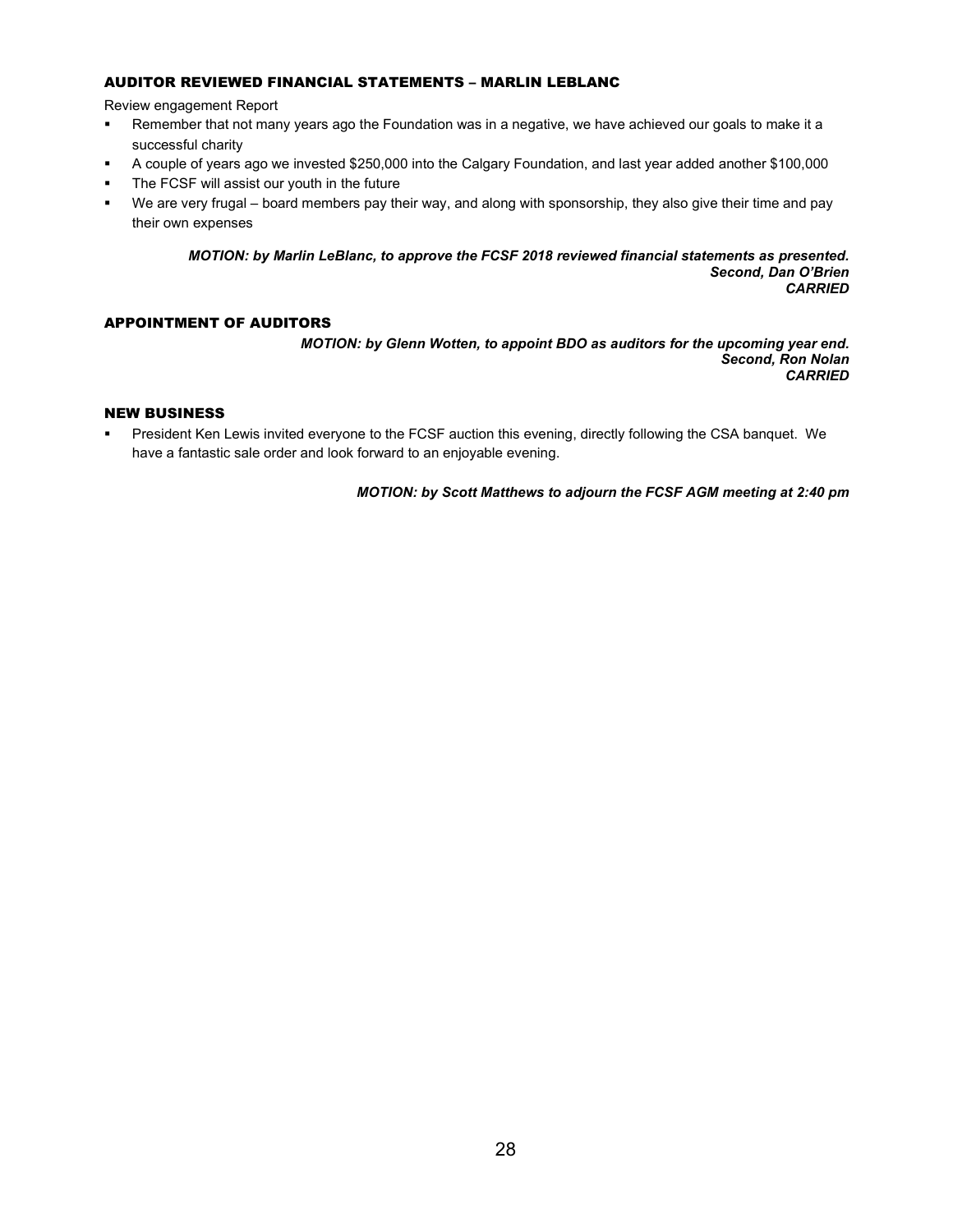# **The Friends of Canadian Simmental Foundation**

### DRAFT MINUTES - Annual General Meeting

By ZOOM Webinar - July 25, 2020, 2:20 pm MST

### FCSF PRESIDENT'S WELCOME AND CALL TO ORDER

President Ken Lewis called the meeting to order at 2:20 pm

- Good afternoon everyone. This s a history making AM which it is great to be a part of.
- FCSF Board of Director introduction Brian Bouchard, Vice-President, Marlin LeBlanc, Treasurer, Roger Deeg, Deanne Young, Mark Shologan, Glenn Wotten, Scott Mathews, Garth Rancier
- On behalf of board, thank you to outgoing director Ron Nolan for his many years on the board. Ron and family have been a huge pillar to the Simmental breed and the foundation board We really appreciate you, Ron, and thanks again.

### FCSF PRESIDENT'S REPORT – KEN LEWIS

- A Year in Review from our AGM from our Foundation Auctions held in Saint- Hyacinthe, Quebec on August 10th, 2019 and raising a total \$100,916, of which \$15,000 was presented to the YCSA for on-going activities.
- September 2019 FCSF received a total of 18 scholarship applications. Congratulations to 2019-2020 winners-Katie Maxwell, Tia Schram, Carissa Geddes, Bryce Maxwell, and Cassidy Pinkham.
- October 2019 Due to an unseasonable wet fall the FCSF board meeting was postponed in October so that the board members were able to get harvest done.
- November 2019 Scholarships presented Simmental shows at Farm Fair, the Royal and Agribition.
- December 2019 fall board meeting via conference call on December 9; FCSF created a transportation subsidy program to support YCSA travel to TEAM Leadership Conference and National Classic.
- February 2020 Crowe Bros of Gilbert Plains, Manitoba offered to donate a bred heifer to the 2020 FCSF Auction.
- March 2020- 2020 Spring Board meeting held by conference call due to Covid-19.
- April 2020- Still hopeful for a 2020 Auction the FCSF, promotion fliers sent to CSA membership.
- May 2020 Scholarships listed on CSA and FSCF websites. Decision to cancel CSA AGM and FCSF Auction. Crowe Bros will now be donating a heifer in the 2021 auction, which we are looking forward to in Manitoba.

We would like to thank everyone who have contributed over the years, by donating and purchasing across Canada over the years, it has been a fantastic success. Thank you again to Ron Nolan for your many years of work for us.

### AUDITOR REVIEWED FINANCIAL STATEMENTS – KEN LEWIS, ON BEHALF OF CHAIRMAIN MARLIN LEBLANC

- 2019 financial statements have been similar to prior years.
- FCSF has yearly sponsorship commitments of \$15,000 to YCSA, and \$12,000 to scholarships.
- We have generated another \$100,000 from last year.

### APPOINTMENT OF AUDITORS

*MOTION: by Marlin LeBlanc, to appoint BDO as auditor for the upcoming year end. Second, Byron Johnson CARRIED*

### ADJOURNMENT OF FCSF ANNUAL GENERAL MEETING

FCSF President Ken Lewis declared the adjournment of the FCSF AGM at 2:35 pm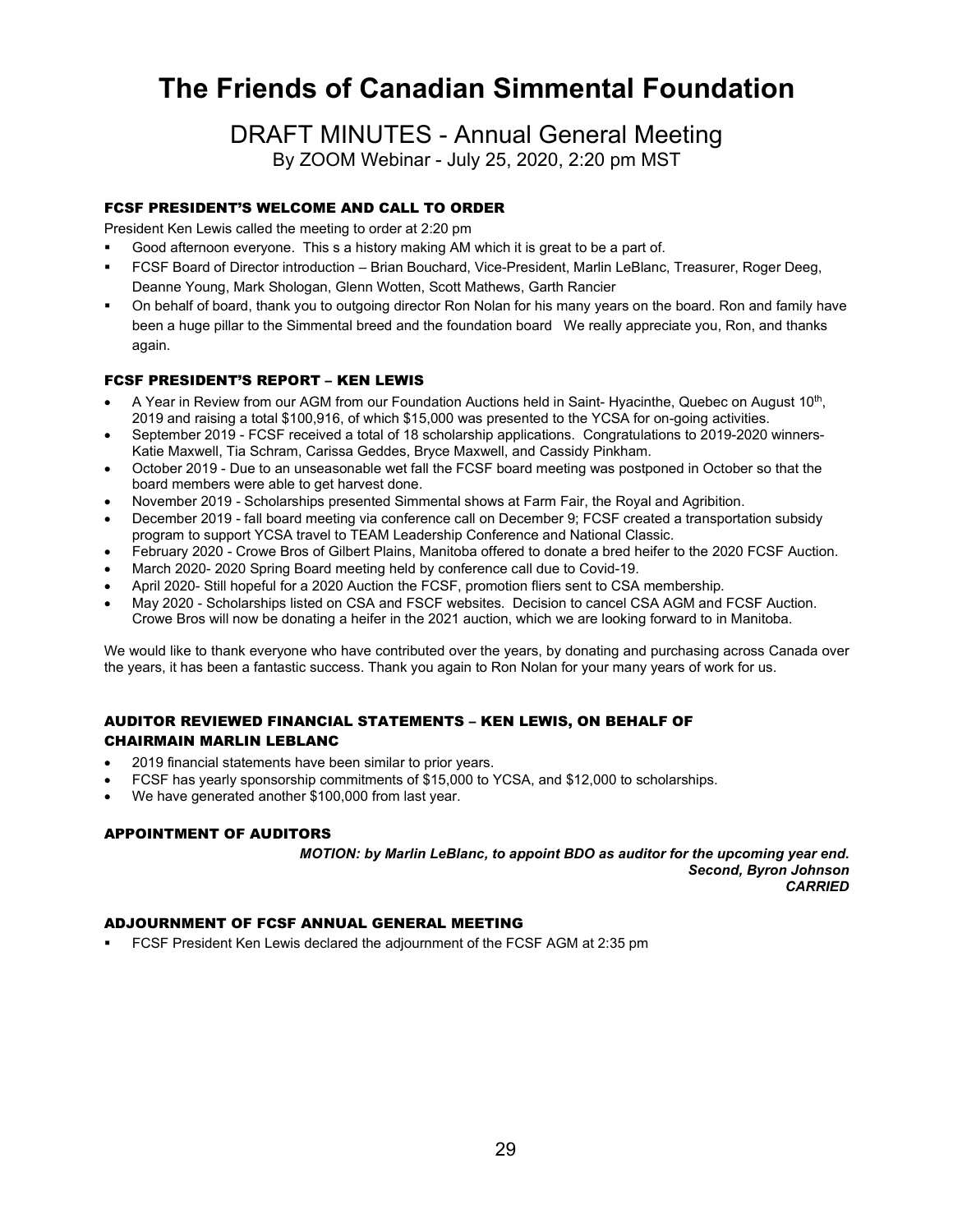### **FRIENDS OF CANADIAN SIMMENTAL FOUNDATION REPORT**

*Ken Lewis – FCSF President*

In a year full of uncertainty, what was certain was the great involvement the Friends of Canadian Simmental Foundation still received in 2020.

Because of the covid-19 pandemic the CSA Convention was postponed which forced the Foundation to also postpone our annual Foundation Fundraising Auction. Our 2020 spring meeting and summer AGM was held via zoom and conference call however we were able to have a face-to-face meeting for our fall meeting in November.

The FCSF's Advancing Education Bursary Award was started in 2019. It allocates a maximum of \$5000 per fiscal year with a maximum of \$1000 per applicant. Applications are reviewed by our board at the spring and fall board meetings. In 2020 the FCSF provided bursary funds to the following individuals: Alex Lee, Red Deer County, AB; Matt Edwards, Carbon, AB and Ryan Edwards of Carbon, AB.

FCSF was pleased with the 26 applications we received for our 2020 Scholarships. With so much uncertainty the quality and potential are great within the youth of our industry and while we would like to assist all those who applied, we are limited to five scholarships with the combined value of \$12,000. This year's recipients were Bailey McCormack of Grenfell, SK, Sadie Anwender of Radville, SK, Jessica Sperber from Rimbey, AB, Ryan Edwards of Carbon, AB and Jacey Massey of Strathmore, AB.

The FCSF Board of Directors is made up of Roger Deeg, Deanne Young, Mark Shologan, Glenn Wotten, Scott Matthews, Garth Rancier, Marlin LeBlanc (Treasurer), Brian Bouchard (Vice President) and Ken Lewis (President). Thank you to our great Board for all your dedication and support.

Lastly, we would like to thank you the CSA office staff who work with the Foundation on a day-to-day basis.

Friends of Canadian Simmental Foundation looks forward to seeing everyone in Manitoba in 2022.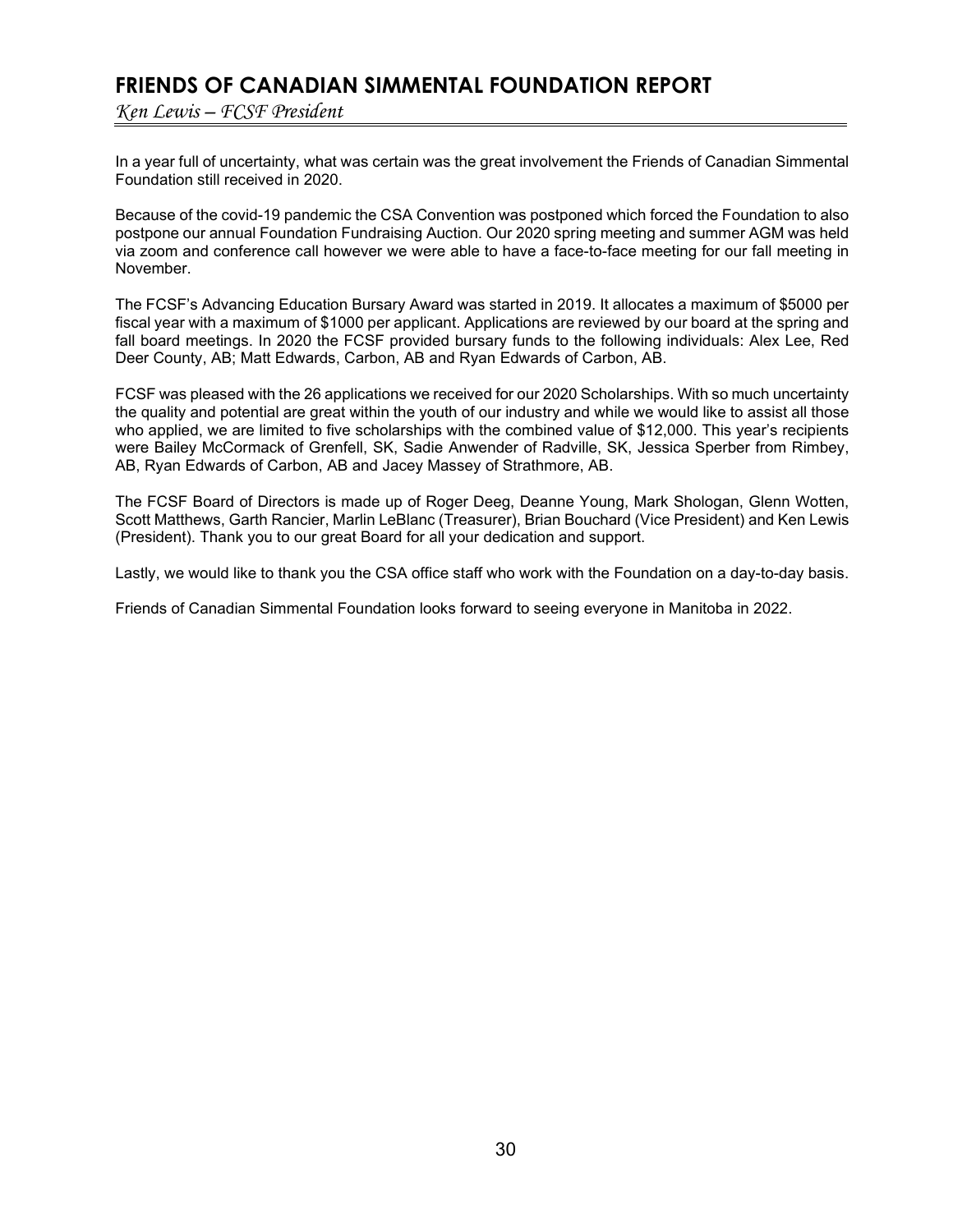

Tel: 403-266-5608 Fax: 403-233-7833 **www.bdo.ca**

BDO Canada LLP 903 - 8th Avenue SW, Suite 620 Calgary AB T2P 0P7 Canada

### **INDEPENDENT PRACTITIONER'S REVIEW ENGAGEMENT REPORT**

To the Members of The Friends of the Canadian Simmental Foundation

We have reviewed the accompanying financial statements of The Friends of the Canadian Simmental Foundation, that comprise the statement of financial position as of December 31, 2018 and the statements of operations, changes in net assets and cash flows for the year then ended, and a summary of significant accounting policies and other explanatory information.

Management's Responsibility for the Financial Statements

Management is responsible for the preparation and fair presentation of these financial statements in accordance with Canadian accounting standards for not-for-profit organizations, and for such internal control as management determines is necessary to enable the preparation of financial statements that are free from material misstatement, whether due to fraud or error.

#### Practitioner's Responsibility

Our responsibility is to express a conclusion on the accompanying financial statements based on our review. We conducted our review in accordance with Canadian generally accepted standards for review engagements, which require us to comply with relevant ethical requirements.

A review of financial statements in accordance with Canadian generally accepted standards for review engagements is a limited assurance engagement. The practitioner performs procedures, primarily consisting of making inquiries of management and others within the entity, as appropriate, and applying analytical procedures, and evaluates the evidence obtained.

The procedures performed in a review are substantially less in extent than, and vary in nature from, those performed in an audit conducted in accordance with Canadian generally accepted auditing standards. Accordingly, we do not express an audit opinion on these financial statements.

#### Other Matter

The financial statements of the Organization for the year ended December 31, 2018, were reviewed by the firm of Calvista LLP, whose practice now operates under BDO Canada LLP, and who issued review report dated June 11, 2018.

#### Conclusion

Based on our review, nothing has come to our attention that causes us to believe that these financial statements do not present fairly, in all material respects, the financial position of The Friends of the Canadian Simmental Foundation as of December 31, 2018 and the results of its operations and its cash flows for the year then ended in accordance with Canadian accounting standards for not-for-profit organizations.

Chartered Professional Accountants

Calgary, Alberta June 14, 2019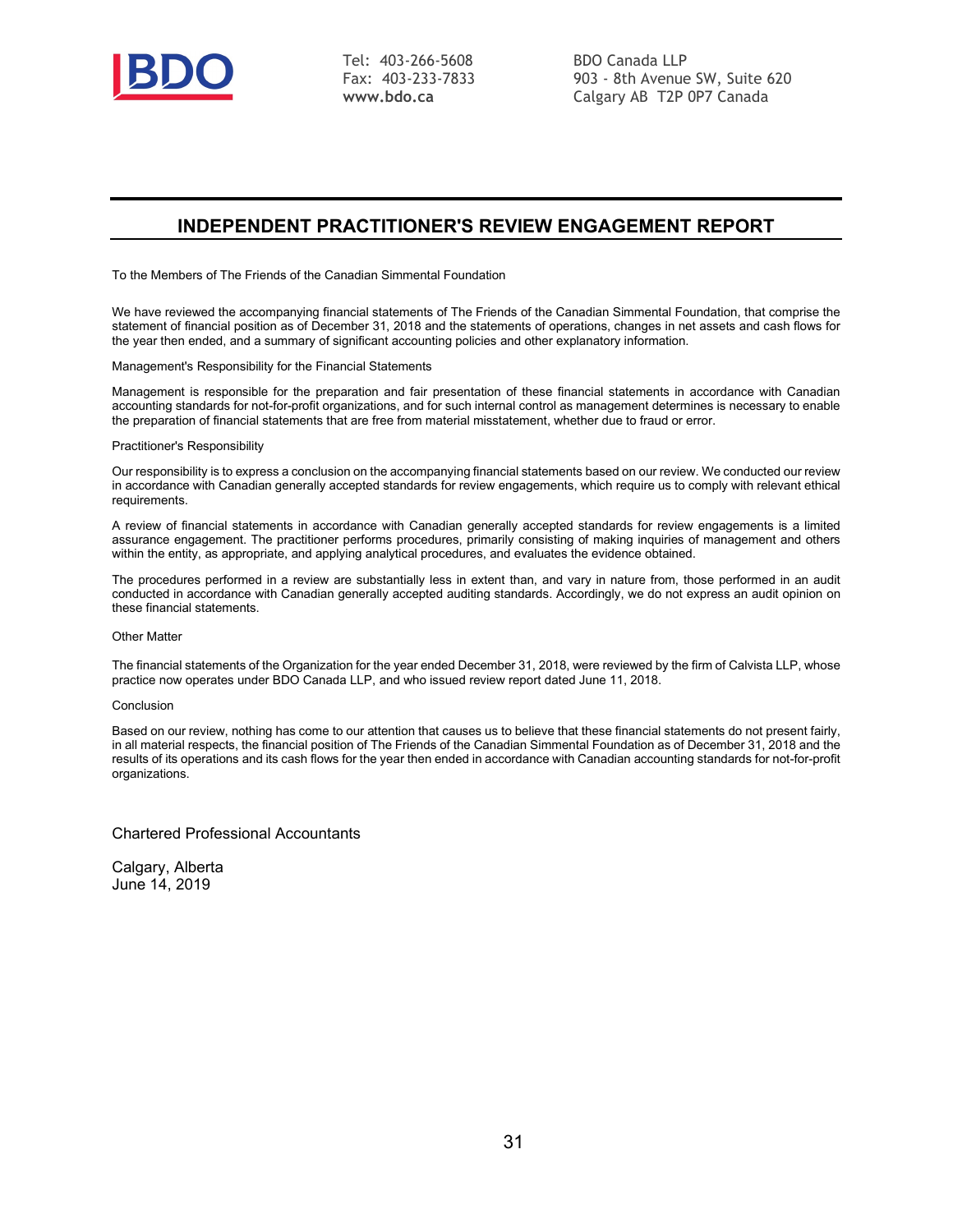## **Friends of the Canadian Simmental Foundation 2019 Financials**

### **Statement of Financial Position**

**As of December 31, 2019** 

|                                                                                                                             | 2019                                 | 2018           |                                |
|-----------------------------------------------------------------------------------------------------------------------------|--------------------------------------|----------------|--------------------------------|
| <b>Assets</b>                                                                                                               |                                      |                |                                |
| Current<br>Cash and cash equivalents<br>Marketable securities<br>Account's receivable<br>Goods and services tax recoverable | \$<br>92,459<br>27,584<br>200<br>376 | $\mathfrak{S}$ | 25,341<br>27,584<br>300<br>304 |
|                                                                                                                             | 120,619                              |                | 53,529                         |
| Long term investments                                                                                                       | 382,896                              | 340,951        |                                |
|                                                                                                                             | 503.515                              | 394.480<br>S   |                                |
| <b>Liabilities</b>                                                                                                          |                                      |                |                                |
| Current<br>Accounts payable and accrued liabilities                                                                         | 5,297<br>S                           | \$             | 5,123                          |
| <b>Net Assets</b>                                                                                                           |                                      |                |                                |
| General                                                                                                                     | 467,523                              | 347,170        |                                |
| Scholarships                                                                                                                | 30,695                               | 42,187         |                                |
|                                                                                                                             | 498,218                              | 389,357        |                                |
|                                                                                                                             | 503,515<br>$\frac{2}{3}$             | \$394,480      |                                |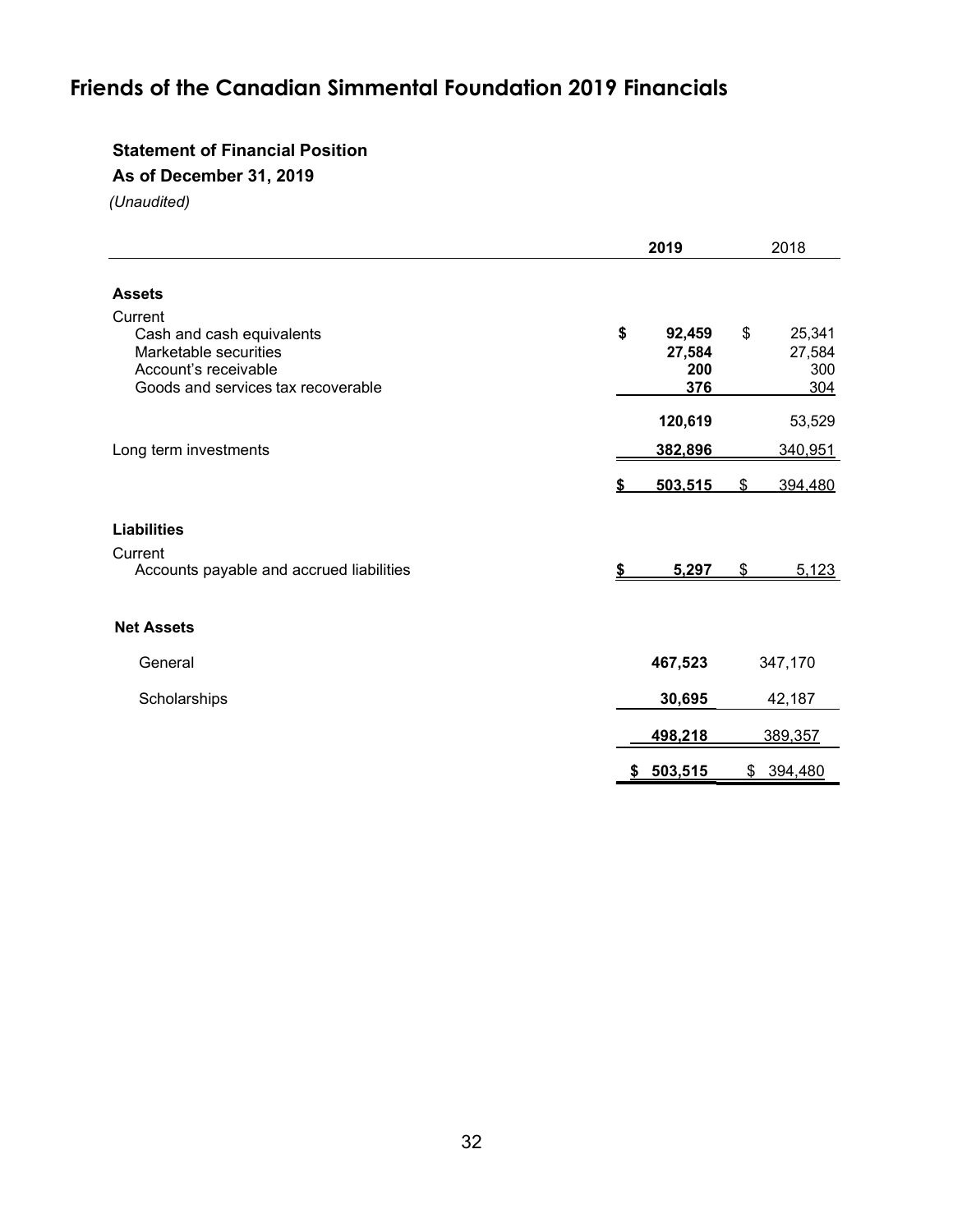# **Statement of Operations**

### **For the Year Ended December 31, 2019**

|                                                 | 2019          | 2018          |
|-------------------------------------------------|---------------|---------------|
| <b>Revenue</b>                                  |               |               |
| <b>Foundation Auction</b>                       | \$<br>100,916 | \$<br>127,356 |
| Donations                                       | 10,635        | 2,404         |
| Interest Income                                 | 9,814         | 6,888         |
|                                                 | 121,365       | 136,648       |
| <b>Expenses</b>                                 |               |               |
| Sponsorship                                     | 15,000        | 20,000        |
| Scholarships                                    | 12,000        | 12,000        |
| <b>Foundation Auction</b>                       | 9,697         | 5,854         |
| <b>Bank Charges</b>                             | 5,543         | 1,735         |
| <b>Professional Fees</b>                        | 5,020         | 4,270         |
| Advertising and Marketing                       | 1,399         | 1,831         |
| Donation                                        | 1,000         |               |
| <b>Travel and Meeting Costs</b>                 | 676           | 751           |
| <b>Scholarship Recognition Gifts</b>            | 300           |               |
| Telephone and Conference Calls                  | 53            | 101           |
| <b>Office Supplies and Postage</b>              | 24            | 43            |
| <b>Bad Debts</b>                                |               | 140           |
|                                                 | 50,712        | 46,725        |
| <b>Other Income</b>                             |               |               |
| Unrealized gain (loss) on marketable securities | 32,944        | (19, 945)     |
| Realized gain on marketable securities          | 5,264         | 7,704.        |
|                                                 | 38,208        | (12, 241)     |
| <b>Excess of revenue over expenses</b>          | \$<br>108,861 | \$<br>77,682  |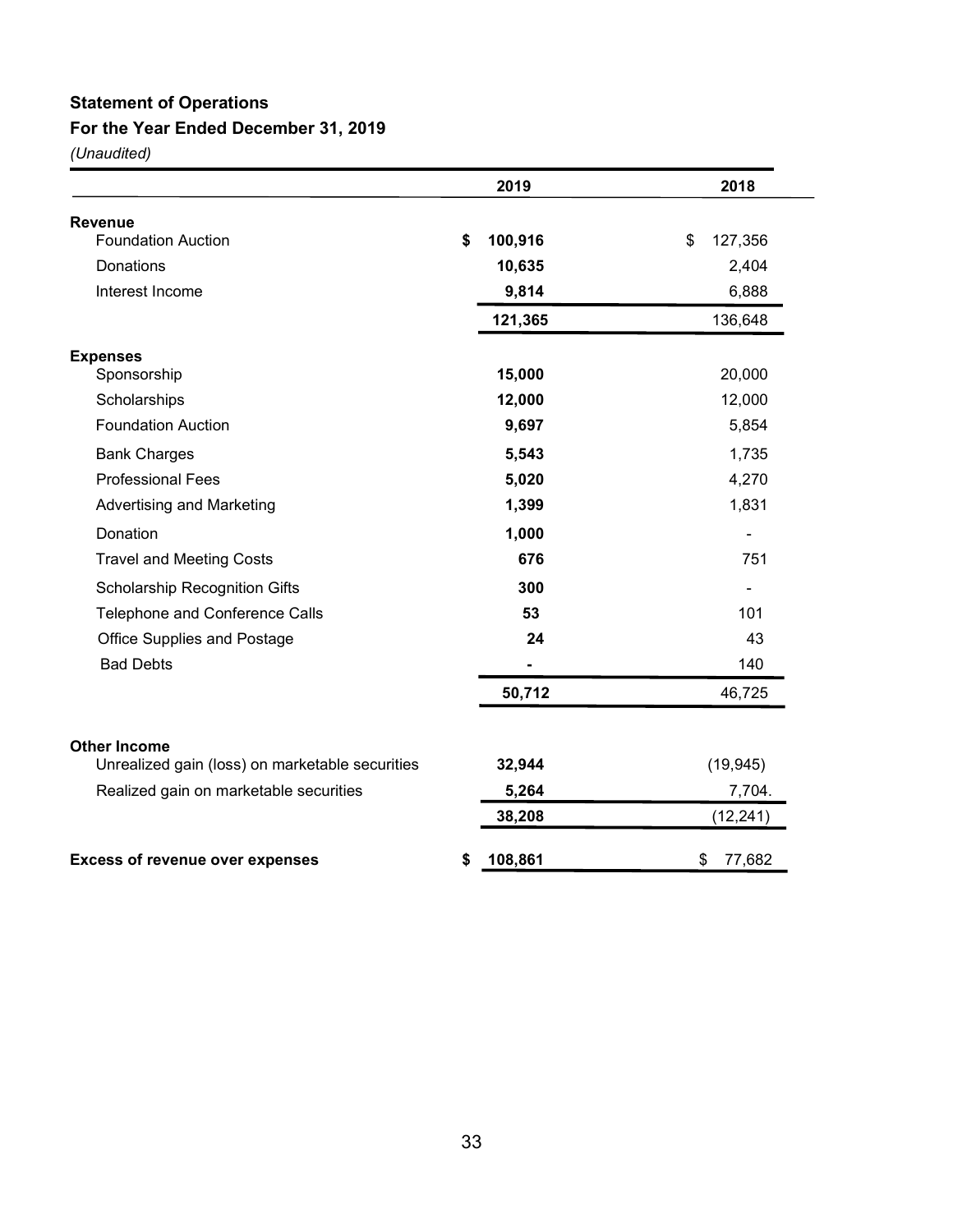### **Statement of Changes in Net Assets**

**For the Year Ended December 31, 2019** 

|                                                 |    | General<br>2019 |    | Scholarships<br>2019 |   | Total<br>2019 |    | Total<br>2018 |
|-------------------------------------------------|----|-----------------|----|----------------------|---|---------------|----|---------------|
| Net assets - beginning of year                  | \$ | 347.170         | S  | 42.187               | S | 389,357       | S  | 311.675       |
| Excess of revenue (deficiency)<br>over expenses |    | 120,353         |    | (11, 492)            |   | 108,861       |    | 77,682        |
| Net assets - end of year                        | S. | 467,523         | \$ | 30,695               | S | 498,218       | \$ | 389,357       |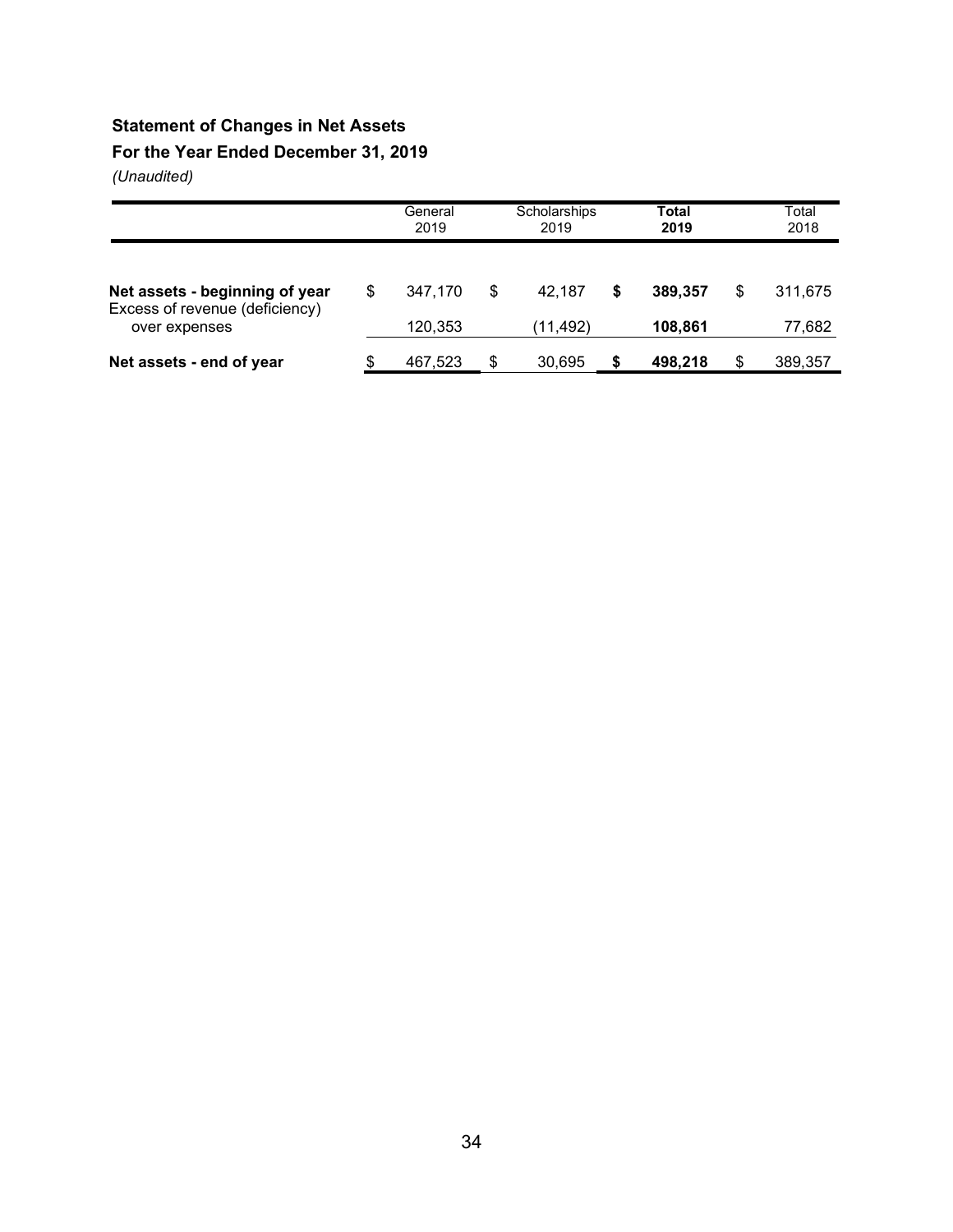# **Friends of the Canadian Simmental Foundation 2020 Financials**

### **Statement of Financial Position**

**As of December 31, 2020**

|                                                                                                                | 2020                            | 2019                           |
|----------------------------------------------------------------------------------------------------------------|---------------------------------|--------------------------------|
|                                                                                                                |                                 |                                |
| <b>Assets</b>                                                                                                  |                                 |                                |
| Current<br>Cash and cash equivalents<br>Marketable securities<br>Account's receivable<br><b>GST</b> receivable | \$<br>7,840 \$<br>13,805<br>158 | 92,459<br>27,584<br>200<br>376 |
|                                                                                                                | 21,803                          | 120,619                        |
| Long - term investments                                                                                        | 492,579                         | 382,896                        |
|                                                                                                                | \$<br>514,382\$                 | 503,515                        |
| <b>Liabilities</b>                                                                                             |                                 |                                |
| Current<br>Accounts payable and accrued liabilities                                                            | \$<br>5,836\$                   | 5,297                          |
| <b>Net assets</b>                                                                                              |                                 |                                |
| General<br>Scholarships                                                                                        | 489,549<br>18,997               | 467,523<br>30,695              |
|                                                                                                                | 508,546                         | 498,218                        |
|                                                                                                                | \$<br>514,382\$                 | 503,515                        |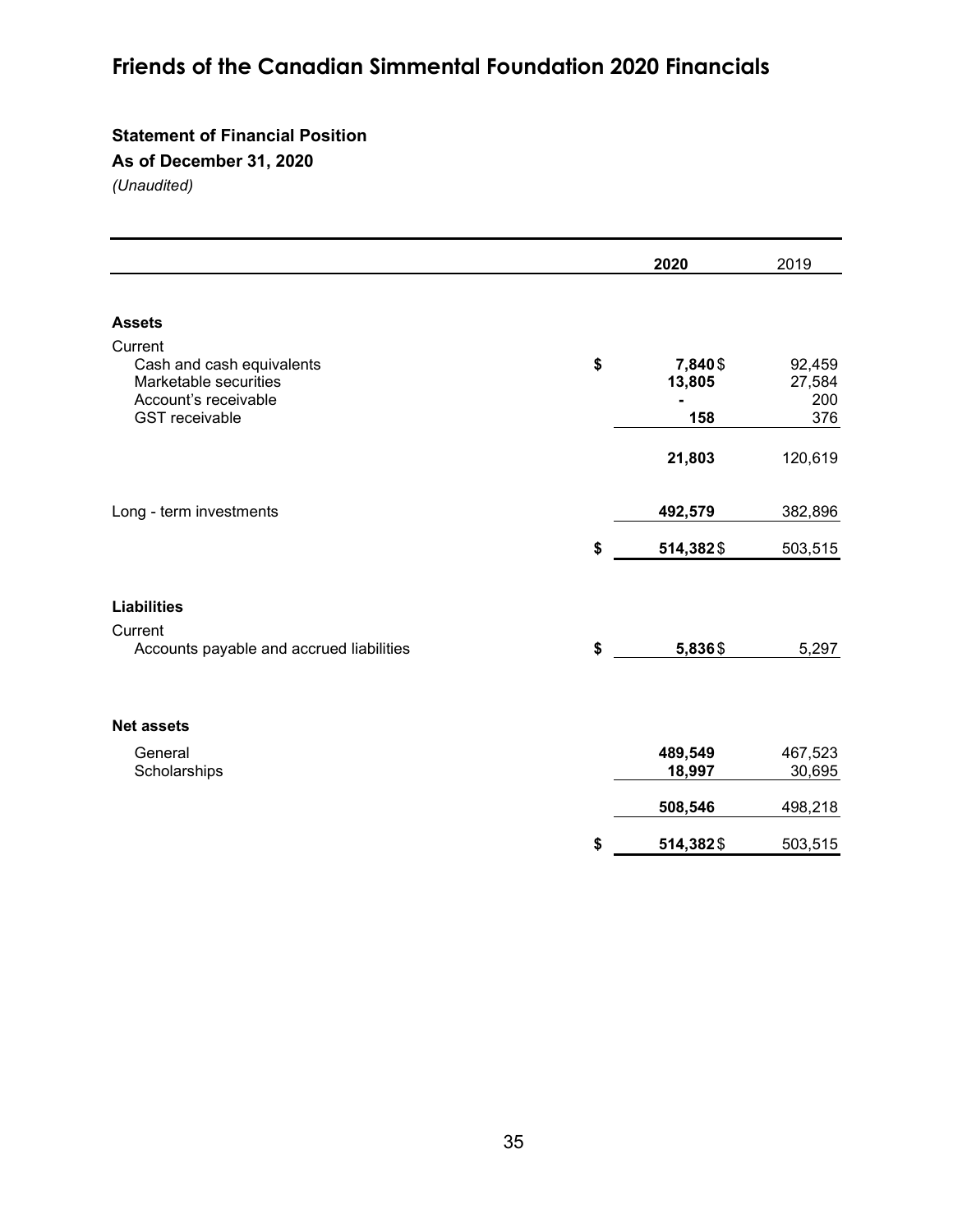### **Statement of Operations**

### **For the Year Ended December 31, 2020**

|                                                                                                                                                                                                                                                                                  | 2020                                                                         | 2019                                                                                              |
|----------------------------------------------------------------------------------------------------------------------------------------------------------------------------------------------------------------------------------------------------------------------------------|------------------------------------------------------------------------------|---------------------------------------------------------------------------------------------------|
| <b>Revenue</b><br>Interest income<br>Donations<br>Foundation auction                                                                                                                                                                                                             | \$<br>11,222\$<br>900<br>$\blacksquare$<br>12,122                            | 9,814<br>10,635<br>100,916<br>121,365                                                             |
| <b>Expenses</b><br>Scholarships<br>Bank charges<br>Professional fees<br>Advertising and marketing<br>Scholarship recognition gifts<br>Telephone and conference calls<br>Foundation auction<br>Sponsorship<br>Donation<br>Travel and meeting costs<br>Office supplies and postage | \$<br>\$<br>13,500<br>6,150<br>5,444<br>1,025<br>330<br>127<br>100<br>26,676 | 12,000<br>5,543<br>5,020<br>1,399<br>300<br>53<br>9,697<br>15,000<br>1,000<br>676<br>24<br>50,712 |
| <b>Other income</b><br>Realized gain on marketable securities<br>Unrealized gain on marketable securities                                                                                                                                                                        | 12,444<br>12,438                                                             | 5,264<br>32,944                                                                                   |
| <b>Excess of revenue over expenses</b>                                                                                                                                                                                                                                           | \$<br>24,882<br>10,328 \$                                                    | 38,208<br>108,861                                                                                 |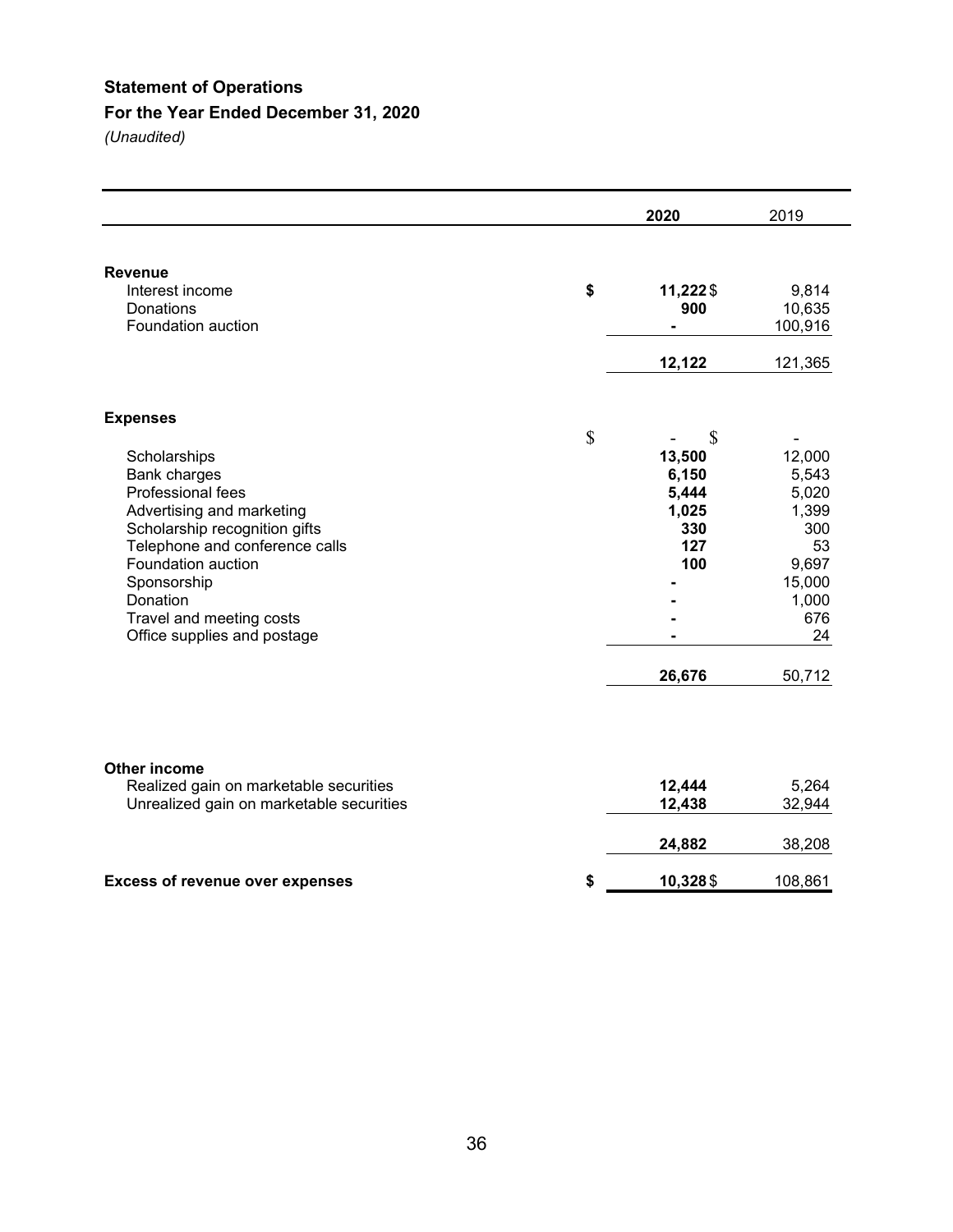### **Statement of Changes in Net Assets For the Year Ended December 31, 2020**

|                                                 | General           | Scholarships |                      |               |
|-------------------------------------------------|-------------------|--------------|----------------------|---------------|
|                                                 | 2020              | 2020         | <b>Total</b><br>2020 | Total<br>2019 |
| Net assets - beginning of year \$               | 467,523\$         | 30,695\$     | 498,218\$            | 389,357       |
| Excess of revenue (deficiency)<br>over expenses | 22,026            | (11,698)     | 10,328               | 108,861       |
| Net assets - end of year                        | \$<br>489, 549 \$ | 18,997\$     | 508,546\$            | 498,218       |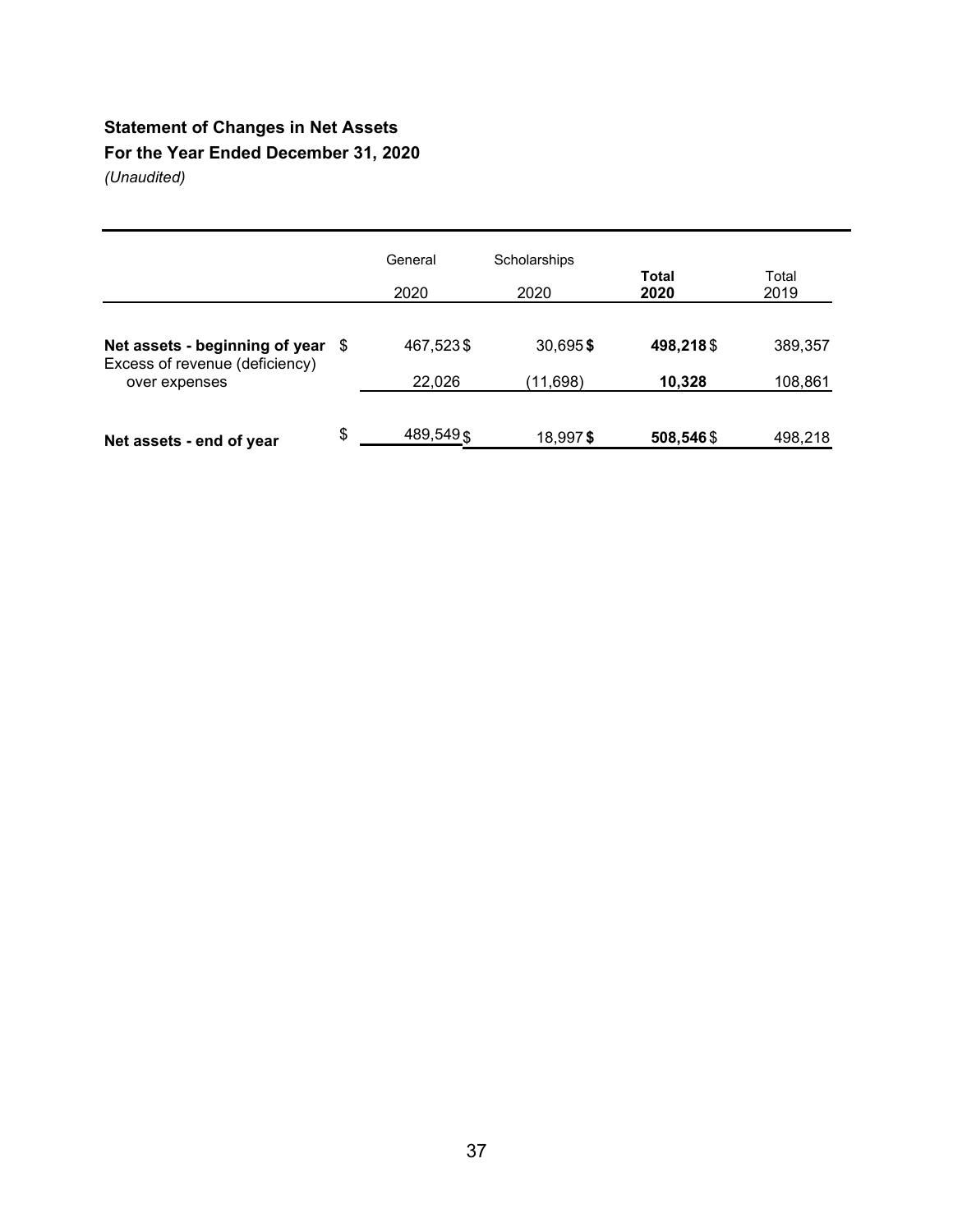| 2019-2020 ACTIVE MEMBERS<br>Life, Annual and YCS |              |                                                                             |     |      |      |     |                |      |  |  |  |
|--------------------------------------------------|--------------|-----------------------------------------------------------------------------|-----|------|------|-----|----------------|------|--|--|--|
| As of December 31, 2020                          |              |                                                                             |     |      |      |     |                |      |  |  |  |
|                                                  | 2019<br>2020 |                                                                             |     |      |      |     |                |      |  |  |  |
| <b>Province</b>                                  | Life         | <b>YCS</b><br><b>YCS</b><br><b>Total</b><br>Life<br><b>Annual</b><br>Annual |     |      |      |     |                |      |  |  |  |
| <b>British Columbia</b>                          | 35           | 10                                                                          | 4   | 49   | 36   | 11  | 5              | 52   |  |  |  |
| <b>Alberta</b>                                   | 359          | 87                                                                          | 158 | 604  | 372  | 89  | 140            | 601  |  |  |  |
| <b>Saskatchewan</b>                              | 204          | 52                                                                          | 66  | 322  | 201  | 52  | 66             | 319  |  |  |  |
| <b>Manitoba</b>                                  | 141          | 20                                                                          | 41  | 202  | 147  | 19  | 36             | 202  |  |  |  |
| <b>Ontario</b>                                   | 170          | 70                                                                          | 105 | 345  | 176  | 70  | 83             | 329  |  |  |  |
| <b>Quebec</b>                                    | 51           | 39                                                                          | 30  | 120  | 56   | 40  | 23             | 119  |  |  |  |
| <b>Nova Scotia</b>                               | 24           | 13                                                                          | 17  | 54   | 24   | 12  | 14             | 50   |  |  |  |
| <b>New Brunswick</b>                             | 5            | 7                                                                           | 4   | 16   | 7    | 6   | $\overline{2}$ | 15   |  |  |  |
| <b>P.E.I.</b>                                    | 9            | 4                                                                           | 3   | 16   | 10   | 5   | 3              | 18   |  |  |  |
| <b>Other</b>                                     | 5            | 3                                                                           | 3   | 11   | 6    | 4   | 0              | 10   |  |  |  |
| <b>Total</b>                                     | 1003         | 305                                                                         | 431 | 1739 | 1035 | 308 | 372            | 1715 |  |  |  |

Г

| 2016 - 2020<br><b>TOTAL HERD ENROLLMENTS BY PROVINCE</b> |                                      |        |        |        |        |  |  |  |  |  |  |
|----------------------------------------------------------|--------------------------------------|--------|--------|--------|--------|--|--|--|--|--|--|
|                                                          | 2016<br>2017<br>2020<br>2018<br>2019 |        |        |        |        |  |  |  |  |  |  |
| <b>Province</b>                                          |                                      |        |        |        |        |  |  |  |  |  |  |
| B.C.                                                     | 926                                  | 856    | 886    | 871    | 939    |  |  |  |  |  |  |
| Alberta                                                  | 15,023                               | 15,458 | 15,917 | 16,199 | 15,689 |  |  |  |  |  |  |
| Saskatchewan                                             | 10,045                               | 10,328 | 10,222 | 10,274 | 11,023 |  |  |  |  |  |  |
| Manitoba                                                 | 4,300                                | 4,592  | 4,699  | 4,626  | 5,098  |  |  |  |  |  |  |
| Ontario                                                  | 1,606                                | 1,496  | 1,509  | 1,652  | 1,665  |  |  |  |  |  |  |
| Quebec                                                   | 948                                  | 927    | 1,046  | 1,000  | 946    |  |  |  |  |  |  |
| <b>New Brunswick</b>                                     | 154                                  | 163    | 152    | 137    | 125    |  |  |  |  |  |  |
| Nova Scotia                                              | 67                                   | 57     | 85     | 77     | 67     |  |  |  |  |  |  |
| P.E.I.                                                   | 117                                  | 132    | 59     | 67     | 45     |  |  |  |  |  |  |
| U.S.A.                                                   | 0                                    | 0      | 0      | 0      | 0      |  |  |  |  |  |  |
| <b>Total</b>                                             | 33,186                               | 34,009 | 34,575 | 34,903 | 35,597 |  |  |  |  |  |  |